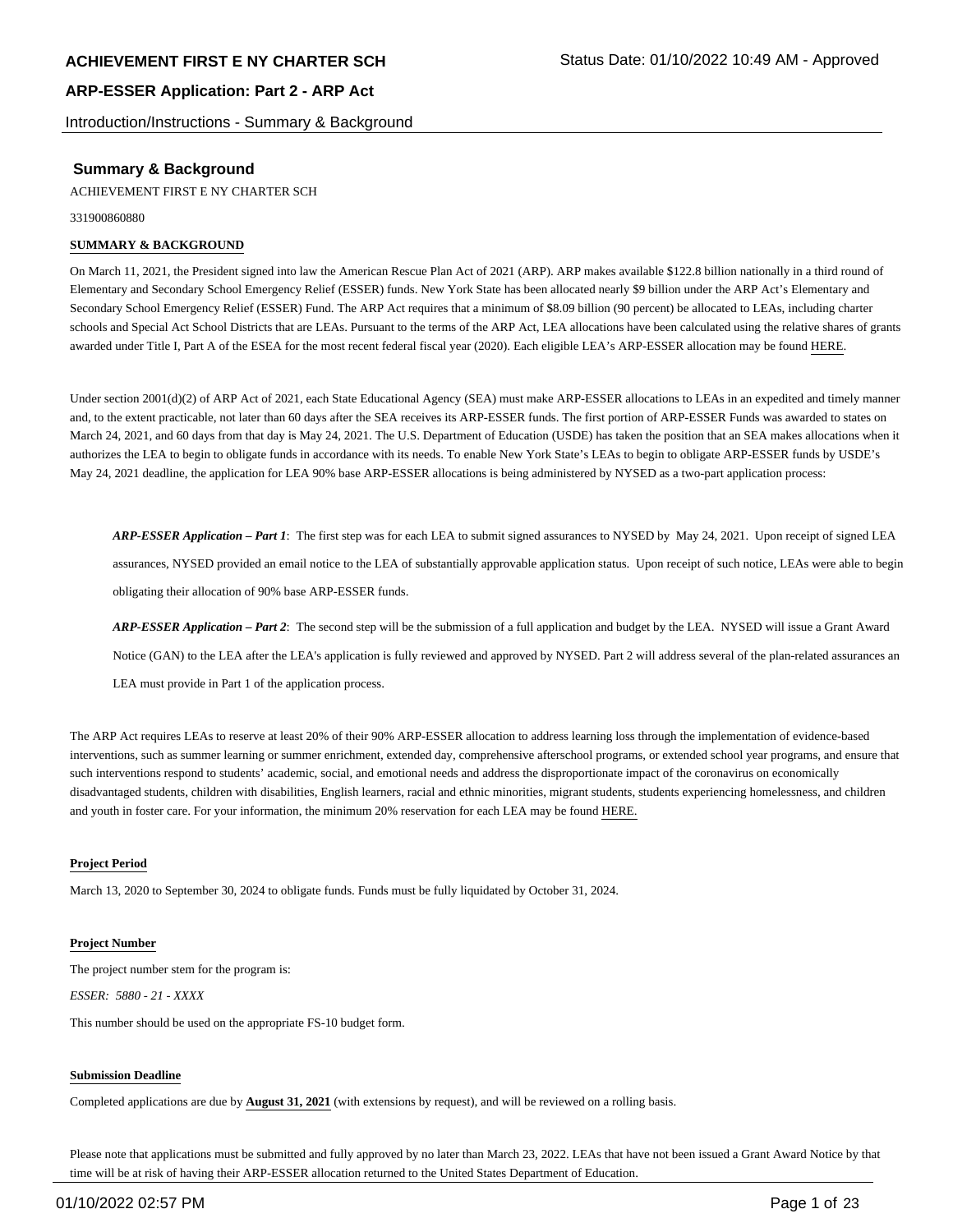## **ARP-ESSER Application: Part 2 - ARP Act**

Introduction/Instructions - Summary & Background

### **APPLICATION PROCESS FOR LEA ALLOCATIONS OF ARP-ESSER SEA RESERVE FUNDS**

The federal ARP statute requires SEAs to reserve:

not less than 5 percent of the total amount of grant funds awarded to the State (\$449.4 million) to carry out activities to address the impact of lost instructional

time by supporting the implementation of evidence-based interventions;

not less than 1 percent (\$89.9 million) to carry out the implementation of evidence-based summer enrichment programs; and

not less than 1 percent (\$89.9 million) to carry out the implementation of evidence-based comprehensive afterschool programs.

The 2021-22 enacted state budget directs that these required SEA set-asides be allocated as grants to specified school districts. Each eligible district's allocation of SEA reserve funds may be found HERE. NYSED will inform school districts under separate cover when the application process for school district allocations of ARP-ESSER SEA set-aside funds has been published in the SED Monitoring and Vendor Reporting System. This application is only for LEA 90% base ARP-ESSER allocations. LEAs should not apply for ARP ESSER SEA Reserve funds as part of this application.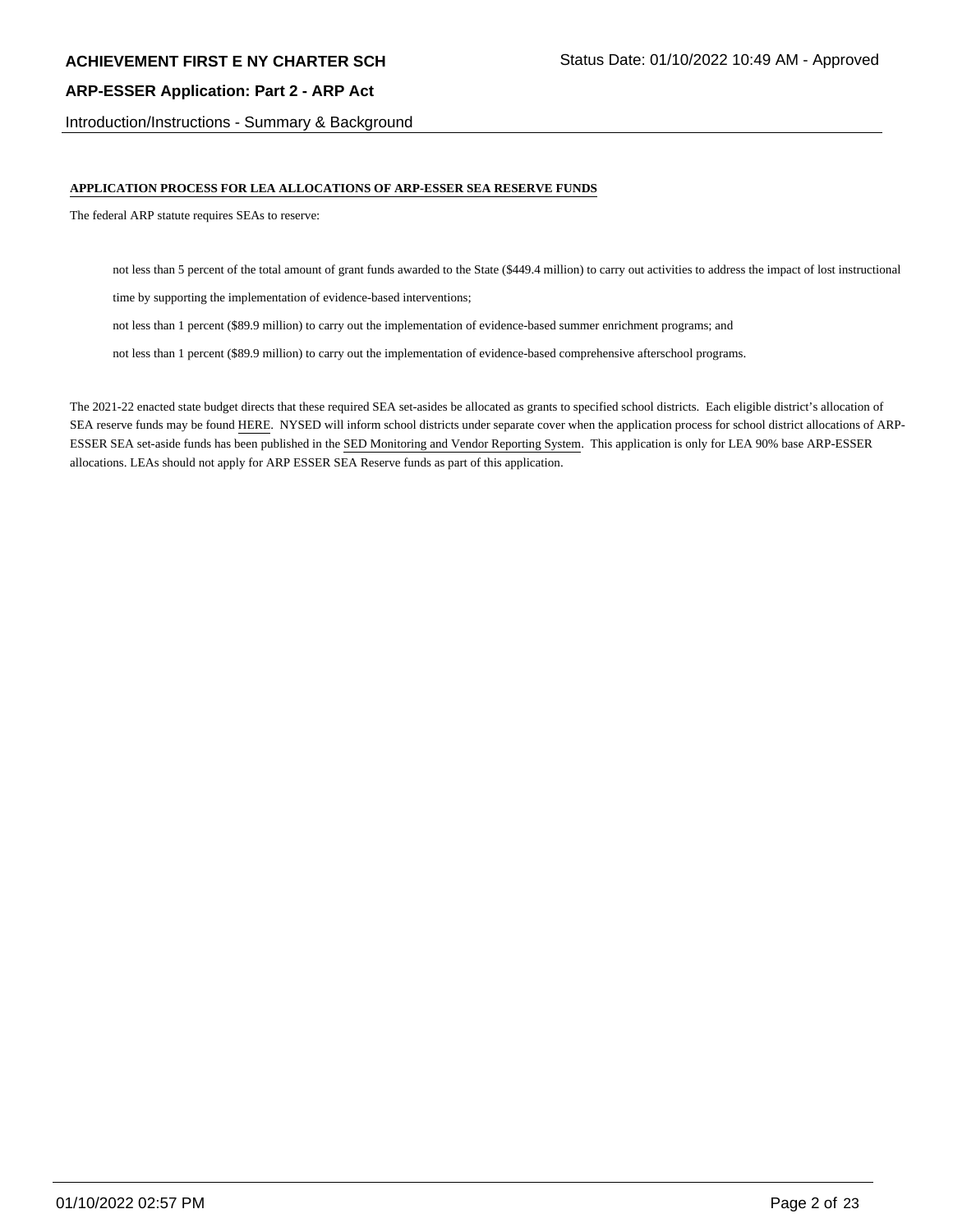Introduction/Instructions - Submission Instructions

### **Submission Instructions**

ACHIEVEMENT FIRST E NY CHARTER SCH

331900860880

## **Directions for Submitting the Application:**

The online application may only be submitted/certified by the chief school officer of the applicant LEA. The designated superintendent (public school LEAs), and the chief executive officer, board of trustees president, or school employee designated by the board of trustees (charter school LEAs) are the only administrators with the submit/certify rights necessary to successfully submit and certify a completed application for NYSED review.

LEAs *ARE NOT REQUIRED* to send hard copies of general application materials to the Department.

LEAs *ARE REQUIRED* to send signed originals and two hard copies of each FS-10 Budget Form to:  *Office of ESSA-Funded Programs - Rm 320 EB RE: ARP-ESSER Application – Part 2 New York State Education Department 89 Washington Avenue Albany, NY 12234.*

#### **Deadline for Submitting the Applications:**

The *ARP-ESSER Application – Part 2* is due by August 31, 2021.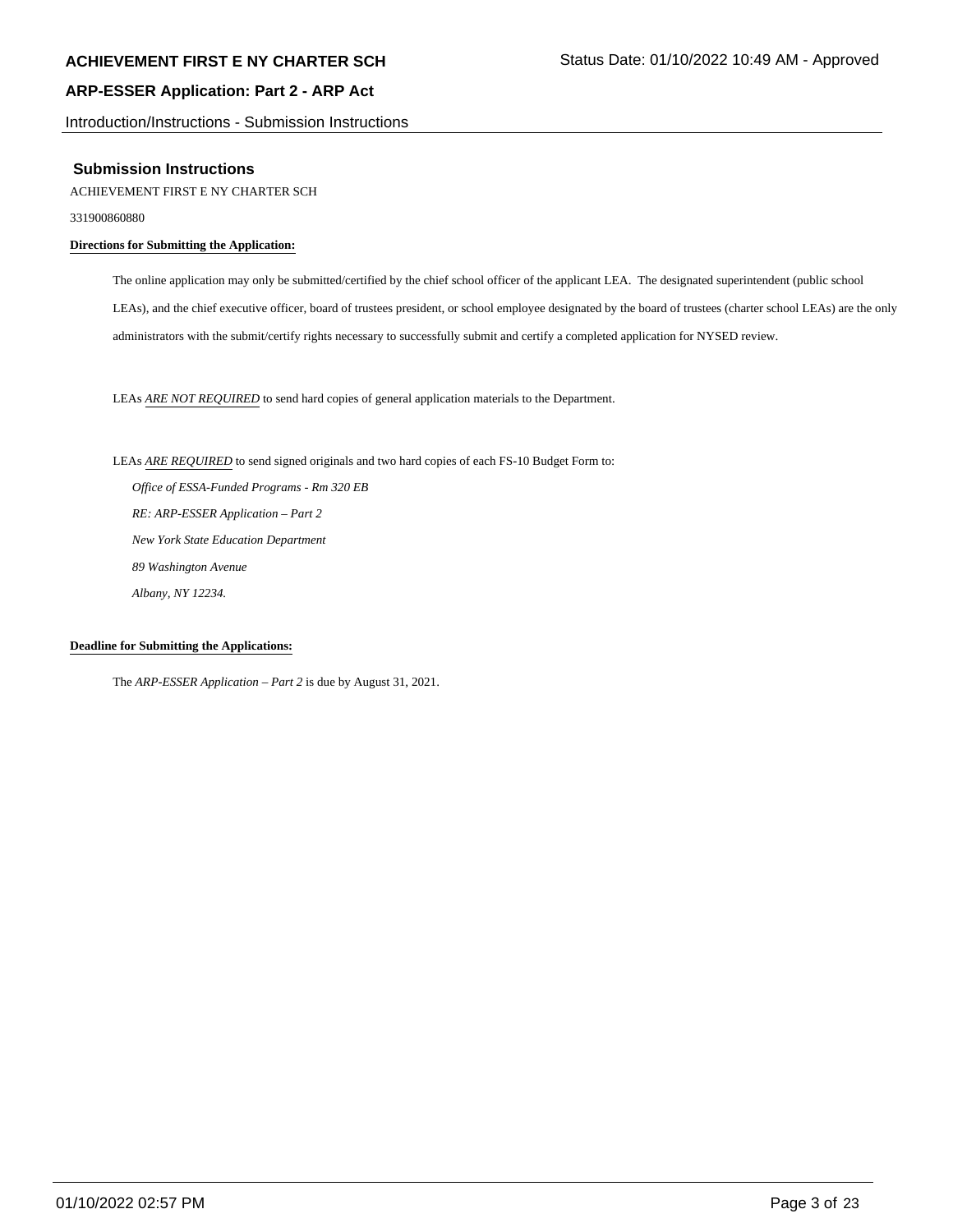LEA ARP-ESSER Plan - ARP-ESSER Intent to Apply

# **ARP-ESSER LEA Base 90% Allocation - Intent to Apply**

ACHIEVEMENT FIRST E NY CHARTER SCH

331900860880

**1. Does the LEA intend to apply for American Rescue Plan (ARP) Act - Elementary and Secondary School Emergency Relief (ESSER) LEA Base 90% funding?**

Yes, the LEA intends to apply for Elementary and Secondary School Emergency Relief (ESSER) funding.

**2. Please provide contact information for the LEA Business Official and Board President. Please confirm that each individual has reviewed and approved of the application, including all plan descriptions and use of funds.** 

|                               | Name            | Email Address                 | Date of Final |
|-------------------------------|-----------------|-------------------------------|---------------|
|                               |                 |                               | Review/       |
|                               |                 |                               | Approval      |
| <b>ILEA Business Official</b> | Neil Shah       | neilshah@achievementfirst.org | 08/27/2021    |
| <b>LEA Board President</b>    | Deborah Shanley | dashanley838@gmail.com        | 08/30/2021    |

## **ARP-ESSER Allocation - Construction-Related Costs**

**3. Does the LEA intend to use American Rescue Plan (ARP) Act - Elementary and Secondary School Emergency Relief (ESSER) LEA Base 90% funding for construction-related expenditures?**

Yes, the LEA does intend to use American Rescue Plan (ARP) Act - Elementary and Secondary School Emergency Relief (ESSER) funding for construction-related expenditures.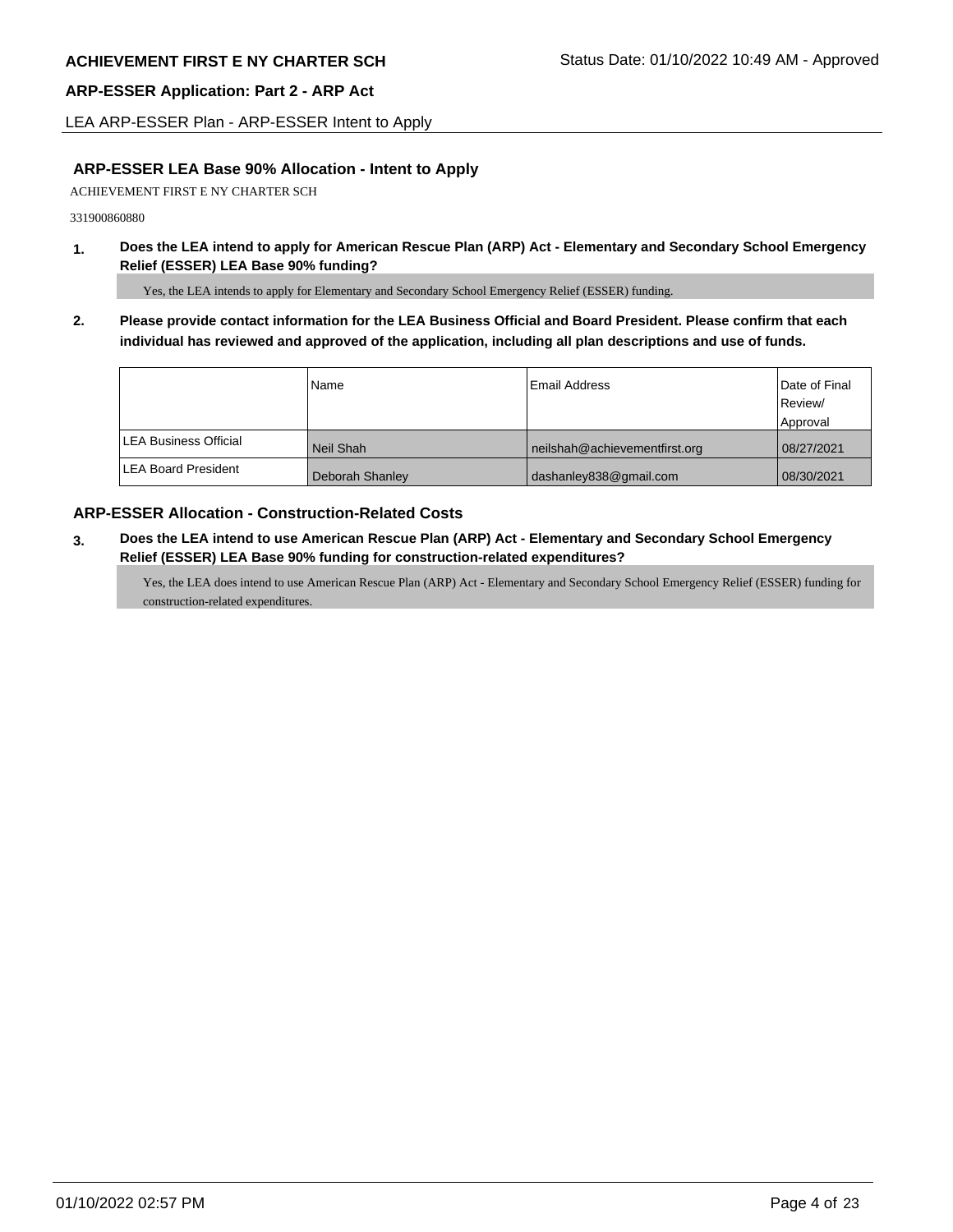## **ARP-ESSER Application: Part 2 - ARP Act**

LEA ARP-ESSER Plan - ARP-ESSER Plan Development & Program Information

## **ARP-ESSER LEA Base 90% Allocation - Plan Development and Dissemination**

ACHIEVEMENT FIRST E NY CHARTER SCH

331900860880

Title VIII of Division B of the CARES Act directs the Department to carry out the Education Stabilization Fund, of which the ARP ESSER funds are a part. Section 2001 of the ARP Act provides for the Department to make grants to each SEA from the ARP ESSER funds. An SEA must allocate at least 90 percent of its ARP ESSER grant funds to its LEAs (including charter schools that are LEAs) in the State in the same proportion that the LEAs received under part A of title I of the ESEA in Fiscal Year 2020, as required by section  $2001(d)(1)$  of the ARP Act; and section  $2001(e)$  of the ARP Act prescribes certain mandatory and permissive uses of LEAs' funds. Under 20 U.S.C. 1221e-3, the Secretary has the authority to promulgate rules governing the programs administered by the Department. Under this requirement, each LEA that receives ARP ESSER funds must develop, submit to the SEA on a reasonable timeline determined by the SEA, and make publicly available on the LEA's website, a plan for the LEA's use of ARP ESSER funds. The plan - known as the LEA ARP ESSER Plan - and any revisions to the plan submitted consistent with procedures established by the SEA, must include a description of key activities which are required below.

## **NYSED will consider each LEA's application for its base 90% ARP-ESSER allocation as meeting the USDE LEA ARP-ESSER use of funds plan requirement, provided the required elements of the plan are fully addressed in the LEA's application, combined with a budget, and then publicly posted after being developed with public input.**

An LEA must engage in meaningful consultation with stakeholders and give the public an opportunity to provide input in the development of its plan. Specifically, an LEA must engage in meaningful consultation with students; families; school and district administrators (including special education administrators); and teachers, principals, school leaders, other educators, school staff, and their unions. Additionally, an LEA must engage in meaningful consultation with each of the following, to the extent present in or served by the LEA: Tribes; civil rights organizations (including disability rights organizations); and stakeholders representing the interests of children with disabilities, English learners, children experiencing homelessness, children in foster care, migratory students, children who are incarcerated, and other underserved students.

Each LEA's ARP ESSER plan must be in an understandable and uniform format and, to the extent practicable, written in a language that parents can understand (or, if not practicable, orally translated). Upon request by a parent with a disability, LEA plans must be provided in an alternative format accessible to the parent.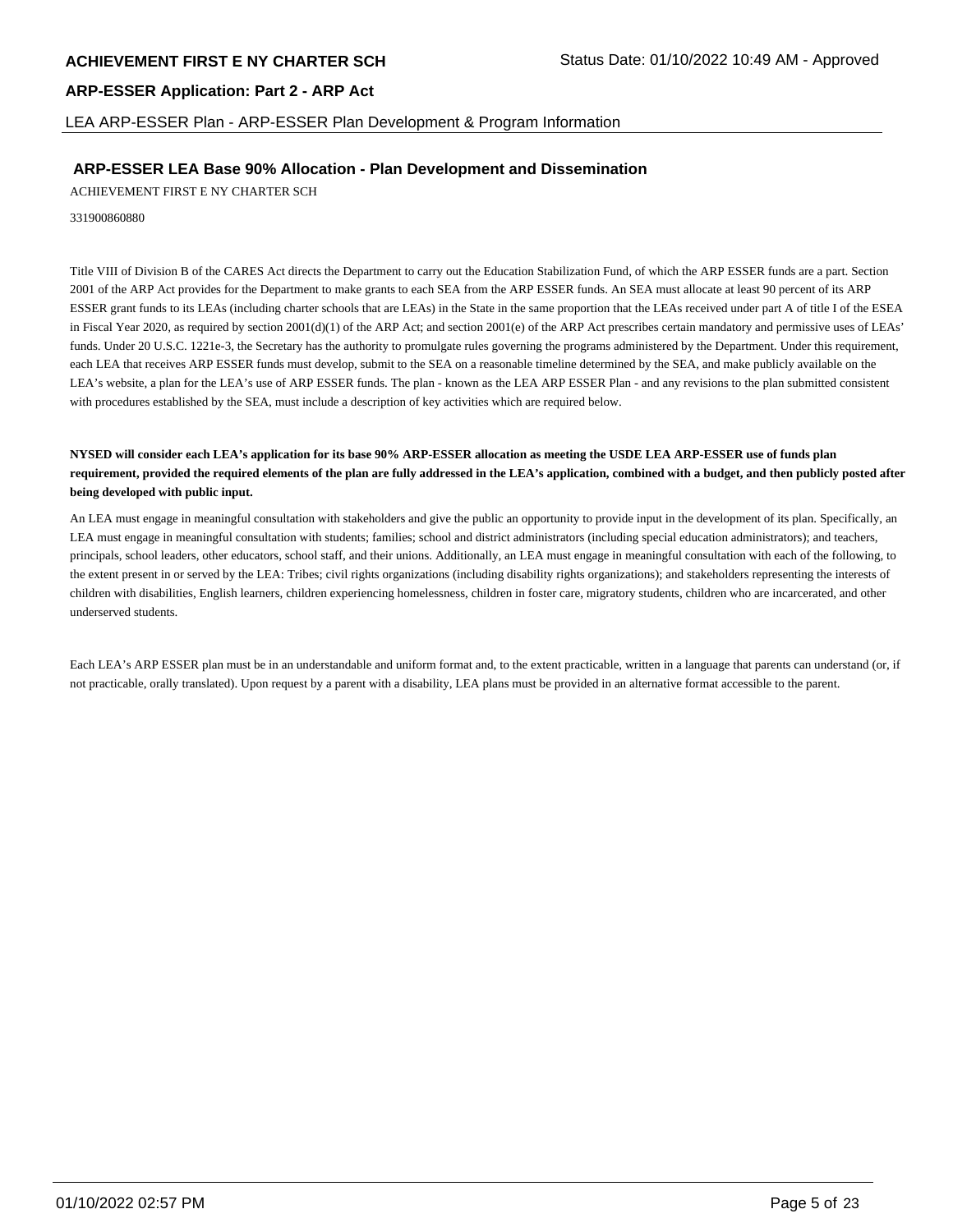## **ARP-ESSER Application: Part 2 - ARP Act**

#### LEA ARP-ESSER Plan - ARP-ESSER Plan Development & Program Information

## **1. In the space provided below, please describe how the LEA meaningfully engaged a diverse and representative set of the applicable stakeholders in developing a plan to use these funds and implementing that plan.**

Achievement First (AF) schools follow a process of designing "with" not "for", and as part of designing our response to COVID programming we conducted in-depth surveys of families, students, staff, and school leaders. Over 290 New York parents provided their input via these surveys, and more than 80 expressed interest in participating in 4-hour long "Vision Summit" meetings with network and school leaders. The same opportunities were provided to our Board members and student alumni.

The AF Brooklyn school board received regular updates on reopening plans and ESSER grant development and had opportunities to ask questions and provide feedback. The feedback from all stakeholders resulted in a program that leverages five strategies: 1) designed for physical safety; 2) maximizes each student's experience; 3) adaptive curriculum; 4) strong reading intervention; and 5) leverage eternal partnerships like those to provide tutoring.

Achievement First has prioritized listening and responding to the needs of scholars, families, and staff on a consistent and ongoing basis. Achievement First will continue to engage its stakeholders in defining its most important educational needs resulting from COVID-19 through:

 • Virtual Parent and Family Town Halls on scholars' academic progress and recovery, curriculum shifts and interventions, school buildings' safety plan updates, enrichment programming and social emotional resources

 • School boards continue to meet on a bi-monthly basis and receive updates on the academic program, non-academic offerings, facilities' health and safety, student and family experience feedback and expenditures

 • School leader cohort meetings at each academy level are held 1 to 2 times each month in which Achievement First network leaders and principals meet to discuss the current state of schools, attendance and classroom engagement, share best practices, review the efficacy of elements of the reopening and safety plans and align on necessary actions

 • Accessible, two-way communication and coordination among educators and administrators and Achievement First families via the ParentSquare digital tool. The platform was provided by each school facilitates and encourages engagement about daily school happenings, special events and developments, collect and respond to feedback

 • Achievement First's technology teams have established remote IT support for scholars and families to engage about the effectiveness of technology aids as part of the educational program. This facility also helps to alleviate stress in connecting by providing device troubleshooting including Chromebooks and MiFis, and stable internet connectivity to support at-home learning via Zendesk tickets. School staff, teachers and scholars continue to receive on-site support for in-person instruction.

 • Ongoing outreach to families by Achievement First's School Operations team about non-academic needs including meals, rent and utilities support.

**2. In the space provided below, please provide the URL for the website(s) where the LEA ARP-ESSER Plan is/will be publicly posted. For an LEA that does not have a website, the LEA may identify an online platform (e.g. social media group or post, file sharing service, email listserv) that allows plans to be directly communicated to students, parents or legal guardians, school staff, and other stakeholders. As appropriate, the LEA should provide details about how the plan will be made available to people who request it.**

Safe Return to In-Person Instruction and Continuity of Services Plan: https://www.achievementfirst.org/wp-content/uploads/2021/12/AF-NY-SafeReturnPlan-2.pdf

The AF East New York ARP ESSER plan will be posted after the grant application receives programmatic approval.

Families that have additional questions can review the Family FAQs on the website, or complete this form to request more information. The School Operations team will make hard copies of the plan available when requested.

## **ARP-ESSER LEA Base 90% Allocation - Program Information**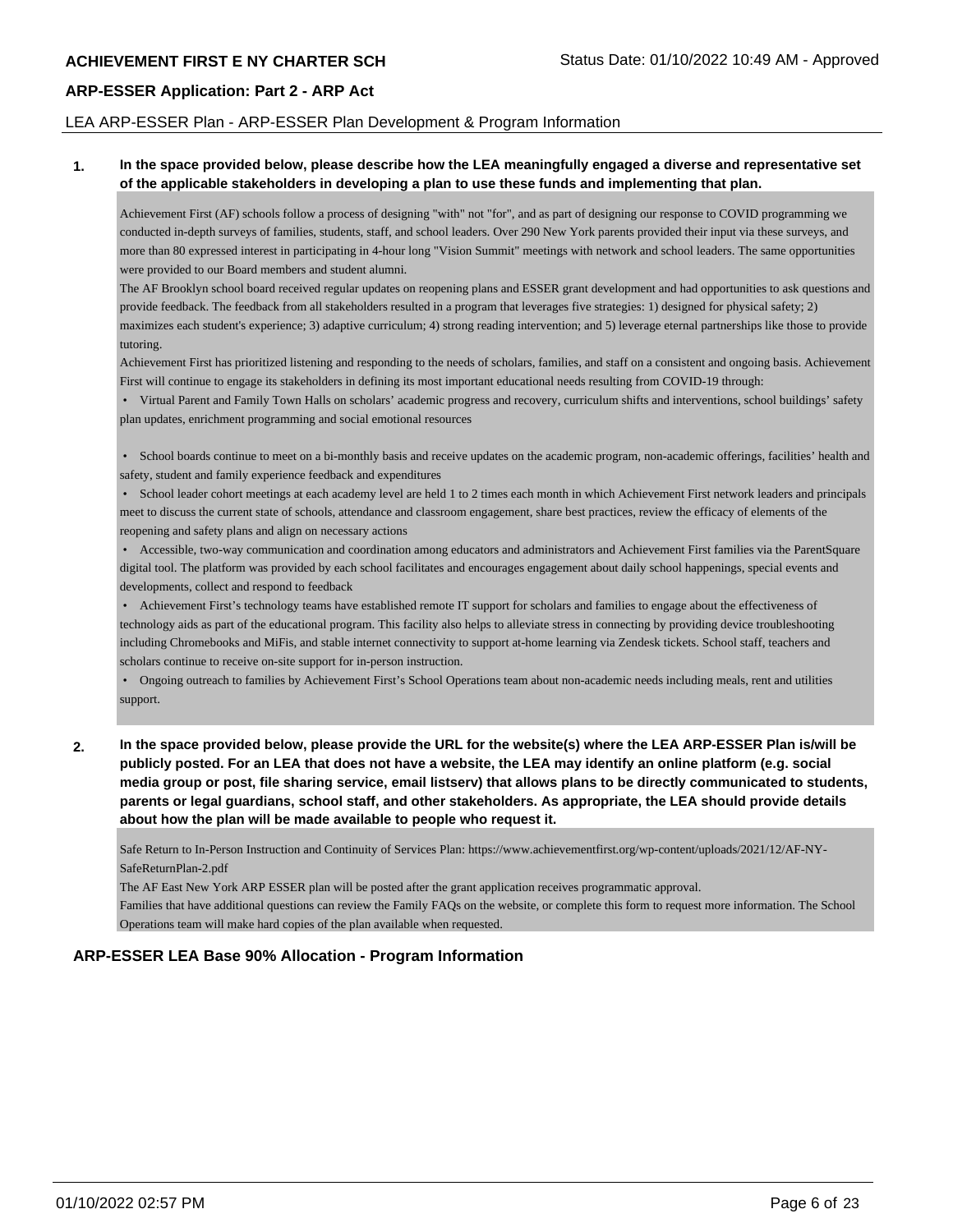## LEA ARP-ESSER Plan - ARP-ESSER Plan Development & Program Information

**3. In the space provided below, please describe the extent to which and how the funds will be used to implement prevention and mitigation strategies that are, to the greatest extent practicable, consistent with the most recent CDC guidance on reopening schools, in order to continuously and safely open and operate schools for in-person learning.**

Achievement First will ensure the safety and well-being of all staff and students preventing all cases of in-school transmission of COVID-19 in by enforcing compliance with mask wearing at all school sites, physical distancing protocols, limiting the sharing of resources and tools, improving access to effective academic and providing social emotion supports, and facilities' upgrades including frequent deep cleaning and HVAC maintenance and projects mitigate spread via high-touch surface and high-traffic areas through the 2023/24 academic year. Achievement First adopted a twopronged evaluation and monitoring approach for this goal: (1) extent to which the charter's mitigation practices reflect CDC and state guidance and best practices endorsed by peer organizations; and (2) engaged staff and families through family surveys administered through Parent Square in June - July 2020, and at regular town halls beginning in June 2020 throughout SY21 on our reopening and safety strategies throughout the pandemic. The Needs Assessment revealed that Achievement First must: a. Ensure all safety measures are in place and the school has procured the technology and instructional materials necessary to implement the instructional model. b. Train and hold all staff members accountable to the Achievement First Operational & Safety Parameters. c. Capture & codify examples, images, and videos of best practices & key routines with safety parameters to leverage in training of new staff and teachers. The strategies outlined in this ARP ESSER application reflect the findings of the Needs Assessment as they are comprehensive and integrated to mitigate the spread of COVID at Achievement First by empowering families, scholars, and staff to feel wholly supported whilst holding all members of the school community accountable for the successful re-introduction of in-person instruction at full or near capacity through SY2021/22. The strategies leverage the most up-to-date guidance for health and safety to design programming and create conditions and an environment to facilitate more responsive, effective and forward-looking instructional model parameters.

Stocking and distribution of PPE, sanitizer, 1:1 Chromebooks and laptops preloaded with instructional and engagement software, providing reliable and stable internet access (MiFi devices and plans) to scholars as needed to facilitate hybrid and remote instruction as well as access to additional digital resources to support academic recovery and learning acceleration, for individual sets of instructional and curriculum supplies, and individually assigned computer peripherals including headphones for instructional that is enhanced by digital resources and to limit distractions that impact hybrid/ remote synchronous learning . ESSER II and ARP ESSER funding will assist with purchasing adequate supplies of alcohol-based hand sanitizer, sanitizing stations and handwashing units to promote good hand hygiene and ensure the hands of scholars and staff are cleansed between washing, reusable protective face coverings that have been recommended by the CDC to reduce the risk and transmission of bacteria and viruses including COVID-19, disposable face coverings to augment reusable supplies and serve as contingency, disposable latex gloves and gowns to limit transmission and facilitate health checks, handheld temperature scanners and thermometers to check students and staff for fevers before they enter the schools' facilities, and individually packaged student instructional supplies to mitigate the spread of disease among scholars and teachers via shared classroom resources.

Achievement First Directors of School Operations and network leads collaborated to develop operating plans and procedures to ensure school teams are prepared to implement health and safety guidance and resume in-person and introduce hybrid instruction in Fall 2020. The Achievement First Operational Parameters and Safety Precautions have been designed to ensure scholar and staff well-being and mitigate and/ or decrease potential spread of COVID-19. Particular emphasis has been placed on good hand-hygiene, physical distancing, scholar and employee screening and asymptomatic testing, self- monitoring and reporting, disinfecting, and safe disposal of chemicals, additional waste and PPE.

Facilities sanitization, improvements, upgrades and maintenance to mitigate spread via high-touch surfaces and ensure that all Achievement First classrooms maintain adequate air flow for air quality standards in-keeping with CDC guidance and to reduce any risk of airborne spread of COVID-19 inside school facilities.

1. The funding will assist with costs for professional deep cleaning services, acquiring stocks of sanitizing/ disinfecting wipes that are critical for school operations and keeping students and staff safe and healthy during the ongoing COVID-19 public health emergency, and additional commercialgrade cleaning and disinfecting supplies to ensure that classrooms and common areas are effectively cleaned and sanitized. Achievement First has developed a comprehensive facilities and custodial services plan in response to the COVID-19 pandemic and to facilitate the safe reopening. Professional custodial service providers will clean and disinfect frequently touched surfaces at the end of each day using robust cleaning protocols inline with CDC and Local government recommendations, frequent cleaning of high-touch items and restrooms and the Nurse's Office should be sanitized at least twice a day whilst ensuring that disinfectants are applied/used according to the manufacturers' specifications.

2. Assess all building HVAC systems to ensure they are providing the needed air exchanges, and replace HEPA filters every 6-8 weeks (versus every 20 weeks).

3. Install stand- alone and large air purifiers to aide in ventilation and mitigate the spread of COVID-19 within Achievement First's classrooms and common areas.

4. Replace traditional water fountains with touchless installations as is best practice in public spaces. Reduces the risk of the COVID spread by eliminating the need for scholars and staff to use hands on high-touch surfaces.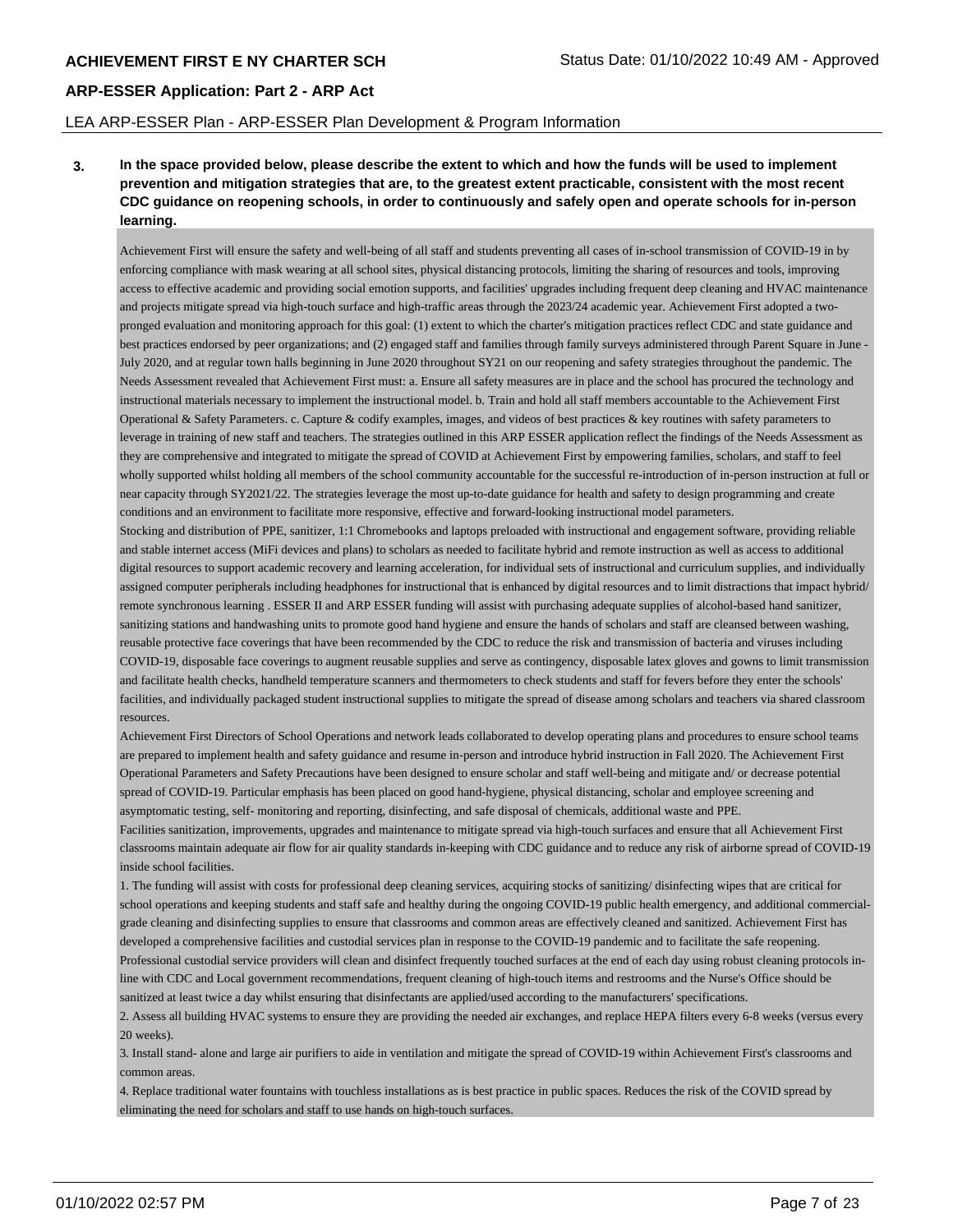### LEA ARP-ESSER Plan - ARP-ESSER Plan Development & Program Information

## **4. In the space provided below, please describe the data that the LEA will use to identify student needs and monitor student progress as a result of planned interventions and supports.**

Achievement First will reduce the number of students who are reading below grade level by 10% at EOY in June 2022 by ensuring that school leaders and teachers are provided with the professional development and additional resources to ensure students are engaged at an individual level, reading intervention blocks are high-quality and 75% of scholars identified as needing a reading intervention have access to and are engaged in programming that extends beyond the traditional school year and/ or day.

**Strong Reading**: Schools will use existing data and will measure the success of this work by reducing the amount of students who are reading far below grade level, ensuring students who need a reading intervention are in an intervention, and ensuring reading intervention blocks are high quality. Achievement First does not have current proficiency data for comparison as the pandemic forced school closures and the cancellation of state tests in New York.

However, the ultimate indicator of successful implementation of this strategy is meeting Achievement First's ELA and reading proficiency standards: All students will be proficient readers and writes of the English Language. Prioritizing reading means using interventions that are research-based and scientifically proven to teach students to build skills to become proficient readers. This also means ensuring scheduling, staffing, training, coaching, principal and regional superintendent time, and Team Special Services support decisions will focus on improving reading intervention quality. **Tutoring Programs**: The new Director of Tutoring Programs will: a) Use data from SY 2020/21 and Summer 2021 to identify the students who are

most at risk of academic failure, especially those who are on track to fail 3+ classes; b) Develop and oversee credit recovery programs at the end of every quarter and over the summer; and c) Provide 1:1 advising to the 5-10% of students who are at greatest risk.

To measure the program's success, Achievement First will use the State's SBAC's scores in 2021 as a benchmark, and then use AF's Interim Assessment test #3 in the following years to measure progress towards our goals. Our targets will be: SY22: - Math: learner. SY 2021/22 will prioritize students whose learning has been most adversely affected by remote/hybrid school- school leaders will target classroom assignments to ensure that the strongest teachers are teaching scholars with the greatest needs, Next year, we expect to have more diverse learning needs in every one of our classrooms K-12 than ever before.

- 1. Use data from SY 2020/21 to identify the students who are most at risk of academic failure, especially those who are on track to fail 3+ classes.
- 2. Develop and oversee credit recovery programs at the end of every quarter and over the summer.

3. Provide 1:1 advising to the 5-10% of students who are at greatest risk.

To measure the program's success, Achievement First will use the State's SBAC's scores in 2021 as a benchmark, and then use AF's Interim Assessment test #3 in the following years to measure progress towards our goals. Our targets will be: SY2021/22: - Math: Triple proficiency at all 4 schools. - ELA: Increase by 10% points at all 4 schools. SY2022/23: - Math: Increase scores by 5% points from SY 2021/22 in all schools. - ELA: Increase scores by 5% points from SY2021/22 in all schools.

**Summer Instruction**: Achievement First will provide extended learning by way of a K-12 Summer Academy and the Change Summer AF Camp to reengage youth who have largely been in remote or hybrid learning. This strategy will be implemented in July following SY 2022/23 and SY 2023/24 school year with both the Summer Academy and AF summer camp ending in August.

By the end of Summer Academy programming, at least 90% of students will demonstrate growth on internal assessments. Additionally, at least 80% of students and parents will agree/strongly agree on end-of- summer survey that the program positively impacted them/their student.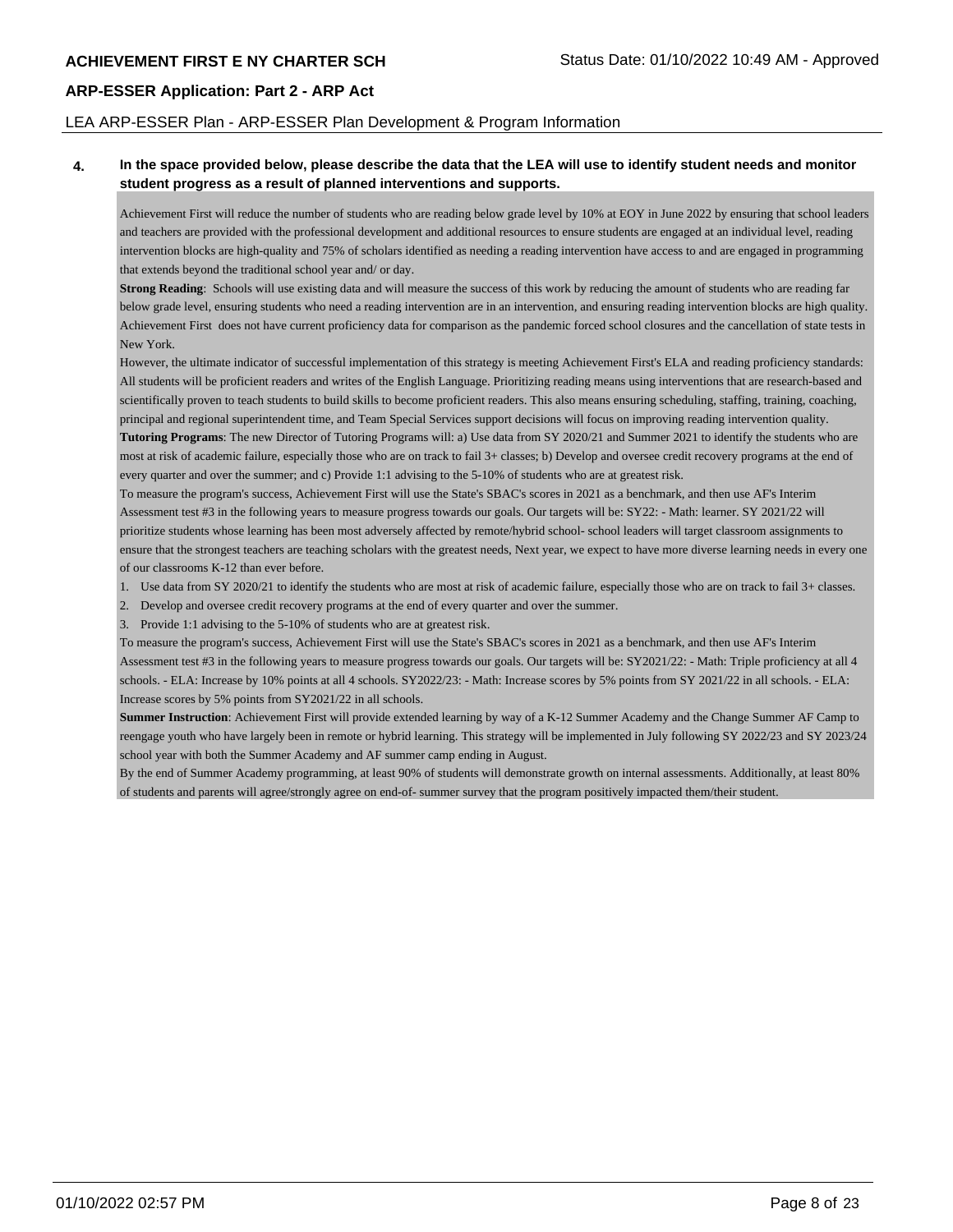#### LEA ARP-ESSER Plan - ARP-ESSER Plan Development & Program Information

**5. In the space provided below, please describe how the LEA will use the funds it reserves under section 2001(e)(1) the required reserve of 20% of funds - to address the academic impact of lost instructional time through the implementation of evidence-based interventions, such as summer learning or summer enrichment, extended day, comprehensive afterschool programs, or extended school year.**

Achievement First adopted a two-pronged evaluation and monitoring approach for this goal: (1) extent to which the charter's mitigation practices reflect CDC and state guidance and best practices endorsed by peer organizations; and (2) engaged staff and families through family surveys administered through Parent Square in June - July 2020, and at regular town halls beginning in June 2020 throughout SY2020/21 on our reopening and safety strategies throughout the pandemic. Achievement First has also reviewed the best practices of other Charter Management Organizations including Uncommon, KIPP, Success Academy. Achievement First engages on a weekly basis to compare strategies, exchange ideas, and share resources. In the SY2020/21 school year, we saw a significant number of high school students failing core classes due to prolonged remote instruction and other challenges of the pandemic school year. We launched a number of successful interventions, but we are still likely to end the year with 30- 35% of students failing at least one course in SY21 and 10-15% failing three or more courses. We know the SY2021/22 school year will be critical for these students; if they get the support they need, they will be able to recover from the challenging pandemic year. If not, they could become permanently off-track in their high school career and be at risk of failure.

The Needs Assessment revealed that Achievement First must:

- 1. Embrace the mindset that the school will not "do two years in one"- academic recovery must be gradual, intentional, and well-paced for each scholar. Rapid and unrealistic 1-year recovery plans would be grounded in a deficit mindset about students, result in poor pedagogy (e.g. prioritizing procedural shortcuts over conceptual understanding), and lead to burnout for scholars and teachers.
- 2. Teachers and co- teachers also need to use formative data (pre-assessments, exit tickets, observational data, quizzes) to ensure students master prioritized standards/content (unit outcomes). This means training on how to use data during planning (e.g. unit and daily level) and means shifting more decision making to teachers (in collaboration and with support from coaches).
- 3. Clearly define and/ or re-define K-12 assessment strategy to reflect the current realities reflecting school closures and the cancellation of state assessments, including redefining which assessments are evaluative vs. formative, which assessments are paced across the network, and ensuring assessment reporting that shows mastery on prioritized standards/content.
- 4. Be responsive to the needs of scholars and families by providing opportunities for supplementary learning, academic recovery and student enrichment.

Achievement First's Systems and Data team reviewed reading performance data in the current school year to define the scope of the challenge. Here are their findings: Historical Reading Level Trends MS: Historically, over half of tested 6th-8th grade scholars performed below grade level on the STAR assessment. - Across all years, the % of below grade level readers increases by grade (i.e. 5th < 6th < 7th < 8th) - This year, we see a spike in below- grade level readers. It is most significant in the lower grades (5th at +16% points and 6th at +11% points). HS: Across all years and grades, at least two-thirds of tested HS students scored below grade level. - Consistently, the % of far below grade level readers (5+ years below) increases as we move up grades. - While there was a modest increase in % 5+ years below grade level this year (with the exception of 12th grade). In light of low testing rates, it is possible that the true situation is even more concerning. The Needs Assessment also found that both absolute STEP achievement and STEP growth are lower than we would see in a typical school year (31% and .9 levels, as of MOY testing.). Similarly, math assessment data is lower than we would typically see - proficiency data varies across grade level, but is trending down. We know from principals that both families and staff were interested in students having additional time with grade level standards (survey data from principals). Summer Academy will focus on increasing student access to grade-level math and ELA standards, with optional enrichment programming that families can choose to join.

**Reading Interventions**: Achievement First is prioritizing providing strong reading intervention to students who are below triggers in all academies (with a prioritized effort in grades 5-12) and begin the work to develop a K-12 approach to developing strong, thriving readers. Reading is foundational and impacts all subjects. Reading is foundational and the cornerstone of learning; we need a developmentally appropriate approach to how to teach reading K-12.

 1) Staffing: Achievement First will hire a Director of Reading Fluency First to provide required dedicated capacity to oversee and coordinate network-wide reading intervention work for academic recovery as part of a newly-formed Achievement First K-12 ELA working group. The Director of Reading will be tasked with leveraging and building screeners, triggers, secondary assessments, defined reading interventions, training materials, and coaching materials to ensure strong K-12 reading intervention execution with a focus on grades 5-12. The Director of Reading will be charged with helping Achievement First develop a collective understanding of how our students learn to read. The Director will drive alignment on the scope of the challenge by conducting a comprehensive review of historical reading data and defining how our core program does and does not support students to develop into strong, thriving readers.

 This role will also own scheduling, staffing, training and ELA teacher coaching to target reading instruction. Reading intervention capacity and quality varies greatly, and the variation increases in MS and HS; reading intervention scheduling is extremely difficult to operationalize based on current staffing limitations. Therefore, contract Interventionists will aid with implementation of the Achievement First reading program. 2) Increasing Reading Resources and Time: Best practices for strong accountable reading is underpinned by a culture of "love of reading." Research shows the #1 way that students become better readers is by reading more,, AND we know that setting up strong independent reading takes strategic planning, staffing, and support. Replenishing and growing independent reading libraries with books students want to read and can access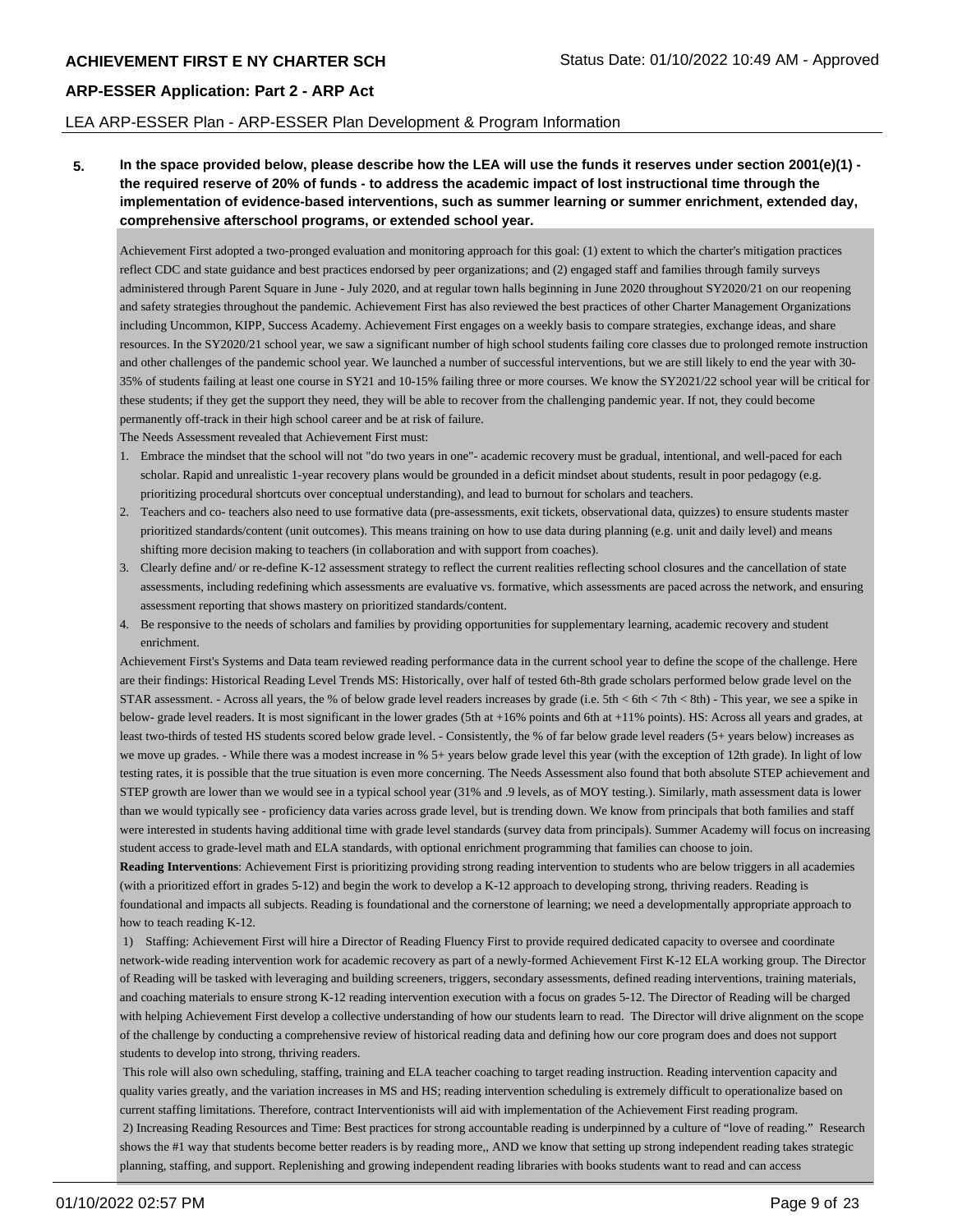### LEA ARP-ESSER Plan - ARP-ESSER Plan Development & Program Information

independently.in each Achievement First classroom using ARP ESSER funding will support this strategy. Dedicated reading intervention blocks have been introduced and expand independent reading opportunities.

 (3) Enhanced PD and additional Teacher Coaching by Instructional Leads: Rapid and unrealistic 1-year recovery plans would be grounded in a deficit mindset about students, result in poor pedagogy (e.g. prioritizing procedural shortcuts over conceptual understanding), and lead to burnout for scholars and teachers. Teachers and co-teachers will also need to use formative data (pre-assessments, exit tickets, observational data, quizzes) to ensure students master prioritized standards/content (unit outcomes). This means training on how to use data during planning (e.g. unit and daily level) and means shifting more decision making to teachers (in collaboration and with support from coaches). It is also critical to clearly define and/ or re-define K-12 assessment strategy to reflect the current realities reflecting school closures and the cancellation of state assessments, including redefining which assessments are evaluative vs. formative, which assessments are paced across the network, and ensuring assessment reporting that shows mastery on prioritized standards/content. Achievement First will introduce a series of educator trainings and Professional Development specifically to build capacity and embed instructional skills to address learning loss. Educators' reading training will prioritize strengthening foundational skills in K-2 by implementing two research-based programs, Fundations and Cognitively Guided Instruction (CGI)- with fidelity to better support scholars' academic recovery. Targeted reading intervention and phase-in MS/HS Guided Reading PD webinars during the first weeks of the year will build leaders skill in executing strong Guided Reading, leveraging existing resources and building upon progress trends going into SY 2021/22.

**Tutoring**: Achievement First will also support students and families outside the traditional school year and day by leveraging external small group tutoring and instructional program partnerships such as that with the Great Oaks Foundation and more targeted 1:1 tutoring to bridge instructional guidance and social-emotional, support and student engagement in mitigating learning loss among vulnerable youth who are at-risk- of- failure. Achievement First will also provide specific subject area or content tutoring to students, families, and schools as recommended by classroom teachers and academic deans.

**Academic Intervention Software:** Funding will be used to assist with covering the cost of digital learning intervention software including electronic books and e-readers to enable scholars to access to textbooks, and guided and independent reading material remotely, and safely for in-person instruction, as well as provide data-driven, self-based instructional enhancements to both engage scholars and individualize lessons to aid in academic recovery and learning acceleration. All student material will be preloaded on student Chromebooks.

Achievement First will evaluate the impact of these strategies and respond accordingly throughout the project period by a) prioritizing content and essential learning (focusing on depth of instruction over pace) and b) planning for each and every learner. SY2021/22 will prioritize students whose learning has been most adversely affected by remote/hybrid school- school leaders will target classroom assignments to ensure that the strongest teachers are teaching scholars with the greatest needs, Next year, we expect to have more diverse learning needs in every one of our classrooms K-12 than ever before.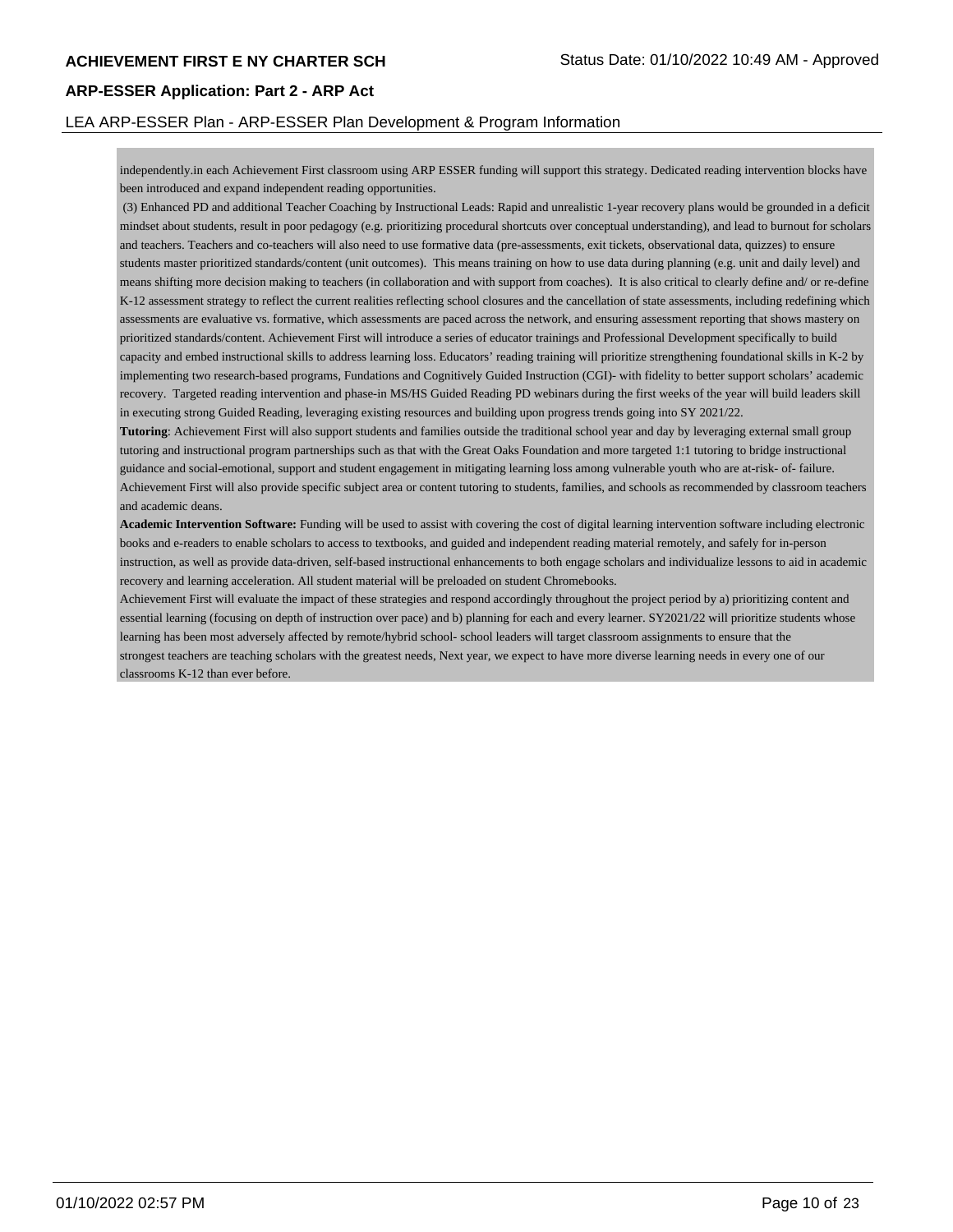## **ARP-ESSER Application: Part 2 - ARP Act**

#### LEA ARP-ESSER Plan - ARP-ESSER Plan Development & Program Information

#### **6. In the space provided below, please describe how the LEA will spend its remaining ARP ESSER funds consistent with section 2001(e)(2) - the allowable uses of funds - of the ARP Act.**

The 2020/21 Needs Assessment revealed that Achievement First must:

- 1. Evaluate and redefine the SY2020/21 attendance approach a to prioritize health and safety of our school community and to be responsive to local contexts and scholars' specific circumstances by facilitating an instructional model that incorporates hybrid learning scenarios that support students and teachers who remain remote and considers changing CDC guidance.
- 2. Establish clear ownership of the parent and family communication plan, and create feedback loops with families and the community on how SY 2021/22 and beyond will look different and updated safety measures.
- 3. Be responsive to the needs of scholars and families by providing opportunities for supplementary learning, academic recovery and student enrichment.
- 4. Ensure all safety measures are in place and the school has procured the technology including Chromebooks and activated MiFi devices and instructional materials necessary to seamlessly implement and/or pivot to a remote instructional model as needed.
- 5. Build capacity in Social Emotional Learning (SEL) and having courageous conversations about race across staff for schools that are foundational to engaging with students and creating a learning environment that supports all students to thrive.

Family Engagement: Achievement First will empower families, scholars, and staff by adding network and school-based FTEs to provide much-need capacity to champion and institutionalize family programming in SY22 and develop more meaningful and effective partnerships with the communities we serve.

The Directors of Family Engagement and School Safety and Health will work together to develop a strategic family communication plan, faciitate a true two-way conversation with families an scholars regarding programming and efficacy, and design and implement tactics that are responsive to the school community's concerns.

These dedicated resources will:

- 1. Determine and operationalize a cohesive vision for amplifying family voice and experience.
- 2. Articulate a cohesive roadmap including strategies and tactics to increase authentic family engagement leveraging our "Design With and Not For" liberatory design mindset.
- 3. Oversee family engagement survey administration and determine key questions, measures, goals, and tactics (one measure for success).
- 4. Articulate cohesion between current survey platforms (e.g. host district surveys, Teacher Career Pathway family survey, internal family pulse surveys) and best practices for leveraging this data.
- 5. Leverage data to ensure the network is on track to meeting the needs of our families, students and aligned goals. 6. Provide guidance for schools and network teams to leverage both qualitative and quantitative data and action plan.

Achievement First believes that increased and holistic parent and family involvement will drive student achievement and a strong student and family experience by defining the vision for exceptional family engagement:

- Leverage a research agenda, best practices (internal and external), and input from key stakeholders to work with the team on clarifying a vision for family engagement across K-12 - Design and operationalize prototypes and potential pilots for family engagement strategies in the spirit learning (before scaling a strategy across the region, academy, or network)
- Leverage the vision to determine guiding principles/organizational beliefs for family engagement and waterline expectations for all Achievement First schools.

**SEL and Trauma-Informed Programming**: Achievement First is prioritizing investments in supplementary, ongoing and culturally- responsive ad trauma-informed social emotional and mental health supports for scholars. This includes hiring additional social workers for Achievement First schools, and expanded and targeted SEL programming and Professional Development to ensure that school community members are engaged in taking care of their emotional health as it relates to feelings of isolation and anxiety spurred by pandemic realities, and to surface, challenge and heal issues of racial disparity and how they impact scholars and staff. These features cannot operate as separate, disconnected components, and this also includes holding a higher bar for both / and by ensuring that belief and belonging (care for the whole child) and focused learning (academic progress) are mutually reinforcing.

Ensuring all students are safe, known and loved is most important, and articulating how a trauma and resiliency approach, SEL, and mindset work are integrated into the student experience vision and cannot operate as separate, disconnected components, and this also includes holding a higher bar for both / and by ensuring that belief and belonging (care for the whole child) and focused learning (academic progress) are mutually-reinforcing.

**Investments in Education Technology**: ARP ESSER funds will assist with stocking and distributing 1:1 Chromebooks and laptops preloaded with instructional and engagement software, providing reliable and stable internet access (MiFi devices and plans) to scholars as needed to facilitate hybrid and remote instruction as well as access to additional digital resources to support academic recovery and learning acceleration and individually assigned computer peripherals including headphones and chargers for instructional that is enhanced by digital resources and to limit distractions that impact hybrid/ remote synchronous learning. Funding will also assist with installing additional Neatbar videoconferencing classroom equipment. Neatbars facilitate teaching simulcasts will augment space constraints and provide scholars and families with an option that does not force them to choose between access to a high-quality education, and their health and safety.

Achievement First also prioritizes knowing that most of our scholars are classified as economically-disadvantaged as they qualify for free and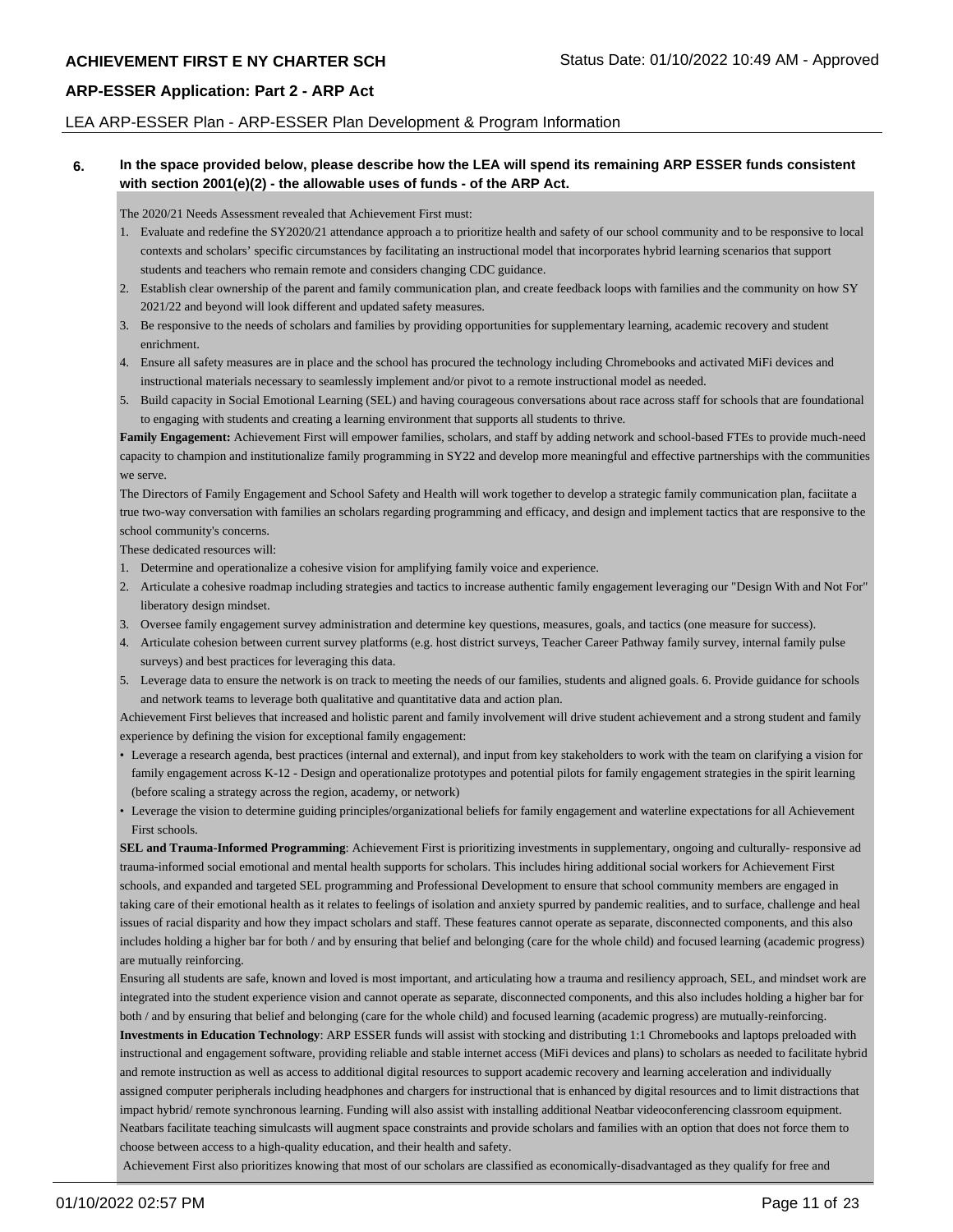### LEA ARP-ESSER Plan - ARP-ESSER Plan Development & Program Information

reduced-priced lunches, Achievement First reached out to parents and families to ensure that scholars had internet access to enable their full and equal participation in remote learning activities. Scholars that did not have consistent, stable internet access were provided personal wireless hotspot (MiFi) devices and service. Achievement First East New York Charter School will bridge the technology-divide and guarantee that our economicallydisadvantaged scholars have equal access to education during the 2021/22 academic year by covering the cost of MiFi data for scholars. This internet access will facilitate remote learning including participation and attendance at virtual classrooms and simulcast of daily instruction.

**Hiring Long Term Substitutes**: Achievement First's pandemic safety, preparedness and response plan has been a non-negotiable in staff and family engagement protecting our staff, families and scholars for the reopening of our New York schools for in-person instruction. Achievement First's employee data indicates that there continues to be an increased number of teacher and staff absences, and this is expected to be of concern as staff and teachers will: (1) be encouraged not to go in to school if they are exhibiting flu-like symptoms and (2) likely need to take time- off if their children's schools are closed due to COVID cases. School teams have adequate staff to cover school operations and general administration. However, Achievement First's school leaders- principals and deans- are regularly needed to cover classes in addition to coaching teachers, overseeing curriculum modifications to better target scholars' needs and addressing learning loss and implementing reopening strategies. Achievement First proposes using ARP ESSER funds to hire an experienced long-term substitute teacher to provide coverage for unexpected and extended teachers absences throughout the year. The position is being planned as contract position for 2 years.

**Hiring a Part-Time Art Teacher**: The school proposes the use of a portion of funds to assist with adding an Arts teacher as part of its to investment in providing scholars with more outlets for physical, mental, and psychological wellness. This is grounded in Achievement First's reopening and recovery guiding principle to prioritize the student experience including socio-emotional learning (SEL) and wellness. By integrating arts into the school day, scholars will have additional outlets for self-expression, collaboration, social connection, and physical health, and will be more engaged in other subjects throughout the day. The employee will be a contract hire for SY21/22 and SY22/23.

**Providing Staff Stipends for Supplementary Enrichment Opportunities**: Achievement First East New York MS will expand its Sport, Coding/Robotics, Speech and Debate, and Dance programming to provide more enrichment opportunities which will be integrated during the normal school day. The scholar electives will be run by current staff and part-time employees with teaching experience who will earn a stipend for the additional duties. All scholars will rotate through each elective by homeroom, spending 4-5 weeks participating in a one enrichment activity, and then moving on to a new enrichment activity).

 The expected outcome is that scholars will be exposed to a variety of enrichment activities and get to cultivate strengths that are outside of our core content areas. We hope this will diversify the experience of our scholars, boost their confidence, and increase their investment in school as we transition back to in person learning. Additionally, coding and robotics will make our scholars more tech-savvy and STEM-proficient, which will help them navigate an increasingly digital world and lay a foundation for future academic pursuits and careers. Sport and Dance will also encourage physical movement to improve health and wellness.

**Supplementary Musical Instruments:** Additionally, the high school will use a portion of ARP ESSER funding to purchase additional music equipment as part of it expanded enrichment offerings. The added musical instruments will also allow the school to strive for 1:1 distribution of instruments as needed, and increased opportunities for students to participate in the music program. AF East New York school health and safety policies restrict the sharing of items including instruments that may lead to the spread of viruses and diease. The purchase of more equipment will, therefore, ensure greater equity and accessibility.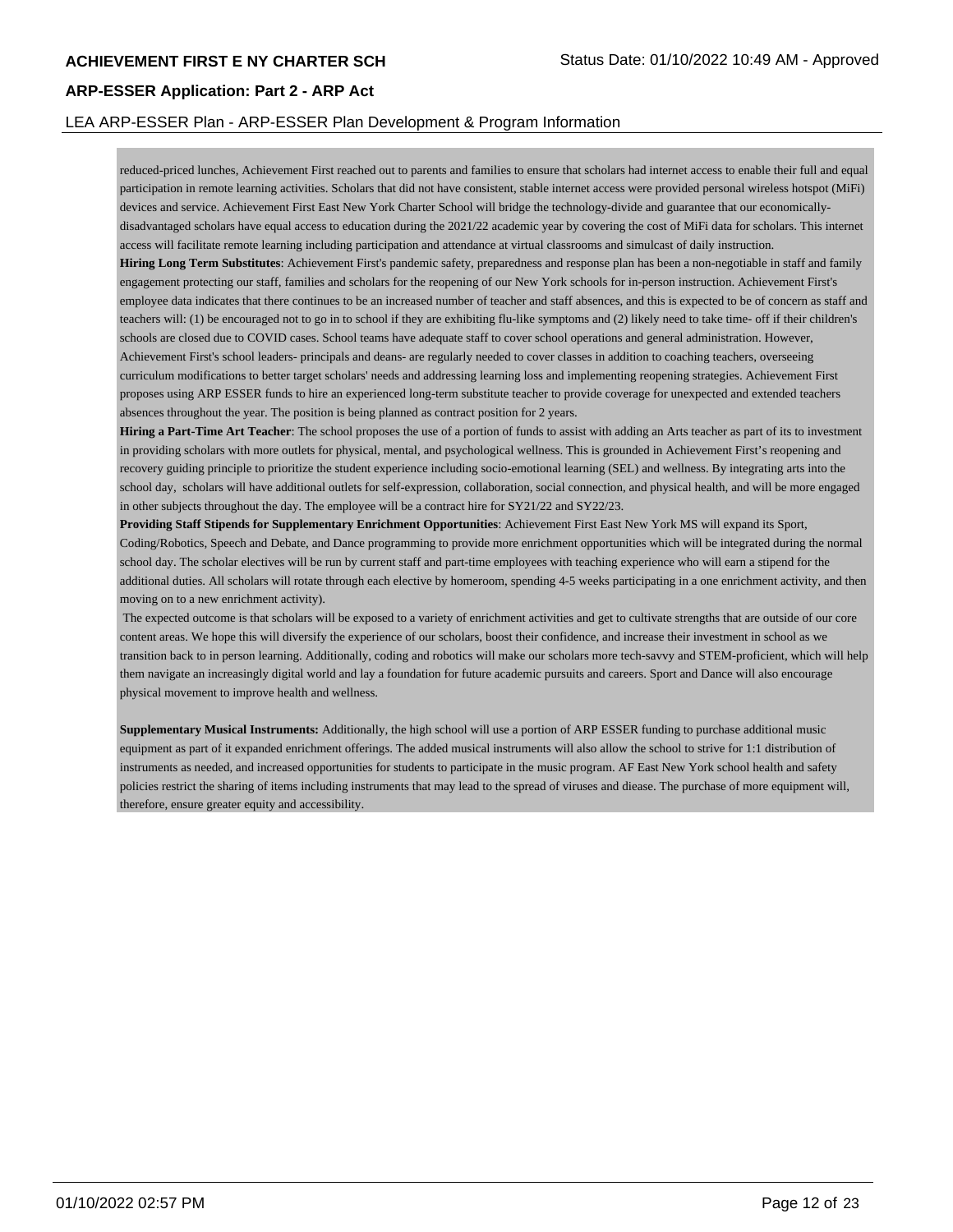#### LEA ARP-ESSER Plan - ARP-ESSER Plan Development & Program Information

**7. In the space provided below, please describe how the LEA will ensure that the interventions it implements, including but not limited to the interventions implemented under section 2001(e)(1) - the required reserve of 20% of funds - to address the academic impact of lost instructional time, will respond to the academic, social, emotional, and mental health needs of all students, and particularly those students disproportionately impacted by the COVID-19 pandemic, including students from low-income families, students of color, English learners, children with disabilities, students experiencing homelessness, children in foster care, and migratory students.**

Achievement First recognizes the intersectionality between socioeconomic status and English language proficiency and special needs in our enrollment. Whilst 80% of Achievement First East New York's scholars are classified as students from low-income families, Achievement First serves Black and brown communities with significant percentages of scholars identifying as English language learners (ELL) and have been approved for an Individual Education Plan (IEP), and our schools have placed a premium on academic interventions, engagement strategies and additional support to ensure the unique needs of our sub-populations. More than 90% of Achievement First's scholars identify as Black, Latino or multiracial. Achievement First will introduce specialized, culturally responsive and trauma-informed Social Emotional Professional Development to build the capacity of educators and all staff to address Diversity, Equity and Inclusion and specifically support its black and brown scholars in understanding, confronting and thriving. Achievement First will also ensure that all PDs for Special Services leaders include explicit strategies and examples to specialize instruction and support ELL and SPED scholars. Two (2) specialized new reading intervention programs for our ELL and SPED scholars have also been piloted.

#### **Students of Color**

Using ARP ESSER funds, Achievement First will:

- 1. Introduce specialized, culturally responsive and trauma-informed Social Emotional Professional Development to build the capacity of educators. PD that targets all school staff will address Diversity, Equity and Inclusion, and specifically support black and brown scholars in understanding, confronting and thriving. Educators and staff will be enrolled in training and evidence-based programming provided through experts including Courageous Conversation, the National Equity Project and The Management Center. This targeted PD is aimed at ensuring all students are and feel safe, known and loved is most important, and articulating how a trauma and resiliency approach, and mindset work are integrated into the student experience vision.
- 2. Prioritize investments in supplementary, ongoing and culturally- responsive and trauma-informed social emotional and mental health supports for scholars. This includes leveraging PDs on SEL and effecting change to expand targeted SEL programming for scholars to ensure that school community members are engaged in taking care of their emotional health as it relates to feelings of isolation and anxiety spurred by pandemic realities, and to surface, challenge and heal issues of racial disparity and how they impact scholars and staff. These features cannot operate as separate, disconnected components, and this also includes holding a higher bar for both / and by ensuring that belief and belonging (care for the whole child) and focused learning (academic progress) are mutually reinforcing.

#### **Low-Income Scholars**

Achievement First grounds all programming and resource decisions in equity and ensuring that the unique needs of underserved, economicallydisadvantages families and scholars are met. As such, ARP ESSER funding will:

- 1. Provide low-income scholars with the opportunity to participate in summer and afterschool enrichment programs that teach them new STEM skills, exposes them to life skills and creative outlets in the arts and physical activity. Achievement First will partner with the nonprofit Change Summer, and other charter networks to host a summer camp. AF Camp is an equitable opportunity for Achievement First's students to experience challenges, adventures, teamwork, and personal growth during the summer months and is an essential part of the Achievement First student experience. The camp also focuses on STEM and experiential learning to jumpstart academic recovery and improve scholars' academic performance in science. Achievement First East New York is located in one of New York's underserved communities and will expand its enrichment programming to provide low-income scholars to be introduced to participate in STEM and arts activities that ensure a well-rounded education is equally accessible. Achievement First will introduce coding and robotics, speech and debate, and dance electives that integrate enrichment opportunities into the normal school day, as well as contract a part-time Art teacher. The high school will alsopurchase more instruments to facilitate safe, equitable 1:1 distribution to scholars participating in the music program; this further removes barriers to entry for economically-disadvantaged students who are musically-inclined by mitigating financial contributions that may be met by their families.
- 2. Provide wireless internet access using MiFi devices with service plans, and continuous, professional technical support for low-income students and families to ensure equitable participation in hybrid learning. Knowing that most of our scholars are classified as economically-disadvantaged as they qualify for free and reduced-priced lunches, Achievement First reached out to parents and families to ensure that scholars had internet access to enable their full and equal participation in remote learning activities. Scholars that did not have consistent, stable internet access were provided personal wireless hotspot (MiFi) devices and service. Achievement First will bridge the technology-divide and guarantee that, regardless of the impact and prevalence of COVID-19, economically-disadvantaged scholars will continue to have equal access to education during the academic year by covering the cost of MiFi data for scholars. This internet access will facilitate remote/hybrid learning including participation and attendance in virtual classrooms and simulcast of daily instruction, as well as enable scholars to complete homework and independent learning accessed through various digital/ web-based resources.

**ELL/ MLL Scholars**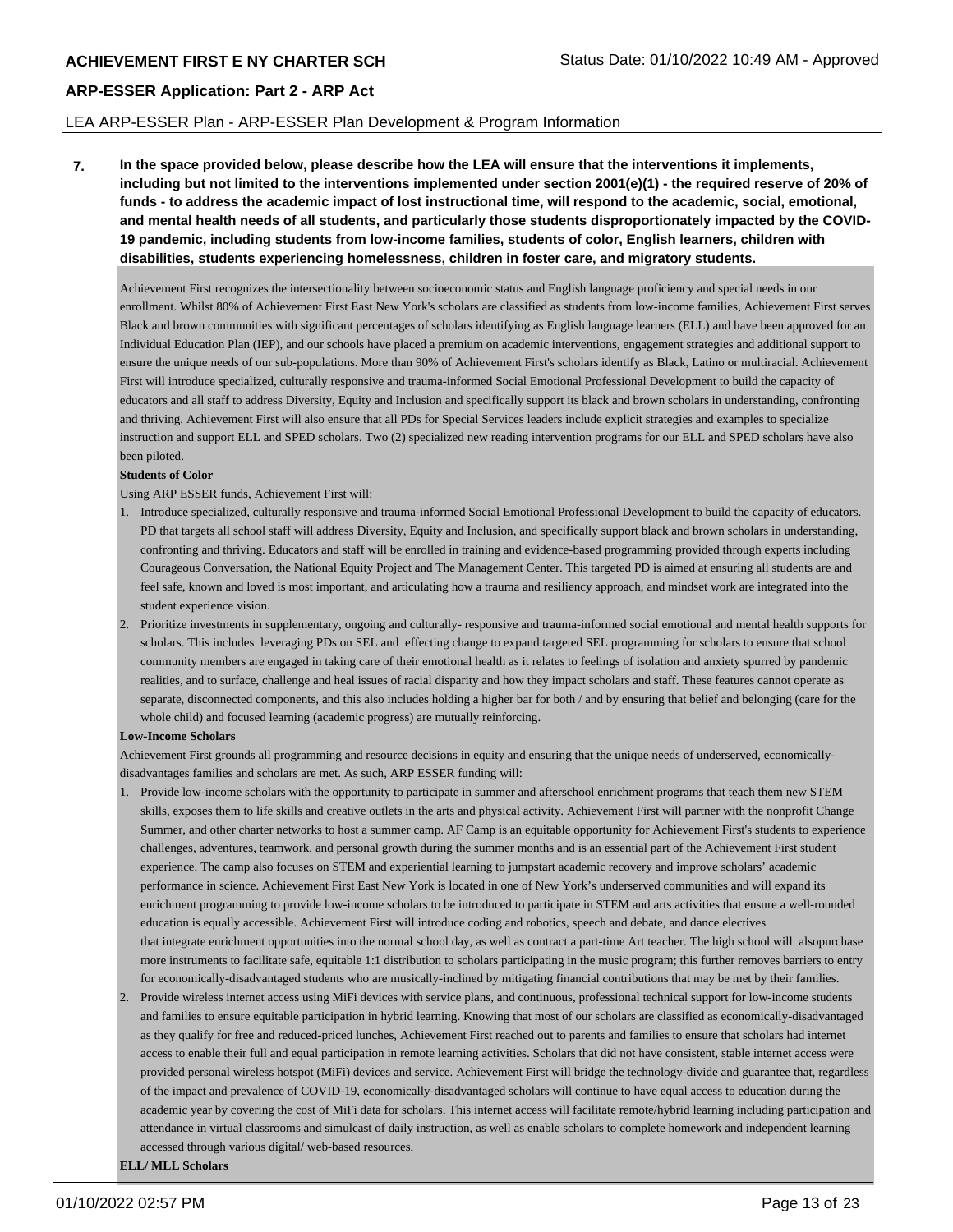## **ARP-ESSER Application: Part 2 - ARP Act**

#### LEA ARP-ESSER Plan - ARP-ESSER Plan Development & Program Information

The Reading A-Z program will be introduced across all schools to increase classroom supports for English and multi-language learners (ELLs/ MLLs). This includes student interactive program for listening to text read-aloud and recording themselves reading for self-assessment and teacher feedback. Printed materials in English/Spanish related to content instruction will be provided and backpack home for multilingual family home libraries.

ELL/MLL scholars will be supported using ARP ESSER funds where:

- 1. Due to the ongoing COVID-19 crisis, all Achievement First scholars in New York participated in remote learning from March 2020 through June 2021; stakeholders including school leaders, teachers and staff, parents and families, and scholars indicated very clearly that health and safety was first foremost for the 2020/21 academic year. However, we have seen where this has had a significant impact on the academic outcomes and English language proficiency of our ELL/MLL scholars. We know that in learning in-person is best for all scholars, and ELL/MLL population benefit even more than their English-speaking peers from in-person literacy support, instruction and interactions throughout the day as it provides language immersion. Therefore, ELL/MLL literacy support will be a 2021/22 priority with additional intervention and support through implementation of the Wilson Fundations program, which offers systematic, research-based support in critical foundational literacy skills. Two (2) dedicated Reading Interventionists and a Director of Reading fluency will also be hired to provide supplementary instruction and targeted curricular materials which will improve ELL/MLL students academic progress in reading, phonics, grammar and vocabulary. Additionally, we are ensuring that all schools have the appropriate teacher preparation for supporting ELL/MLL scholars in achieving their academic goals by prioritizing it- providing feedback and support including but not limited to creating lesson plans, delivering monthly PDs and webinars for teachers and leaders, doing on the ground walkthroughs, and analyzing the data.
- 2. Support the hiring of a Director of Family Engagement and Community Programs to ensure that Achievement First has the capacity and skills to increase outreach to bilingual and multilingual families and organizations that specifically serve this segment of our diverse school community. Achievement First's overall objective is to increased family participation in the Family Engagement survey with overall experience for families increasing by at least 10%, and support principals and regional superintendents with improving positive two-way communication with all families by developing an authentic family engagement program that elevates positive information about scholars, instead of only reaching out with negative or challenging information by establishing at least two new, routine methods of obtaining actionable student, parent and community feedback and rich (qualitative and quantitative) data regarding their scholars of academic progress and well-being at Achievement First by the end of the upcoming school year in June 2022. It is critical that ELL/MLL parents and families are engaged consistently and can easily access information in both their native language and English, for example, but the Director of Family Engagement will also create opportunities that encourage cultural exchanges and organically integrate and respond to the experiences and needs of ELL/MLL families within the school's culture, activities and policies. These improvement strategies will be built upon through SY 2023/24.

#### **SPED Scholars**

As a New York charter school, our host district provides the services and supports including paraprofessionals for scholars with Individual Educational Plans (IEPs). Achievement First's educational program is deliberately inclusive in its approach-a scholar with an IEP is with his/ her General Education (GenEd) peers as much as is possible and appropriate to meet their needs and towards achieving their academic goals and realizing the desired outcomes.

Using ARP ESSER funds, Achievement First will augment supports for scholars with IEPs in the Small Group Tutoring and working 1:1 with Reading Interventionists which provides opportunities for scholars to access homework assistance, additional practice to clarify new subject area applications and reinforce skills and self-paced review of challenging academic content.

Additionally, Achievement First has increased SPED-supportive educator training to aid in learning acceleration by delivering 3 virtual professional development days for all SSLs on "Universal Design Learning" that went into various domains of learning and shared examples of it in action and how leaders can develop teachers in this skill.

#### **Other Special Populations**

Achievement First does not collect data on scholars and families' immigration status, and does not currently have an identifiable population of scholars living in foster care.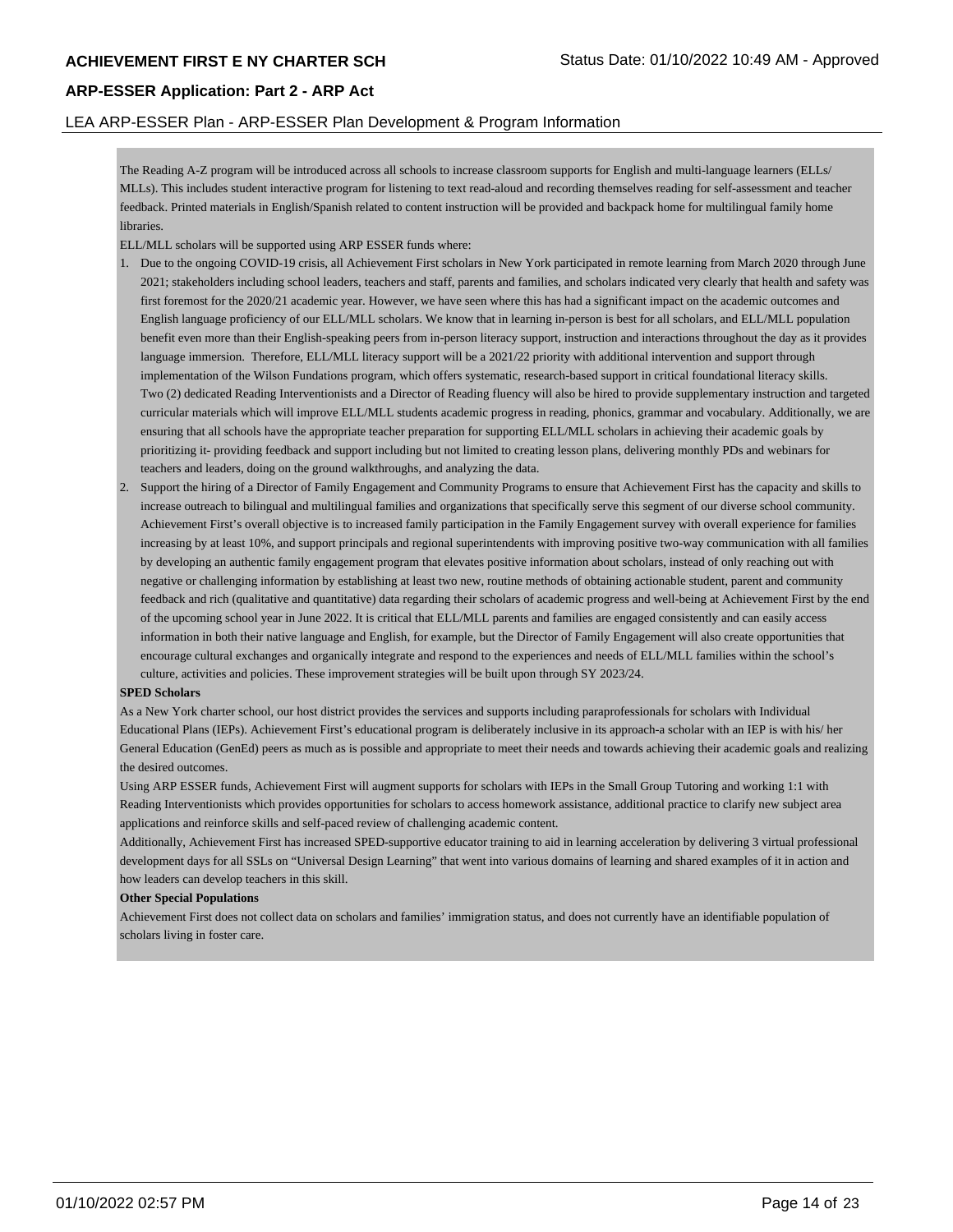LEA ARP-ESSER Plan - ARP-ESSER Return to In-Person Instruction

## **ARP-ESSER Return to In-Person Instruction**

ACHIEVEMENT FIRST E NY CHARTER SCH

331900860880

Section 2001(i)(1) of the ARP Act requires each LEA that receives ARP ESSER funds to develop and make publicly available on the LEA's website, not later than 30 days after receiving ARP ESSER funds, a plan for the safe return to in-person instruction and continuity of services for all schools, including those that have already returned to in- person instruction. Section 2001(i)(2) of the ARP Act further requires that the LEA seek public comment on the plan and take those comments into account in the development of the plan. Finally, section 2001(i)(3) of the ARP Act states that an LEA that developed a plan for the safe return to in-person instruction and continuity of services prior to the date of enactment of the ARP Act will be deemed to have met the requirement to develop a plan under section  $2001(i)(1)$  as long as the plan meets the statutory requirements (i.e., is publicly available on the LEA's website and was developed after the LEA sought and took into account public comment).

The LEA's plan must include how it will maintain the health and safety of students, educators, and other school and LEA staff and a description of any policies it has adopted regarding each of the CDC's safety recommendations, including universal and correct wearing of masks; modifying facilities to allow for physical distancing (e.g., use of cohorts/podding); handwashing and respiratory etiquette; cleaning and maintaining healthy facilities, including improving ventilation; contact tracing in combination with isolation and quarantine in collaboration with the State, local, territorial, or the health departments of Native American Nations; diagnostic and screening testing; efforts to provide vaccinations to school communities; appropriate accommodations for children with disabilities with respect to health and safety policies; and coordination with State and local health officials.

The plan must describe how the LEA will ensure continuity of services, including but not limited to services to address students' academic needs and the social, emotional, mental health and other needs of students and staff, which may include student health and food services.

LEA plans must be in an understandable and uniform format and, to the extent practicable, written in a language that parents can understand (or, if not practicable, orally translated). Upon request by a parent with a disability, LEA plans must be provided in an alternative format accessible to the parent.

**NYSED will permit previously developed LEA re-opening plans to satisfy the ARP statutory requirement for the safe return to in-person instruction and continuity of services. LEAs must make any necessary updates to existing plans to conform with the USDE requirements within 30 days of receipt of ARP-ESSER funds and to review (and revise if appropriate) plans every six months thereafter (until September 30, 2023).**

**1. In the space provided below, please provide the URL for the website(s) where the district's most current reopening/return to in-person learning plan is/will be located. For an LEA that does not have a website, the LEA may identify an online platform (e.g. social media group or post, file sharing service, email listserv) that allows plans to be directly communicated to students, parents or legal guardians, school staff, and other stakeholders. As appropriate, the LEA should provide details about how the plan will be made available to people who request it.**

Safe Return to In-Person Instruction and Continuity of Services Plan: https://www.achievementfirst.org/wp-content/uploads/2021/12/AF-NY-SafeReturnPlan-2.pdf

Families that have additional questions can review the Family FAQs on the website, or complete this form to request more information. The School Operations team will make hard copies of the plan available when requested.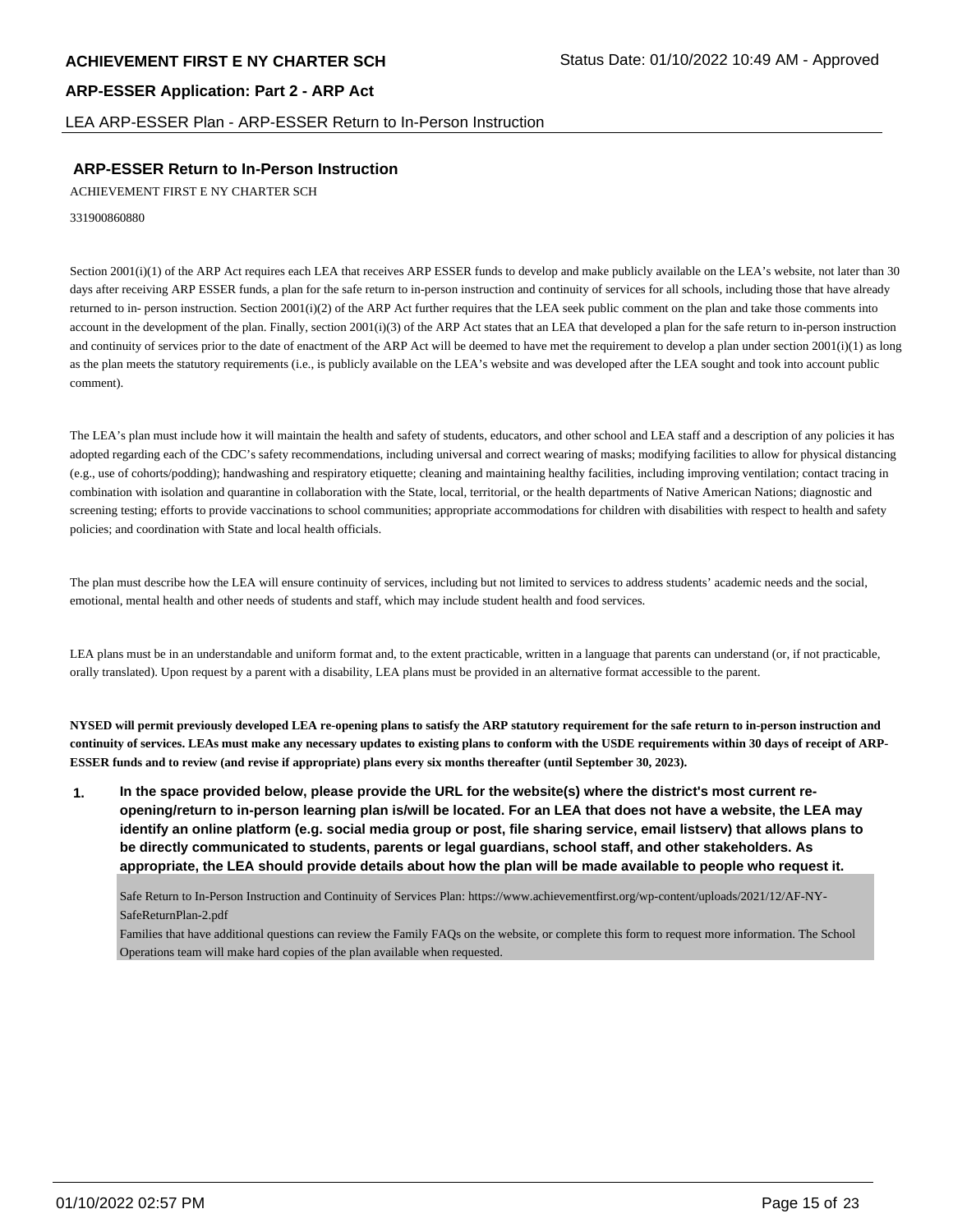#### LEA ARP-ESSER Plan - ARP-ESSER Return to In-Person Instruction

**2. An LEA must periodically, but no less frequently than every six months (through September 30, 2023), review and, as appropriate, revise its plan. Consistent with section 2001(i)(2) of the ARP Act, which requires an LEA to seek public comment on the development of its plan, an LEA must seek public input and take such input into account in determining whether to revise its plan and, if it determines revisions are necessary, on the revisions it makes to its plan, i.e., the LEA must seek public input on whether to revise its plan and on any revisions to its plan no less frequently than every six months (taking into consideration the timing of significant changes to CDC guidance on reopening schools). If the LEA revises its plan, the revised plan must address each of the aspects of safety currently recommended by the CDC or, if the CDC has updated its safety recommendations at the time the LEA is revising its plan, each of the updated safety recommendations.**

**In the space provided below, please describe how the LEA will review and regularly update (at least every six months through September 30, 2023) it's plan for in-person instruction, including a description of how public comment will be collected.**

Since the earliest days of the pandemic, Achievement First established a re-opening committee composed of senior leaders from school operations, academic operations, talent operations, and communications. This committee meets bi-weekly and has regular touchpoints with principals and other school leaders to seek their feedback and share pending plans.

Using input from our state authorizer SUNY, the NY Department of Education, the NY Department of Health, and CDC, our reopening / safety plans are constantly being revised to reflect their latest guidance. Furthermore, the network and individual schools have designed a family communication plan for reopening in order to keep families informed and gather their input via surveys and periodic town hall meetings. Our school-based communications system, ParentSquare, enables two-way communication with schools. We will also have a pulse survey of families every few months to gather their feedback on their student's experience, and particularly their experience with the safety measures. Finally, each of our Board meetings includes a public comment period during which we can hear from the public, staff, or families.

The committee will begin its next review cycle in late October following the safe reopening of schools in August and will publish a revised plan by the end of December (effective for the return from winter break). Revised plans will continue to be published on a June and December cycle through June, 2023.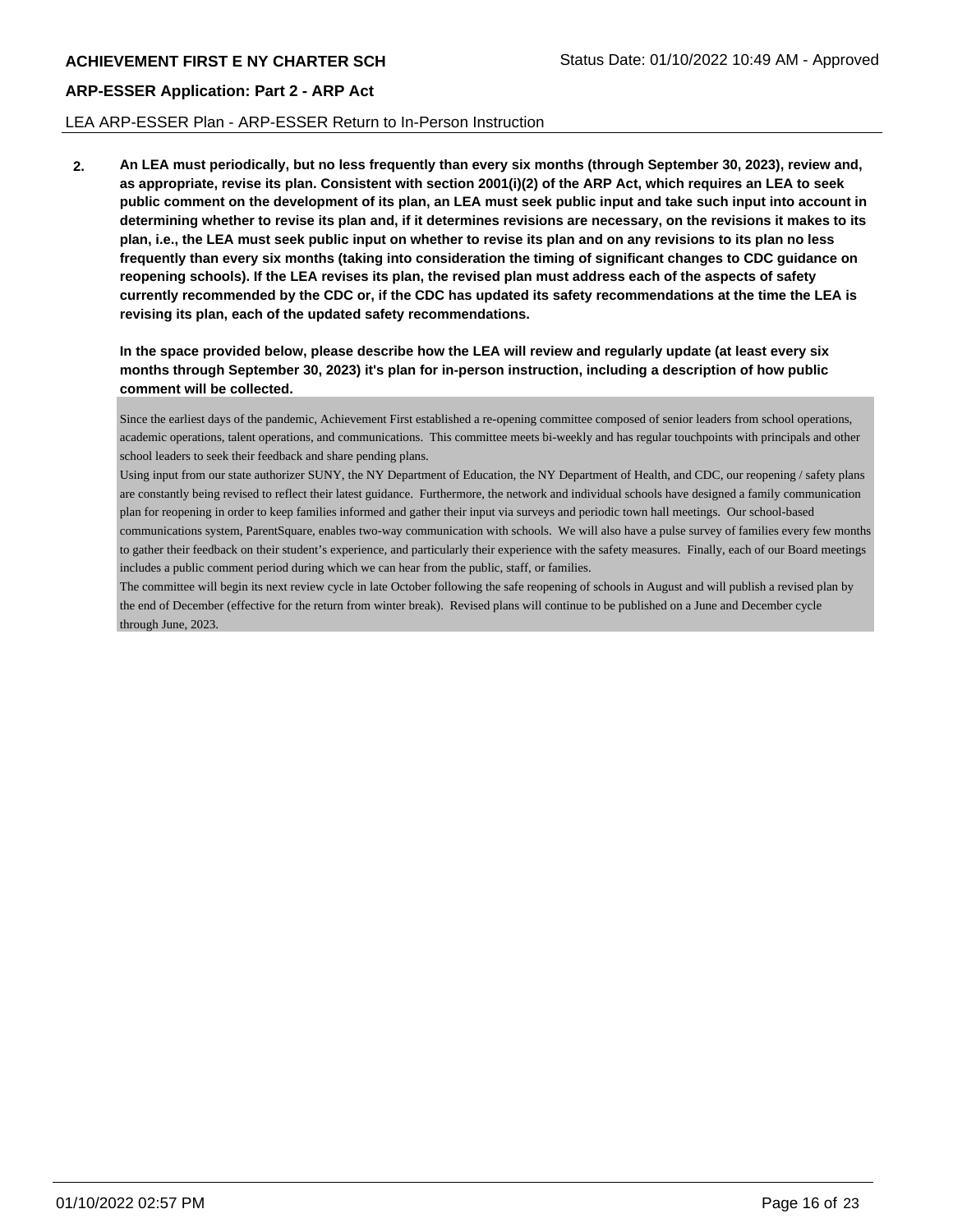LEA ARP-ESSER Plan - ARP-ESSER Funding Distribution

## **ARP-ESSER LEA Base 90% Allocation - Funding Distribution**

ACHIEVEMENT FIRST E NY CHARTER SCH

331900860880

**Please note: LEAs that have been allocated funds from the mandated SEA-Level Reserves in the 2021-22 enacted state budget will apply for those funds via a separate application process. NYSED will inform school districts under separate cover when the application process for school district allocations of ARP-ESSER SEA set-aside funds has been published in the SED Monitoring and Vendor Reporting System. The sections below are only for LEA 90% base ARP-ESSER allocations. LEAs should not apply for ARP ESSER SEA Reserve funds as part of this application.**

**1. Please complete the following to indicate the LEA's American Rescue Plan (ARP) Act LEA Base 90% allocation for Elementary and Secondary School Emergency Relief (ESSER) funds, as well as its most current enrollment figures.**

|                                                       | Amount (\$ or #) |
|-------------------------------------------------------|------------------|
| ARP-ESSER Fund Allocation (\$)                        | 3,216,647        |
| Total Number of K-12 Resident Students Enrolled (#)   | 1.181            |
| Total Number of Students from Low-Income Families (#) | 939              |

## **ARP-ESSER Schools Served**

**2. Please complete the following chart by indicating the number of PUBLIC SCHOOLS in the LEA being served by ARP-ESSER LEA Base 90% Funding.**

|                                                            | INumber (#) |
|------------------------------------------------------------|-------------|
| Total Number of Schools in the LEA                         |             |
| Number of Schools Served by ARP-ESSER LEA Base 90% Funding |             |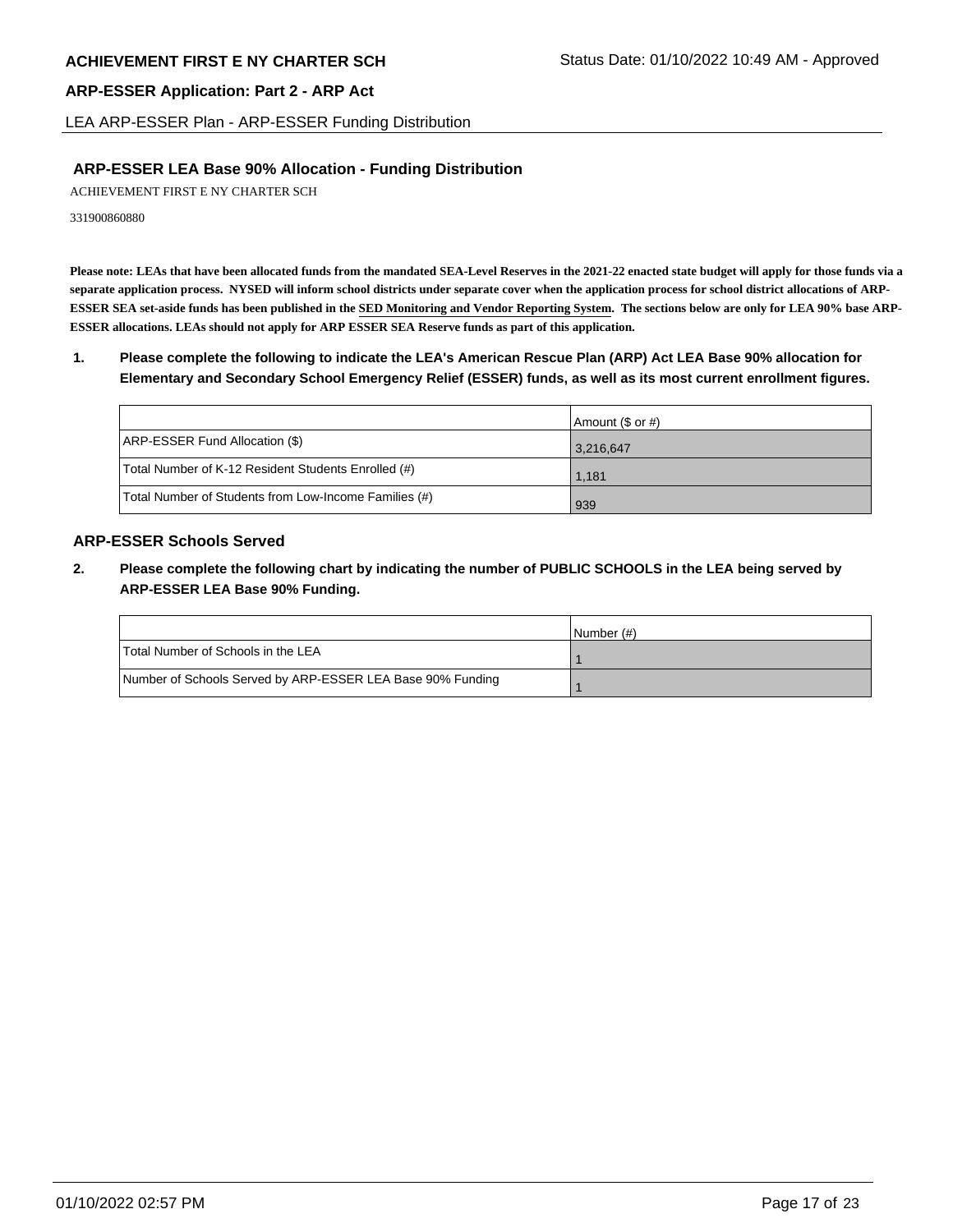LEA ARP-ESSER Plan - ARP-ESSER Use of Funds

# **ARP-ESSER LEA Base 90% Allocation - Use of Funds**

ACHIEVEMENT FIRST E NY CHARTER SCH

331900860880

**Please note: LEAs that have been allocated funds from the mandated SEA-Level Reserves in the 2021-22 enacted state budget will apply for those funds via a separate application process. NYSED will inform school districts under separate cover when the application process for school district allocations of ARP-ESSER SEA set-aside funds has been published in the SED Monitoring and Vendor Reporting System. The sections below are only for LEA 90% base ARP-ESSER allocations. LEAs should not apply for ARP ESSER SEA Reserve funds as part of this application.**

**1. Please complete the chart below by identifying the funds being used to support each allowable activity. Please respond with "0" to indicate that no funds are being assigned to a given activity. PLEASE NOTE - All proposed expenditures must be reflected within the FS-10 budget form AND budget narrative to clearly align with this item.**

|                                                                                                                                                                                                                                                                                                                                                                                                                                                                                                                                                            | FUNDING Amounts (\$) |
|------------------------------------------------------------------------------------------------------------------------------------------------------------------------------------------------------------------------------------------------------------------------------------------------------------------------------------------------------------------------------------------------------------------------------------------------------------------------------------------------------------------------------------------------------------|----------------------|
| 1 - Any activity authorized by the ESEA, including the Native Hawaiian Education Act and<br>the Alaska Native Educational Equity, Support, and Assistance Act (20 U.S.C. 6301 et<br>seq.).                                                                                                                                                                                                                                                                                                                                                                 | 0                    |
| 2 - Any activity authorized by the Individuals with Disabilities Education Act (IDEA) (20<br>U.S.C. 1400 et seq.).                                                                                                                                                                                                                                                                                                                                                                                                                                         | $\overline{0}$       |
| 3 - Any activity authorized by the Adult Education and Family Literacy Act (AEFLA) (29<br>U.S.C. 3271 et seq.).                                                                                                                                                                                                                                                                                                                                                                                                                                            | $\mathbf{0}$         |
| 4 - Any activity authorized by the Carl D. Perkins Career and Technical Education Act of<br>2006 (Perkins V) (20 U.S.C. 2301 et seq.).                                                                                                                                                                                                                                                                                                                                                                                                                     | $\mathbf 0$          |
| 5 - Any activity authorized by subtitle B of title VII of the McKinney-Vento Homeless<br>Assistance Act (McKinney-Vento) (42 U.S.C. 11431 et seg.).                                                                                                                                                                                                                                                                                                                                                                                                        | $\mathbf{0}$         |
| 6 - Coordinating preparedness and response efforts of LEAs with State, local, Tribal, and<br>territorial public health departments, and other relevant agencies, to improve coordinated<br>responses among such entities to prevent, prepare for, and respond to COVID-19.                                                                                                                                                                                                                                                                                 | $\boldsymbol{0}$     |
| 7 - Providing principals and other school leaders with the resources necessary to address<br>the needs of their individual schools.                                                                                                                                                                                                                                                                                                                                                                                                                        | 403,308              |
| 8 - Activities to address the unique needs of low-income children or students, students<br>with disabilities,English learners, racial and ethnic minorities, students experiencing<br>homelessness, and children and youth in foster care, including how outreach and service<br>delivery will meet the needs of each population.                                                                                                                                                                                                                          | $\overline{0}$       |
| 9 - Developing and implementing procedures and systems to improve the preparedness<br>and response efforts of LEAs.                                                                                                                                                                                                                                                                                                                                                                                                                                        | 98.638               |
| 10 - Training and professional development for staff of the LEA on sanitation and<br>minimizing the spread of infectious diseases.                                                                                                                                                                                                                                                                                                                                                                                                                         | $\mathbf{0}$         |
| 11 - Purchasing supplies to sanitize and clean the facilities of the LEA, including buildings<br>operated by such LEA.                                                                                                                                                                                                                                                                                                                                                                                                                                     | 125,550              |
| 12 - Planning for, coordinating, and implementing activities during long-term closures,<br>including providing meals to eligible students, providing technology for online learning to<br>all students, providing guidance for carrying out requirements under the IDEA and<br>ensuring other education services can continue to be provided consistent with all Federal,<br>State, and local requirements.                                                                                                                                                | 0                    |
| 13 - Purchasing educational technology (including hardware, software, and connectivity)<br>for students who are served by the LEA that aids in regular and substantive educational<br>interaction between students and their classroom instructors, including low-income<br>students and students with disabilities, which may include assistive technology or<br>adaptive equipment.                                                                                                                                                                      | 764,294              |
| 14 - Providing mental health services and supports, including through the implementation<br>of evidence based full-service community schools.                                                                                                                                                                                                                                                                                                                                                                                                              | $\mathbf{0}$         |
| 15 - Planning and implementing activities related to summer learning and enrichment and<br>supplemental after-school programs, including providing classroom instruction or online<br>learning during the summer months and addressing the needs of low-income students,<br>students with disabilities, English learners, migrant students, students experiencing<br>homelessness, and children and youth in foster care.                                                                                                                                  | 10,000               |
| 16 - Addressing the academic impact of lost instructional time among an LEA's students<br>(including low-income students, students with disabilities, English learners, racial and<br>ethnic minorities, students experiencing homelessness, and children and youth in foster<br>care) by: a) Administering and using high-quality assessments that are valid and reliable<br>to accurately assess students' academic progress and assist educators in meeting<br>students' academic needs, including through differentiating instruction; b) Implementing | 1,499,957            |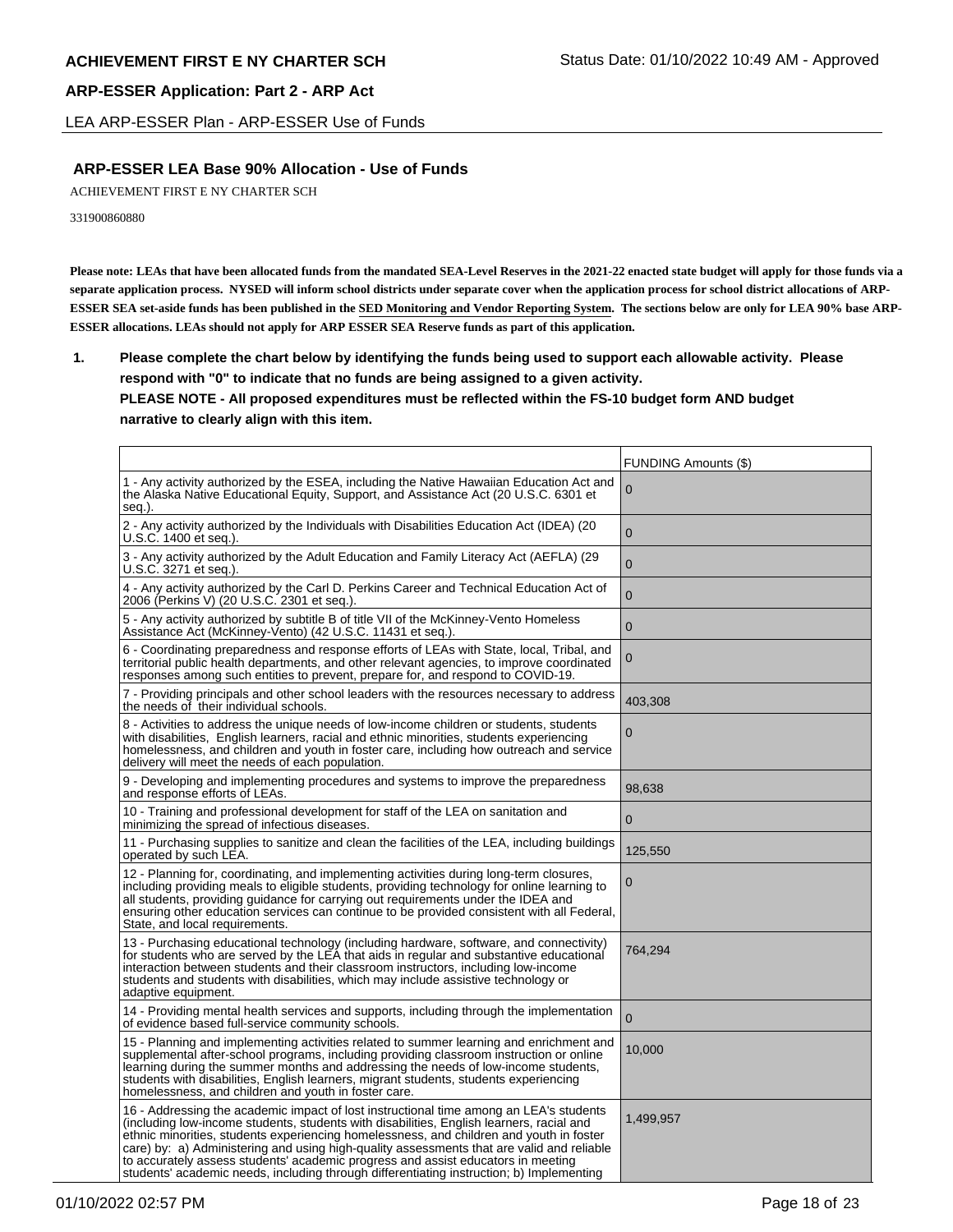# LEA ARP-ESSER Plan - ARP-ESSER Use of Funds

|                                                                                                                                                                                                                                                                                                                                                                   | <b>FUNDING Amounts (\$)</b> |
|-------------------------------------------------------------------------------------------------------------------------------------------------------------------------------------------------------------------------------------------------------------------------------------------------------------------------------------------------------------------|-----------------------------|
| evidence-based activities to meet the comprehensive needs of students; c) Providing<br>information and assistance to parents and families on how they can effectively support<br>students, including in a distance learning environment; and d) Tracking student<br>attendance and improving student engagement in distance education.                            |                             |
| 17 - School facility repairs and improvements to enable operation of schools to reduce<br>risk of virus transmission and exposure to environmental health hazards, and to support<br>student health needs.                                                                                                                                                        | 114,000                     |
| 18 - Inspection, testing, maintenance, repair, replacement, and upgrade projects to<br>improve the indoor air quality in school facilities, including mechanical and non-<br>mechanical heating, ventilation, and air conditioning systems, filtering, purification and<br>other air cleaning, fans, control systems, and window and door repair and replacement. | 118,200                     |
| 19 - Developing strategies and implementing public health protocols including, to the<br>greatest extent practicable, policies in line with guidance from the CDC for the reopening<br>and operation of school facilities to effectively maintain the health and safety of students,<br>educators, and other staff.                                               | 82,700                      |
| 20 - Other activities that are necessary to maintain the operation of and continuity of<br>services in the LEA and continuing to employ existing staff of the LEA.                                                                                                                                                                                                | $\Omega$                    |
| Totals:                                                                                                                                                                                                                                                                                                                                                           | 3,216,647                   |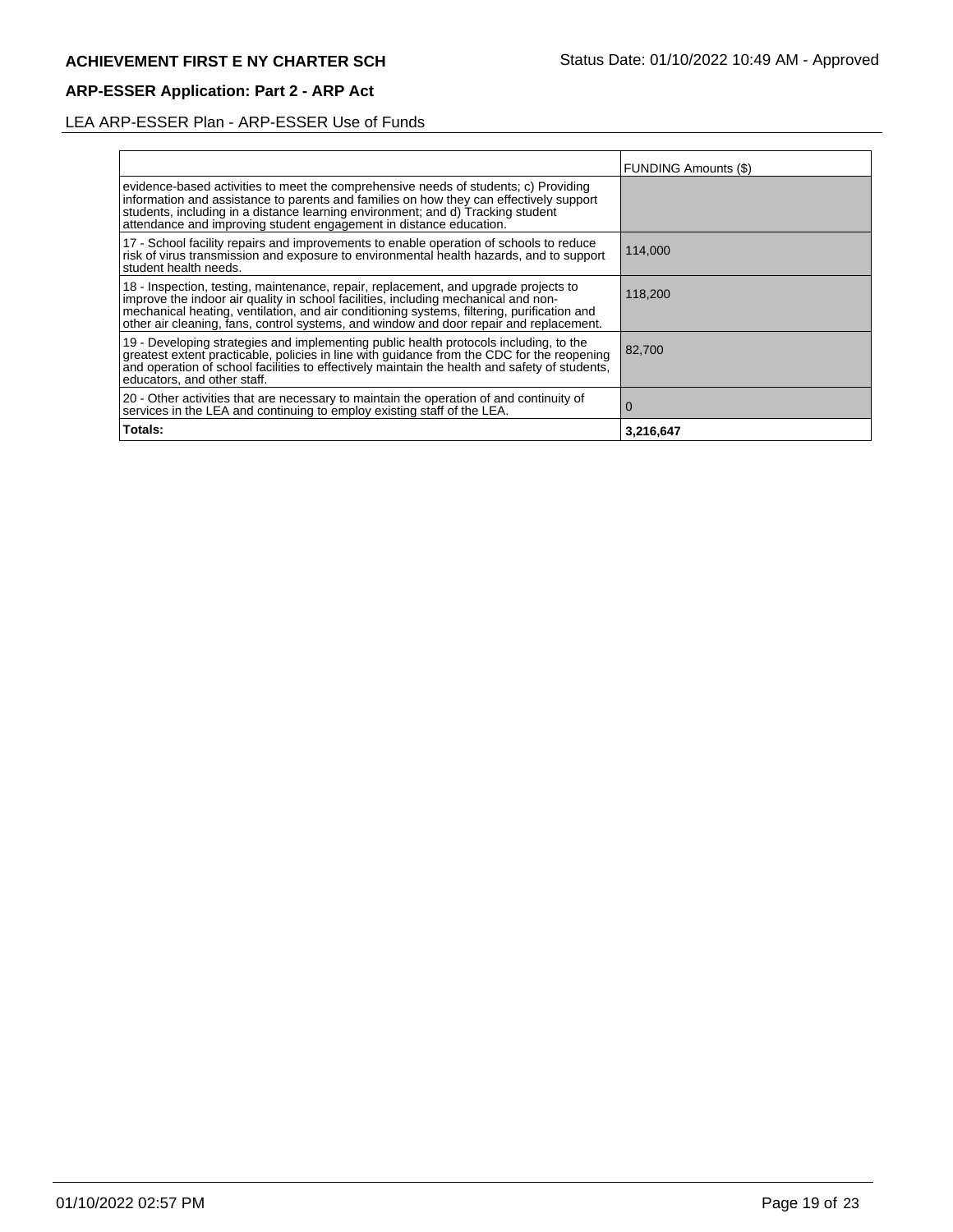LEA ARP-ESSER Plan - ARP-ESSER Construction-Related Costs

## **ARP-ESSER LEA Base 90% Allocation - Construction-Related Costs**

ACHIEVEMENT FIRST E NY CHARTER SCH

331900860880

## **PLEASE NOTE:**

The Office of Facilities Planning, in collaboration with NYSED's Chief Financial Officer and the Office of ESSA-Funded Programs, is developing guidance regarding capital construction projects based on the United States Department of Education (USDE) recently issued FAQs for this federal program. The Use of Funds FAQ (released May 26, 2021) may be of particular interest, since it discusses construction and combination of funds. Links to the federal program website are below:

https://oese.ed.gov/offices/american-rescue-plan/american-rescue-plan-elementary-and-secondary-school-emergency-relief/

ESSER.GEER\_.FAQs\_5.26.21\_745AM\_FINALb0cd6833f6f46e03ba2d97d30aff953260028045f9ef3b18ea602db4b32b1d99

Local Educational Agencies (LEAs) which intend to do federally funded work using ARP-ESSER funds must first file FS-10s and other documents as required by the Office of ESSA-Funded Programs. If a project would normally require a building permit if supported by state/local funds, it must also have a building permit if supported by federal funds (or a combination of funding streams). Facilities Planning forms are under development at this time.

#### **1. What is the amount of funds that the LEA plans to use for construction related projects?**

#### 159,000

#### **2. In the space provided below, please described the planned construction activities and costs.**

- 1. Necessary repairs to window frames to ensure windows are able to open and close safely to increase fresh air flow in classrooms. The windows in the older DOE buildings occupied by Achievement First are often difficult to open or attempting to do so is unsafe due to defective mechanisms and deferred maintenance. The CDC and local departments of health recommend that indoor spaces be well-ventilated and have cross-ventilation to mitigate the spread of COVID-19 and other airborne disease in congregate settings. Repair work would involve cleaning, minor repair and limited replacements of parts such as bolts and hinges. The estimated project costs including procurement at the ES, MS and HS are \$45,000.
- 2. Installation of touchless water fountains and bottle fillers by third-party property management to mitigate the potential spread of COVID-19 via high-touch surfaces within the school. The installation of the touchless water fountains and botte fillers will require minor electrical and plumbing work by third-party professionals to safely connect the units and ensure they are functioning correctly. The estimated project costs including procurement at the ES, MS and HS are \$105,000.
- 3. Installation and repair of plexiglass shields and dividers in restrooms to mitigate the potential spread of COVID-19. The installation of the plexiglass will require minor carpentry work by third-party professionals to setup the units in each restroom and ensure they are sturdily in place.The estimated project costs including procurement at the ES, MS and HS are \$9,000.
- **3. Will the planned construction impact and/or effect any district, site, building, structure, or object that is: Included in the National Register of Historic Places; or Eligible under criteria established by the Secretary of Interior for inclusion in the National Register of Historic Places?**

No, the planned construction will not impact and/or effect any district, site, building, structure, or object that is: Included in the National Register of Historic Places; or Eligible under criteria established by the Secretary of Interior for inclusion in the National Register of Historic Places.

## **ARP-ESSER - Construction-Related ASSURANCES**

**4. The LEA assures it will have or obtain a full title or other interest in the site, including right of access, that is sufficient to insure the grantee's undisturbed use and possession of the facilities for 50 years or the useful life of the facilities, whichever is longer. § 75.603 (Authority: 20 U.S.C. 1221e-3 and 3474)**

YES, the LEA provides the above assurance.

- **5. The LEA assures it will ensure that sufficient funds are available to meet any non-Federal share of the cost of constructing the facility. § 75.604**
	- YES, the LEA provides the above assurance.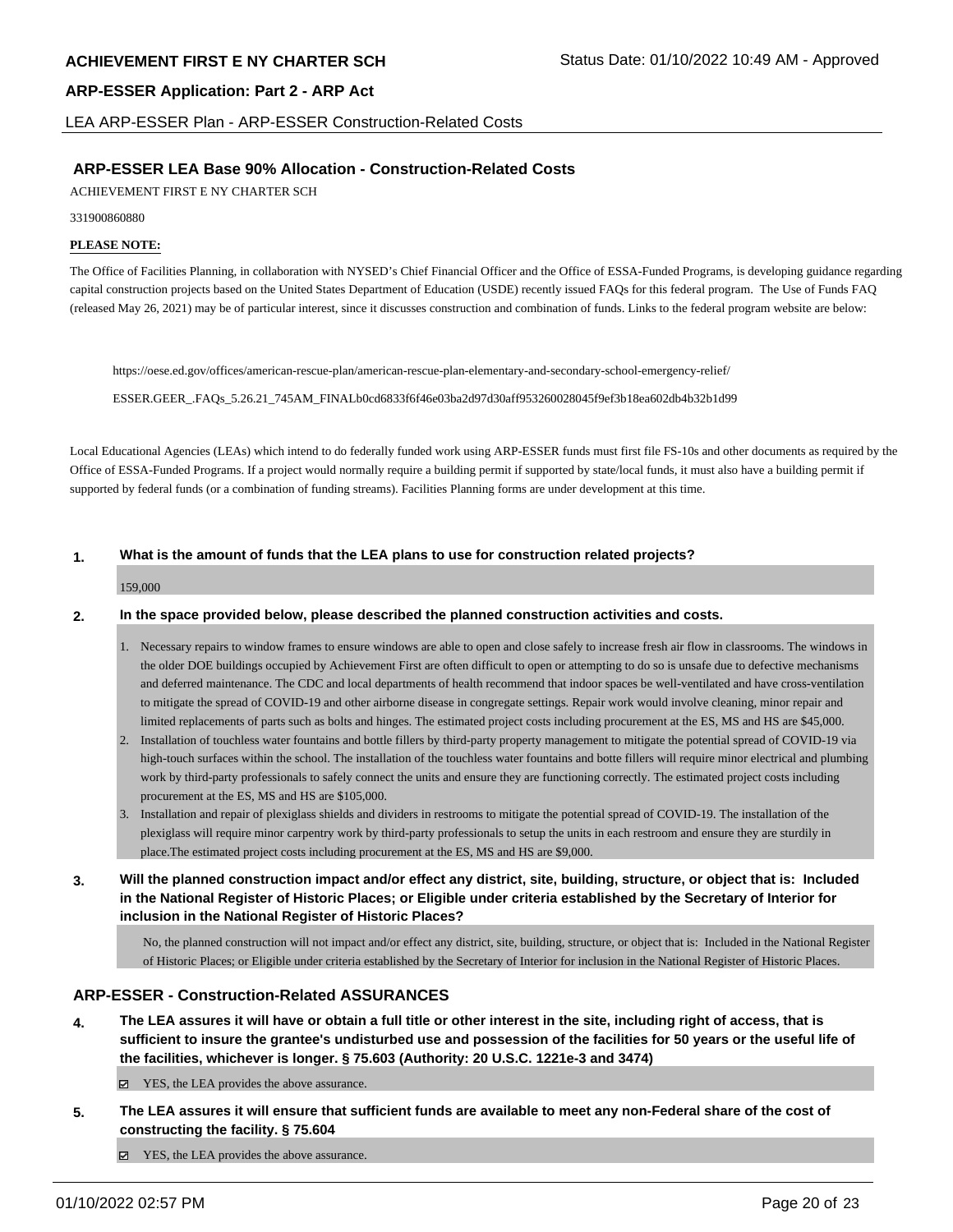## **ARP-ESSER Application: Part 2 - ARP Act**

LEA ARP-ESSER Plan - ARP-ESSER Construction-Related Costs

**6. The LEA assures work will begin on construction within a reasonable time after the grant for the construction is made. § 75.605 (Authority: 20 U.S.C. 1221e-3 and 3474)**

YES, the LEA provides the above assurance.

**7. The LEA assures the construction will be completed within a reasonable time and the LEA shall complete the construction in accordance with the application and approved drawings and specifications. § 75.606**

■ YES, the LEA provides the above assurance.

**8. The LEA assures that the construction is functional; economical; and not elaborate in design or extravagant in the use of materials, compared with facilities of a similar type constructed in the State or other applicable geographic area. § 75.607. Further, the LEA assures that it shall, in developing plans for the facilities, consider excellence of architecture and design and inclusion of works of art. The grantee may not spend more than one percent of the cost of the project on inclusion of works of art. § 75.607 Authority: 20 U.S.C. 1221e-3 and 3474)**

■ YES, the LEA provides the above assurance.

**9. In planning for and designing facilities, the LEA assures it shall observe the standards under the Occupational Safety and Health Act of 1970 (Pub. L. 91-576) (See 36 CFR part 1910); and State and local codes, to the extent that they are more stringent. § 75.609 Further, the LEA assures it will submit an application for a Building Permit to NYSED Office of Facilities Planning for review and approval prior to construction.**

■ YES, the LEA provides the above assurance.

- **10. The LEA assures that it shall comply with the Federal regulations on access by the handicapped that apply to construction and alteration of facilities. These regulations are:**
	- **• For residential facilities 24 CFR part 40; and**
	- **• For non-residential facilities 41 CFR subpart 101-19.6. § 75.610**

■ YES, the LEA provides the above assurance.

**11. The LEA assures that, in planning the construction, the LEA shall, in accordance with the provisions of Executive Order 11988 of February 10, 1978 (43 FR 6030) and rules and regulations that may be issued by the Secretary to carry out those provisions: Evaluate flood hazards in connection with the construction; and as far as practicable, avoid uneconomic, hazardous, or unnecessary use of flood plains in connection with the construction. § 75.611**

YES, the LEA provides the above assurance.

**12. The LEA assures that it shall maintain competent architectural engineering supervision and inspection at the construction site to insure that the work conforms to the approved drawings and specifications. § 75.612**

YES, the LEA provides the above assurance.

**13. The LEA assures that it will comply with the regulations on relocation assistance and real property acquisition in 34 CFR part 15. § 75.613**

YES, the LEA provides the above assurance.

**14. The LEA assures that, when construction is completed, sufficient funds will be available for effective operation and maintenance of the facilities. § 75.614**

YES, the LEA provides the above assurance.

**15. The LEA assures that it shall operate and maintain the facilities in accordance with applicable Federal, State, and local requirements. § 75.615**

YES, the LEA provides the above assurance.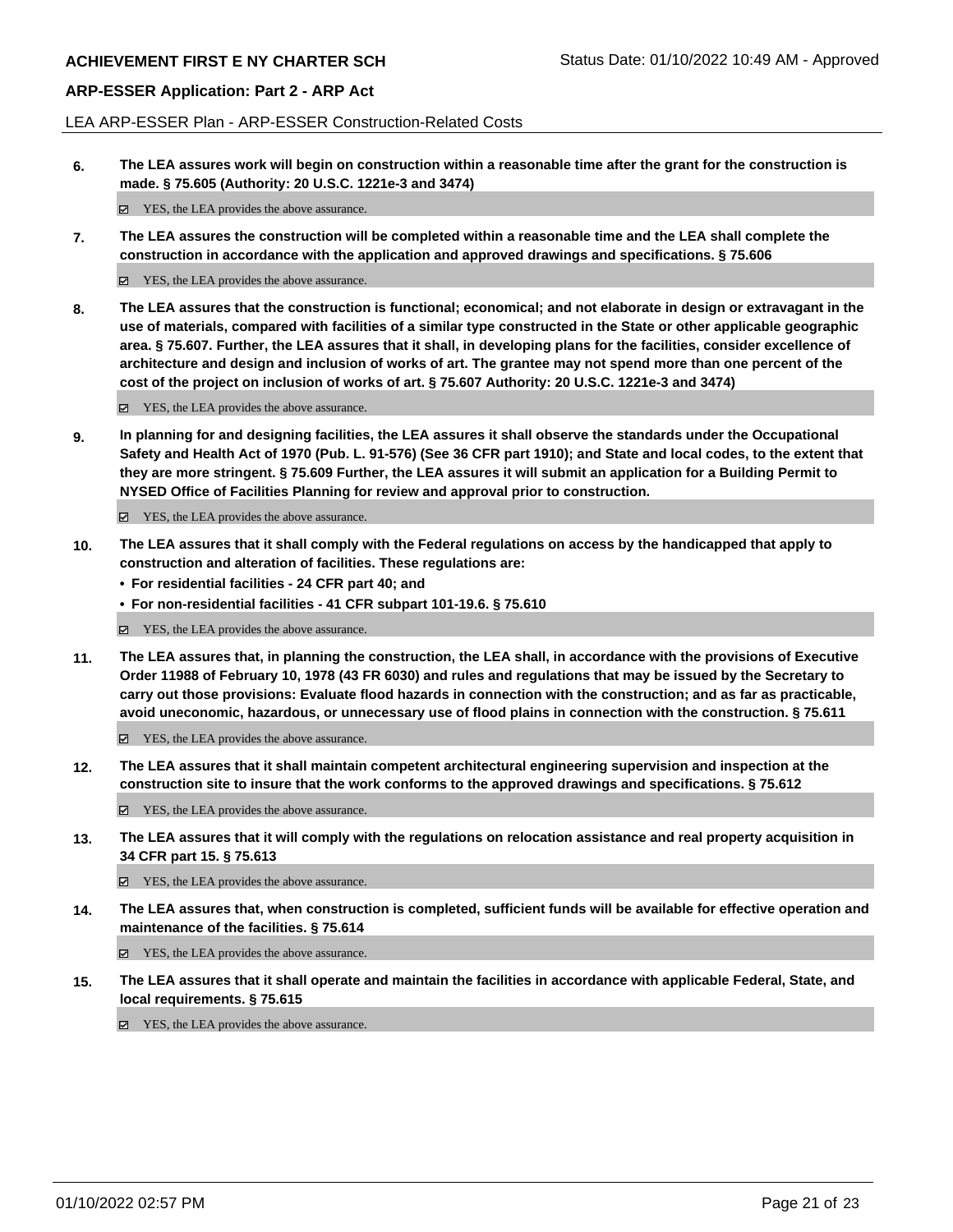## **ARP-ESSER Application: Part 2 - ARP Act**

LEA ARP-ESSER Plan - ARP-ESSER Construction-Related Costs

- **16. The LEA assures that, to the extent feasible, it shall design and construct facilities to maximize the efficient use of energy. § 75.616 Further, the LEA shall comply with ASHRAE standards in designing and constructing facilities built with project funds. § 75.616 The following standards of the American Society of Heating, Refrigerating, and Air Conditioning Engineers (ASHRAE) are incorporated by reference in this section:**
	- **• ASHRAE-90 A-1980 (Sections 1-9).**
	- **• ASHRAE-90 B-1975 (Sections 10-11).**
	- **• ASHRAE-90 C-1977 (Section 12)**

**Incorporation by reference of these provisions has been approved by the Director of the Office of the Federal Register pursuant to the Director's authority under 5 U.S.C. 552 (a) and 1 CFR part 51. The incorporated document is on file at the Department of Education, Grants and Contracts Service, rm. 3636 ROB-3, 400 Maryland Avenue, SW., Washington, DC 20202-4700 or at the National Archives and Records Administration (NARA). For information on the availability of this material at NARA, call 202-741-6030, or go to:**

**http://www.archives.gov/federal\_register/code\_of\_federal\_regulations/ibr\_locations.html. These standards may be obtained from the publication sales department at the American Society of Heating, Refrigerating, and Air Conditioning Engineers, Inc., 1791 Tullie Circle, NE., Atlanta, Georgia 30329. § 75.616**

■ YES, the LEA provides the above assurance.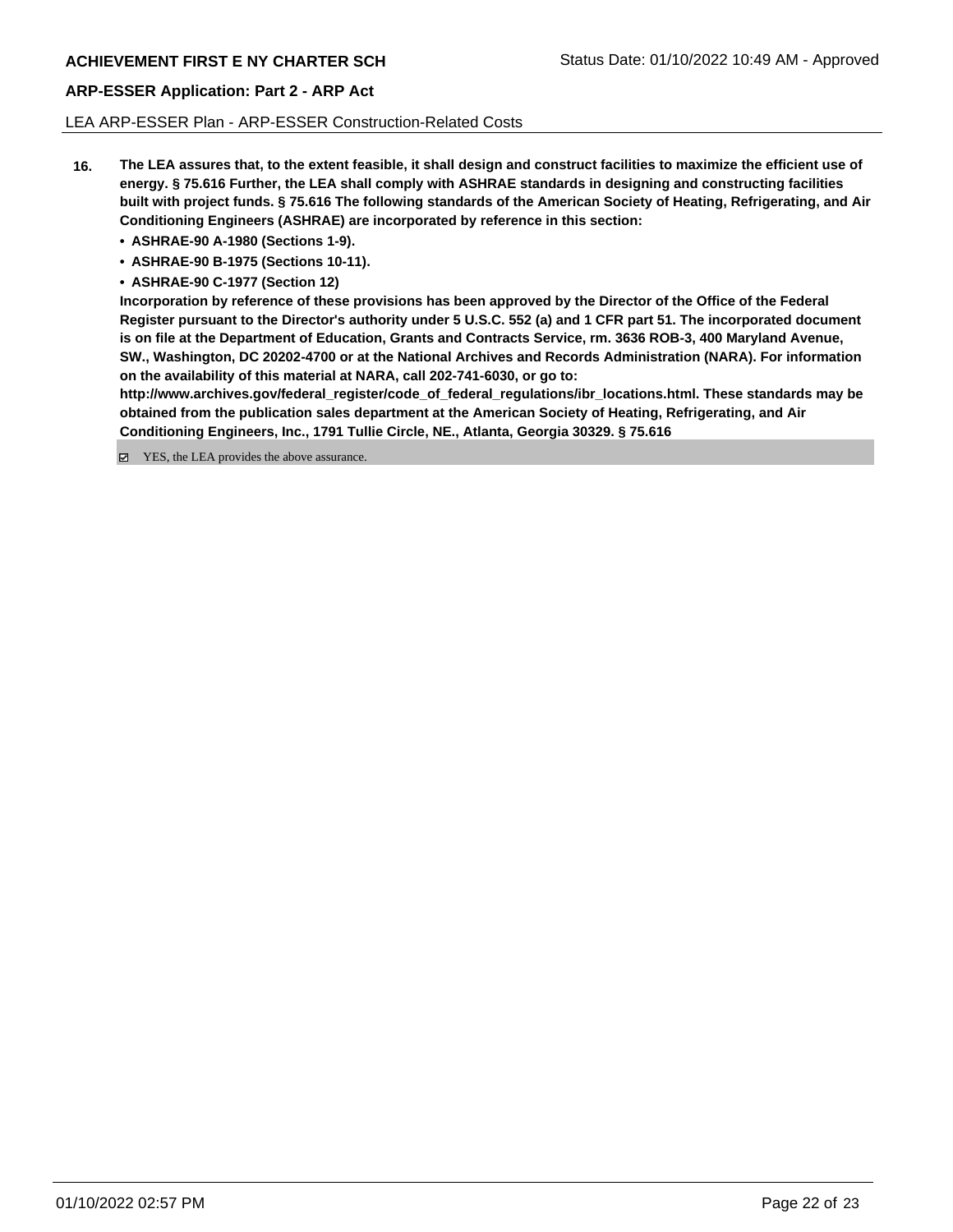## **ARP-ESSER Application: Part 2 - ARP Act**

#### LEA ARP-ESSER Plan - ARP-ESSER Allocation - Budget

## **ARP-ESSER LEA Base 90% Allocation - Budget**

*PLEASE NOTE* - the FS-10 and Budget Narrative are used to provide NYSED with a specific itemization of proposed project expenditures and to provide NYSED and the Office of the State Comptroller with the necessary documentation upon which payments can be based. FS-10s with missing quantities or unit costs, or with terms such "*TBD*" or "*Varies*" cannot be accepted on the FS-10 or Budget Narrative forms.

**Please note: LEAs that have been allocated funds from the mandated SEA-Level Reserves in the 2021-22 enacted state budget will apply for those funds via a separate application process. NYSED will inform school districts under separate cover when the application process for school district allocations of ARP-ESSER SEA set-aside funds has been published in the SED Monitoring and Vendor Reporting System. The sections below are only for LEA 90% base ARP-ESSER allocations. LEAs should not apply for ARP ESSER SEA Reserve funds as part of this application.**

#### **1. Please upload a completed and signed copy of the FS-10 Budget for the ARP-ESSER LEA Base 90% Funds.**

AF East NY ARP ESSER 2021 FS-10 REVISED JAN2022.pdf AF East NY ARP ESSER 2021 FS-10 SIGNED.pdf AF East NY ARP ESSER 2021 FS-10 REVISED.pdf

**2. Please upload a completed copy of the Budget Narrative for the ARP-ESSER LEA Base 90% Funds.**

AF East New York ARP ESSER Budget Narrative- 2021.pdf AF East New York ARP ESSER Budget Narrative- 2021 REVISED.pdf AF East New York ARP ESSER Budget Narrative- 2021 REVISED JAN2022.pdf

**3. Please complete the following table by providing total proposed expenditures by budget code for funding in relation to the ARP-ESSER Application – Part 2. This information should match the Budget Summary page of the FS-10 budget form.**

|                             | Total Funds (\$) |
|-----------------------------|------------------|
| 15 - Professional Salaries  | 506,301          |
| 16 - Support Staff Salaries | 278,068          |
| 40 - Purchased Services     | 1,071,744        |
| 45 - Supplies and Materials | 1,360,534        |
| 46 - Travel Expenses        | $\mathbf 0$      |
| 80 - Employee Benefits      | $\mathbf 0$      |
| 90 - Indirect Cost          | $\mathbf 0$      |
| 49 - BOCES Services         | $\mathbf 0$      |
| 30 - Minor Remodeling       | $\mathbf 0$      |
| 20 - Equipment              | $\mathbf 0$      |
| Totals:                     | 3,216,647        |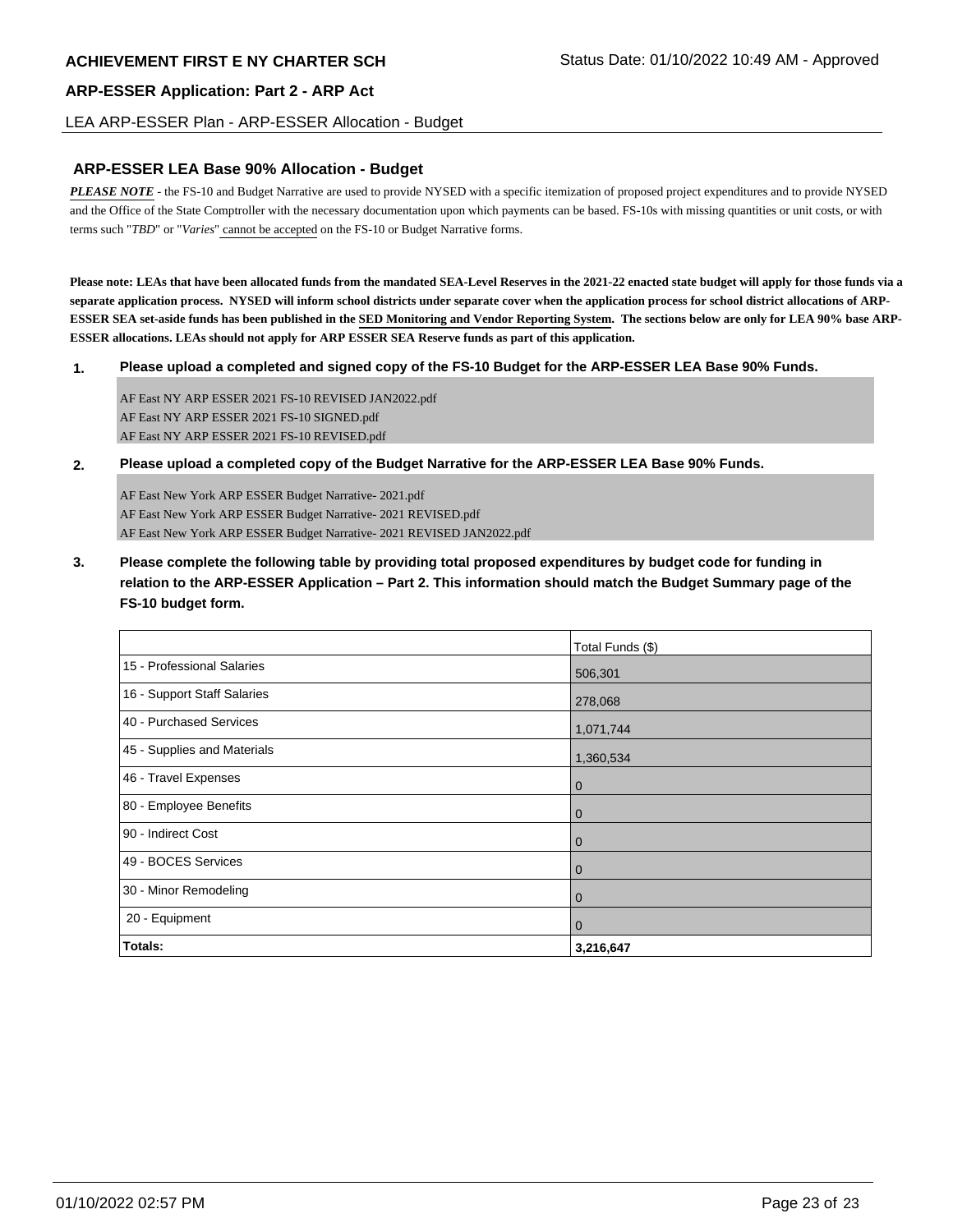# **BUDGET NARRATIVE**

**LEA: Achievement First East New York Charter School**

**FOR TITLE: American Rescue Plan Elementary and Secondary School Emergency Relief (ARP ESSER)**

**BEDSCODE: 331900860880**

# **\*\* MUST BE SUBMITTED WITH EACH BUDGET IN THE CONSOLIDATED APPLICATION**

**If using Transferability, please indicate on the Budget Narrative and FS-10 the amount of funds to be included under transferability in the budget categories where funds will be used. Example: In the Title IIA budget under Code 15 – Transferability - Title I Reading Teacher – FTE.35 - \$15,000.**

| <b>CODE/</b>                            | <b>EXPLANATION OF EXPENDITURES IN THIS CATEGORY</b>                                                                                                                                                                                                                                                                                                                                                                                                                                                                                                                                                                                                                                                                                                                                                                                                                                                                                                                                                                                                                                                                                                                                                                                                                                                                                                                                                                                                                                                                                                                                                                                                                                                                                                                               |  |
|-----------------------------------------|-----------------------------------------------------------------------------------------------------------------------------------------------------------------------------------------------------------------------------------------------------------------------------------------------------------------------------------------------------------------------------------------------------------------------------------------------------------------------------------------------------------------------------------------------------------------------------------------------------------------------------------------------------------------------------------------------------------------------------------------------------------------------------------------------------------------------------------------------------------------------------------------------------------------------------------------------------------------------------------------------------------------------------------------------------------------------------------------------------------------------------------------------------------------------------------------------------------------------------------------------------------------------------------------------------------------------------------------------------------------------------------------------------------------------------------------------------------------------------------------------------------------------------------------------------------------------------------------------------------------------------------------------------------------------------------------------------------------------------------------------------------------------------------|--|
| <b>BUDGET CATEGORY</b>                  | (as it relates to the program narrative for this title)                                                                                                                                                                                                                                                                                                                                                                                                                                                                                                                                                                                                                                                                                                                                                                                                                                                                                                                                                                                                                                                                                                                                                                                                                                                                                                                                                                                                                                                                                                                                                                                                                                                                                                                           |  |
| Code 15<br><b>Professional Salaries</b> | <b>Salaries for Network Programming FTEs</b><br>Achievement First will provide strong reading and academic tutoring interventions for students who are<br>below triggers in all academies (with a prioritized effort in grades 5-12) and begin the work to develop a K-<br>12 approach to developing strong, thriving readers. Reading is foundational and impacts all subjects as the<br>cornerstone of learning; we need a developmentally appropriate approach to how to teach reading. The key<br>features of this strategy further included hiring a Director of Reading Fluency and Director of Tutoring.<br>Additionally, the ongoing pandemic has emphasized the need for dedicated resources to manage and support<br>parent and family engagement at Achievement First schools, as well as partnerships within the wider<br>communities. This dedicated resource will determine and operationalize a cohesive vision for amplifying<br>family voice and experience and articulate a cohesive roadmap including strategies and tactics to increase<br>authentic family engagement leveraging our "Design With and Not For" liberatory design mindset. The<br>Director of Family Engagement will provide guidance for schools and network teams to leverage both<br>qualitative and quantitative data and action plan.<br>Achievement First East New York Charter School share of cost for 3 new network leaders to develop and<br>lead academic recovery and family engagement strategies, and support principals in implementation,<br>evaluation and oversight.<br>Director of Tutoring \$ 16,648 (for Academic Recovery and Acceleration)<br>Director of Reading Fluency \$ 19,040 (for Academic Recovery and Acceleration)<br>Director of Family Engagement \$19,040 |  |
|                                         | Total ARP ESSER budgeted \$54,728<br><b>School-Based Contract Hires (for Academic Recovery and Acceleration)</b><br>The school proposes the use of a portion of funds to assist with the cost of targeted 1:1 tutoring interventions<br>for struggling scholars for SY21/22 and SY22/23. Achievement First East New York will offer Reading and<br>ELA push-in and pull-out interventions to increase the efficacy of the instructional model through the use of<br>data-driven curricular tools and online resources.<br>Partial cost of contracting 2 Reading Interventionists at approx. \$84,000/yr for 2 years<br>Total ARP ESSER budgeted \$336,623                                                                                                                                                                                                                                                                                                                                                                                                                                                                                                                                                                                                                                                                                                                                                                                                                                                                                                                                                                                                                                                                                                                         |  |
|                                         | <b>School-Based Contract Hires for Supplementary Student Enrichment and Wellness</b><br>The school proposes the use of a portion of funds to assist with adding an Arts teacher as part of its to<br>investment in providing scholars with more outlets for physical, mental, and psychological wellness. This is<br>grounded in Achievement First's reopening and recovery guiding principle to prioritize the student<br>experience including socio-emotional learning (SEL) and wellness. By integrating arts into the school day,<br>scholars will have additional outlets for self-expression, collaboration, social connection, and physical health,<br>and will be more engaged in other subjects throughout the day. The employee will be a contract hire for<br>SY21/22 and SY22/23.<br>Partial cost of contracting a Part-Time Arts Teacher \$40,000/yr for 1 year<br>Total ARP ESSER budgeted \$40,000                                                                                                                                                                                                                                                                                                                                                                                                                                                                                                                                                                                                                                                                                                                                                                                                                                                                 |  |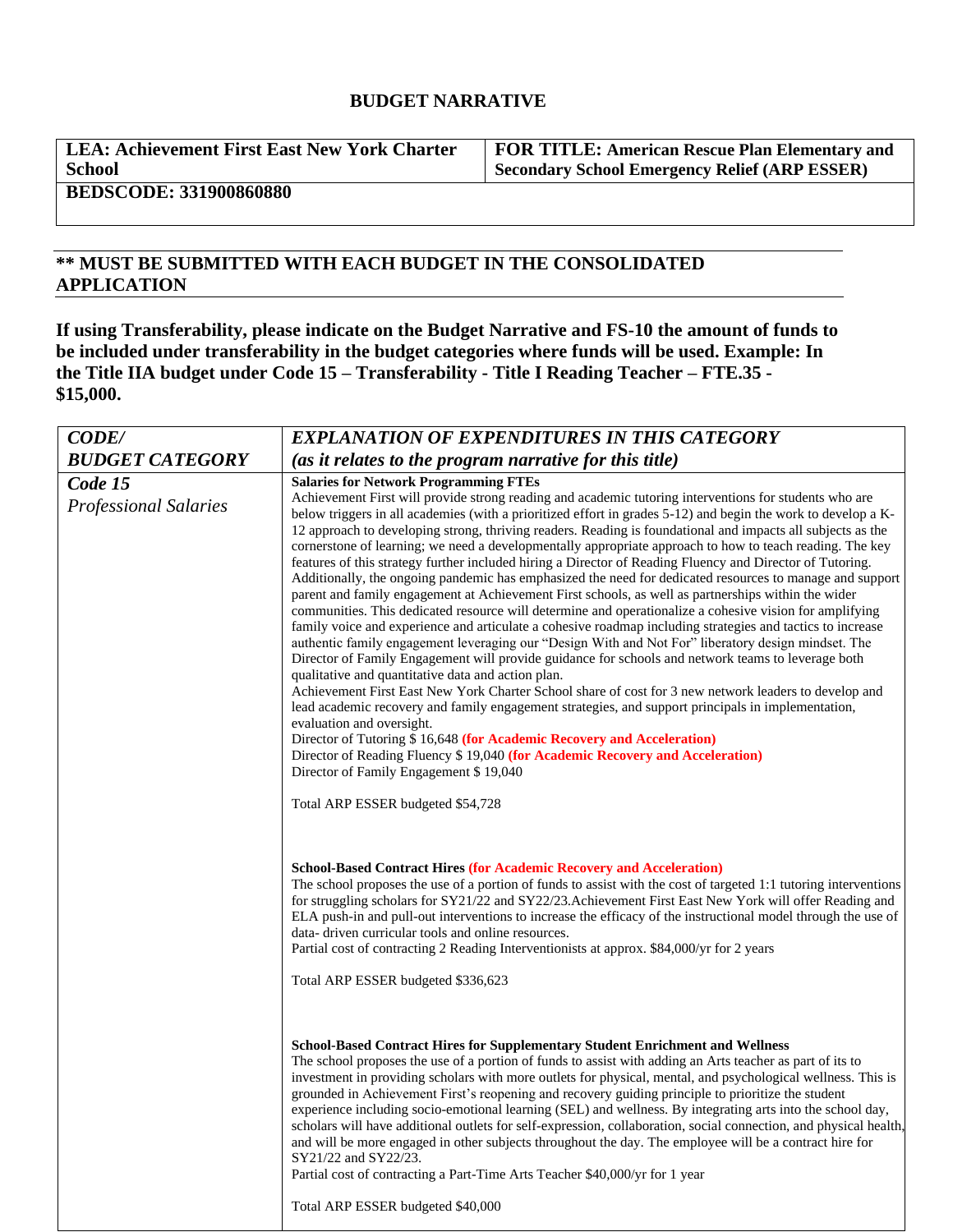|                                      | <b>Staff Stipends for Supporting Supplementary Enrichment Opportunities</b><br>Achievement First East New York MS will expand its Sport, Coding/Robotics, Speech and Debate, and<br>Dance programming to provide more enrichment opportunities which will be integrated during the normal<br>school day. The scholar electives will be run by current staff and part-time employees with teaching<br>experience who will earn a stipend for the additional duties. All scholars will rotate through each elective by<br>homeroom, spending 4-5 weeks participating in a one enrichment activity, and then moving on to a new<br>enrichment activity).                                                                                                                                                                                                                                                                                                                                                                                                                                                                                                                                                            |  |
|--------------------------------------|------------------------------------------------------------------------------------------------------------------------------------------------------------------------------------------------------------------------------------------------------------------------------------------------------------------------------------------------------------------------------------------------------------------------------------------------------------------------------------------------------------------------------------------------------------------------------------------------------------------------------------------------------------------------------------------------------------------------------------------------------------------------------------------------------------------------------------------------------------------------------------------------------------------------------------------------------------------------------------------------------------------------------------------------------------------------------------------------------------------------------------------------------------------------------------------------------------------|--|
|                                      | The expected outcome is that scholars will be exposed to a variety of enrichment activities and get to<br>cultivate strengths that are outside of our core content areas. We hope this will diversify the experience of<br>our scholars, boost their confidence, and increase their investment in school as we transition back to in<br>person learning. Additionally, coding and robotics will make our scholars more tech-savvy and STEM-<br>proficient, which will help them navigate an increasingly digital world and lay a foundation for future<br>academic pursuits and careers. Sport and Dance will also encourage physical movement to improve health<br>and wellness.                                                                                                                                                                                                                                                                                                                                                                                                                                                                                                                                |  |
|                                      | The estimated cost below is for AF East New York Charter School's 3-year commitment.                                                                                                                                                                                                                                                                                                                                                                                                                                                                                                                                                                                                                                                                                                                                                                                                                                                                                                                                                                                                                                                                                                                             |  |
|                                      | Total ARP ESSER budgeted \$41,200                                                                                                                                                                                                                                                                                                                                                                                                                                                                                                                                                                                                                                                                                                                                                                                                                                                                                                                                                                                                                                                                                                                                                                                |  |
|                                      | <b>Network FTEs for Healthy and Safe Operations</b><br>Achievement First proposes the use of ARP ESSER to support the hiring of a Network Director of Health<br>and Safety and an Associate Director of Health and Safety to ensure that school leaders are adequately<br>supported prepared to return to in-person learning and reopen schools as safely as possible through creating<br>guidance and supports. The Healthy and Safety experts will manage and distill local and federal health and<br>safety guidance research on COVID-19, other transmissible disease and general physical wellness concerns,<br>and ensure that Achievement First's policies and procedures align with department of health, CDC and EPA<br>guidance and monitor and evaluate implementation. The Director of Health and Safety and the Associate will<br>partner with Directors of School Operations and Facilities team to train staff and respond to emerging<br>challenges, working closely with the Director of Family Engagement on communication strategy, change<br>management and parent and family engagement.                                                                                                    |  |
|                                      | Proportionate 3-Year Costs for NS Director of Health and Safety @ \$85,000/yr = \$27,000<br>Proportionate 1-Year Costs for NS Associate Director of Health and Safety @ \$60,000/yr = \$6,750                                                                                                                                                                                                                                                                                                                                                                                                                                                                                                                                                                                                                                                                                                                                                                                                                                                                                                                                                                                                                    |  |
|                                      | Total ARP ESSER budgeted \$33,750                                                                                                                                                                                                                                                                                                                                                                                                                                                                                                                                                                                                                                                                                                                                                                                                                                                                                                                                                                                                                                                                                                                                                                                |  |
| Code 16                              | <b>Supports to Maintain the Health of the School Community</b>                                                                                                                                                                                                                                                                                                                                                                                                                                                                                                                                                                                                                                                                                                                                                                                                                                                                                                                                                                                                                                                                                                                                                   |  |
| <b>Support Staff Salaries</b>        | Achievement First's pandemic safety, preparedness and response plan has been a non-negotiable in staff and<br>family engagement protecting our staff, families and scholars for the reopening of our New York schools for<br>in-person instruction. Achievement First's employee data indicates that there continues to be an increased<br>number of teacher and staff absences, and this is expected to be of concern as staff and teachers will: (1) be<br>encouraged not to go in to school if they are exhibiting flu-like symptoms and (2) likely need to take time-<br>off if their children's schools are closed due to COVID cases. School teams have adequate staff to cover<br>school operations and general administration. However, Achievement First's school leaders- principals and<br>deans- are regularly needed to cover classes in addition to coaching teachers, overseeing curriculum<br>modifications to better target scholars' needs and addressing learning loss and implementing reopening<br>strategies.                                                                                                                                                                              |  |
|                                      | Achievement First proposes using ARP ESSER funds to hire an experienced long-term substitute teacher to<br>provide coverage for unexpected and extended teachers absences throughout the year. The position is being<br>planned as contract position for 2 years.                                                                                                                                                                                                                                                                                                                                                                                                                                                                                                                                                                                                                                                                                                                                                                                                                                                                                                                                                |  |
|                                      | 2 Experienced Long-Term Substitute to support SY22 @ \$69,500/yr for 2 years                                                                                                                                                                                                                                                                                                                                                                                                                                                                                                                                                                                                                                                                                                                                                                                                                                                                                                                                                                                                                                                                                                                                     |  |
|                                      | Total ARP ESSER budgeted \$278,068                                                                                                                                                                                                                                                                                                                                                                                                                                                                                                                                                                                                                                                                                                                                                                                                                                                                                                                                                                                                                                                                                                                                                                               |  |
| Code 40<br><b>Purchased Services</b> | <b>Professional Development (for Academic Recovery and Acceleration)</b><br>Achievement First East New York School has embraced the mindset that the school will not "do two years in<br>one"- academic recovery must be gradual, intentional and well-paced for each scholar. Rapid and unrealistic<br>1-year recovery plans would be grounded in a deficit mindset about students, result in poor pedagogy (e.g.<br>prioritizing procedural shortcuts over conceptual understanding), and lead to burnout for scholars and<br>teachers. Teachers and co-teachers will also need to use formative data (pre-assessments, exit tickets,<br>observational data, quizzes) to ensure students master prioritized standards/content (unit outcomes). This<br>means training on how to use data during planning (e.g. unit and daily level) and means shifting more<br>decision making to teachers (in collaboration and with support from coaches). It is also critical to clearly<br>define and/or re-define the assessment strategy to reflect the current realities reflecting school closures and<br>the cancellation of state assessments, including redefining which assessments are evaluative vs. formative, |  |

the cancellation of state assessments, including redefining which assessments are evaluative vs. formative,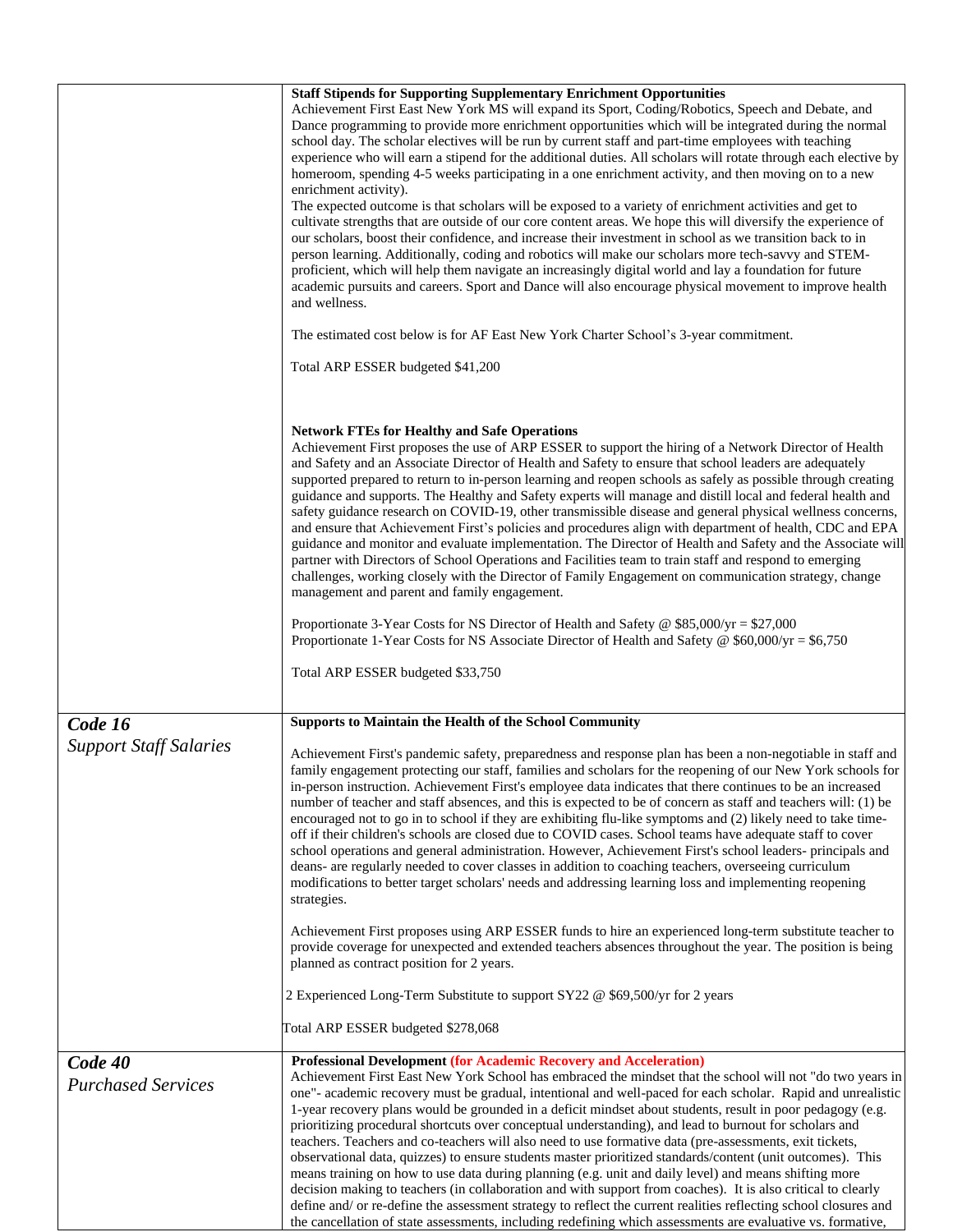| which assessments are paced across the network, and ensuring assessment reporting that shows mastery on<br>prioritized standards/content. Achievement First will introduce a series of educator trainings and Professional<br>Development specifically to build capacity and embed instructional skills to address learning loss.<br>Costs for Achievement First East New York Charter School network-wide PD and training are included on<br>ARP ESSER.<br>Description<br>Cost<br>\$38,080<br>ES & MS Reading PD<br>Foundations/ Phonics PD for 2 years<br>\$14,016                                                                                                                                                                                                                                                                                                                                                                                                                                                                                                                                                                                                                                            |
|-----------------------------------------------------------------------------------------------------------------------------------------------------------------------------------------------------------------------------------------------------------------------------------------------------------------------------------------------------------------------------------------------------------------------------------------------------------------------------------------------------------------------------------------------------------------------------------------------------------------------------------------------------------------------------------------------------------------------------------------------------------------------------------------------------------------------------------------------------------------------------------------------------------------------------------------------------------------------------------------------------------------------------------------------------------------------------------------------------------------------------------------------------------------------------------------------------------------|
| \$12,264<br>Cognitively Guidance Instruction Math PD                                                                                                                                                                                                                                                                                                                                                                                                                                                                                                                                                                                                                                                                                                                                                                                                                                                                                                                                                                                                                                                                                                                                                            |
| Total ESSER budgeted \$64,360                                                                                                                                                                                                                                                                                                                                                                                                                                                                                                                                                                                                                                                                                                                                                                                                                                                                                                                                                                                                                                                                                                                                                                                   |
| <b>Wireless Internet Access for Students</b><br>Knowing that most of our scholars are classified as economically-disadvantaged as they qualify for free and<br>reduced-priced lunches, Achievement First reached out to parents and families to ensure that scholars had<br>internet access to enable their full and equal participation in remote learning activities. Scholars that did not<br>have consistent, stable internet access were provided personal wireless hotspot (MiFi) devices and service.<br>Achievement First East New York Charter School will bridge the technology-divide and guarantee that,<br>regardless of the impact and prevalence of COVID-19, economically-disadvantaged scholars will continue to<br>have equal access to education during the academic year by covering the cost of MiFi data for scholars. This<br>internet access will facilitate remote learning including participation and attendance at virtual classrooms and<br>simulcast of daily instruction.<br>These projected costs for 12 months for students from Achievement First East New York school's student<br>MiFi plan costs.<br>Approximately 769 data plans @ \$20 per month per scholar for 2 years |
| Total ESSER budgeted \$184,500                                                                                                                                                                                                                                                                                                                                                                                                                                                                                                                                                                                                                                                                                                                                                                                                                                                                                                                                                                                                                                                                                                                                                                                  |
| Professional Neat Bar Installation with Zoom<br>The cost of installing Neat Bar video conferencing solutions in 1 classroom at Achievement First East New<br>York Charter School Middle School to facilitate hybrid/remote learning via instructional simulcasts.<br>Total ESSER budgeted \$1,200                                                                                                                                                                                                                                                                                                                                                                                                                                                                                                                                                                                                                                                                                                                                                                                                                                                                                                               |
| <b>Supports to Maintain the Health of the School Community</b><br>Asymptomatic testing for staff to return to work after extended breaks and surveillance testing twice<br>monthly. Asymptomatic surveillance testing of students is also planned twice monthly. This testing program<br>allows the school to monitor our community and prevent positive cases from entering the building and/ or<br>minimize in-school exposures.<br><b>Staff Asymptomatic COVID Testing</b><br>26<br>\$500.00<br>\$13,000<br>129<br><b>Student Asymptomatic COVID Testing</b><br>\$400.00 \$51,700<br>Total ESSER budgeted \$64,700                                                                                                                                                                                                                                                                                                                                                                                                                                                                                                                                                                                           |
| <b>HVAC/ AC Services</b><br>HVAC consultants will conduct assessments and inspections and filter changes every 6-8 weeks to ensure<br>that common areas and classrooms maintain adequate air flow for air quality standards in-keeping with CDC<br>guidance and to reduce any risk of airborne spread of COVID-19 inside school facilities. ARP ESSER<br>funding will assist with costs for assessing all building HVAC systems to ensure they are providing the<br>needed air exchanges and replace HEPA filters every 6-8 weeks (versus every 20 weeks).<br>Air Conditioning Unit Assessment \$1,800<br>Air Conditioning Unit Filter Installations \$4,500<br>Total ESSER budgeted \$6,300                                                                                                                                                                                                                                                                                                                                                                                                                                                                                                                    |
| <b>Tutoring Program- Great Oaks Foundation Charges (for Academic Recovery and Acceleration)</b><br>Achievement First will partner with the Great Oaks Foundation to deliver a Tutoring Program for SY22/23<br>and SY23/24. The tutoring program will help mitigate the negative impact of the COVID-19 pandemic on<br>MS scholars' academic outcomes due to school closures and extended periods of remote and hybrid learning<br>in SY20 and SY21.                                                                                                                                                                                                                                                                                                                                                                                                                                                                                                                                                                                                                                                                                                                                                             |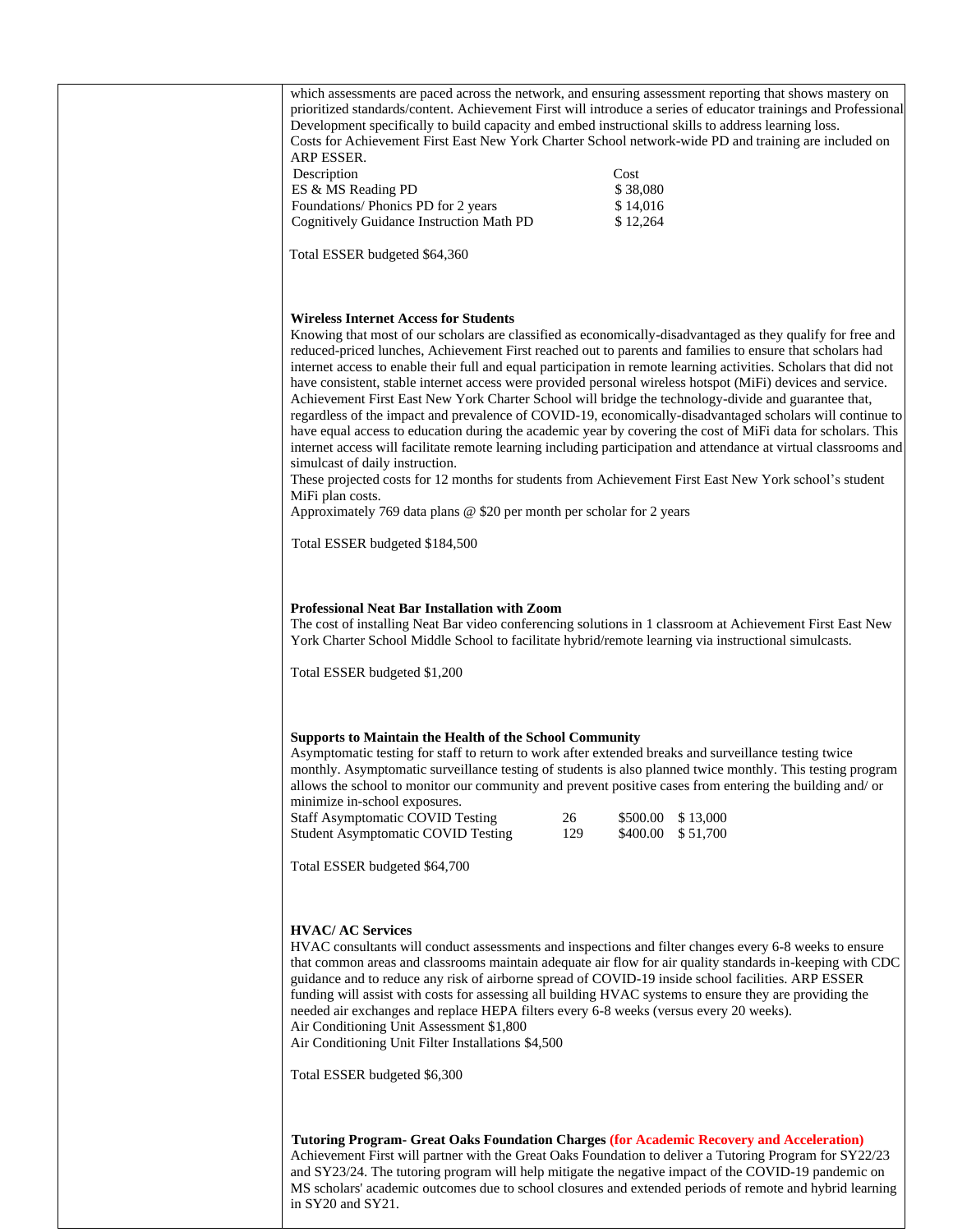Tutoring will feature individualized instruction where students receive at least two hours of small group or one-on- one tutoring every day, delivered by a full-time Great Oaks Tutor Corps at each Achievement First school. Given the large number of tutors required at each school site, funding will also be used to support the cost of \$14,520 for a Great Oaks Foundation Tutor Lead to ensure that the principal and Deans are supported in program implementation and tutor supervision. The two-year costs will cover the Great Oaks fees and a housing stipend totaling \$15,000 per year for each tutor. Great Oaks Tutors for 1:10 Small Group Program for 2 years ES: Approx. 4 x \$15,000 per year = \$120,000 1 x 14,520 per year = \$29,040 MS: Approx. 4.6 x \$15,000 per year = \$138,532 1 x 14,520 per year = \$29,040 HS: Approx. 4.6 x \$15,000 per year = \$138,532 1 x 14,520 per year = \$29,040 Total ARP ESSER budgeted \$484,184 **Deep cleaning of school facilities** Professional custodial service providers will clean and disinfect frequently touched surfaces at the end of each day using robust cleaning protocols in-line with CDC and local government recommendations. These should include but are not limited to using soapy water or detergent to remove dirt, and then using an EPA-approved disinfectant for use against the virus that causes COVID-19 as listed here. The regimen will elevate the cleaning methods, tools, and sanitizing materials for a daily deep clean and disinfecting. - Any supplies or instructional tools that cannot be individualized should be cleaned/sanitized between uses. High-touch surfaces such as door and sink handles, water fountains, playground equipment, elevator call and operating buttons, stairway handrails, doorknobs, light switches, hallway doorknobs, handles and faucets will be cleaned/sanitized multiple times a day. - Bathroom and Nurse's Office protocol: Bathrooms and the Nurse's Office should be sanitized at least twice a day whilst ensuring that disinfectants are applied/used according to the manufacturers' specifications. To the extent possible, "green" cleaning products will be used in accordance with state green cleaning laws, and disinfection must be carried out away from scholars and/or at lowest occupancy. - Maintaining cleaning logs: Detailed logs will be maintained by School Operations staff and provided to ensure all areas are cleaned and disinfected. Achievement First East New York requires the records of the professional cleaning and custodians to be checked by supervisor and reported to the schools' Director of School Operations to assist Achievement First in confirming that correct processes are followed. Charges for approximately 60 weeks (2 school years) of additional cleaners to deep clean high-touch surfaces at school sites Total ESSER budgeted \$97,500  **Change Summer AF Camp** Achievement First will partner with Change Summer and other charter networks to host a summer camp. AF Camp is an equitable opportunity for Achievement First's students to experience challenges, adventures, teamwork, and personal growth during the summer months and is an essential part of the Achievement First student experience. The camp also focuses on STEM and experiential learning to jumpstart academic recovery. \$5000 per academy level for Achievement First CS#10 ES and MS programming in the Summer of 2022. Total ESSER budgeted \$10,000 **Facilities Improvements** 1) The purchase and installation of touchless water fountains for Achievement First common areas to mitigate the potential spread of COVID-19 via high-touch surfaces. K-8 purchase and installation costs: approx.  $10 \times $7,000$  each = \$105,000 2) Installation and repair of plexiglass shields and dividers in restrooms K-8 purchase and installation costs:  $12 \times $500$  each = \$9,000 3) Window Repair Project to Ensure Good Indoor Air Quality The CDC and local departments of health recommend that indoor spaces be well-ventilated and have cross-ventilation to mitigate the spread of COVID-19 and other airborne disease in congregate settings. Estimated Cost of Facilities Repairs to repair ES & MS window frames to ensure functioning windows for ventilation at an estimated \$45,000.00

Total ESSER budgeted \$159,000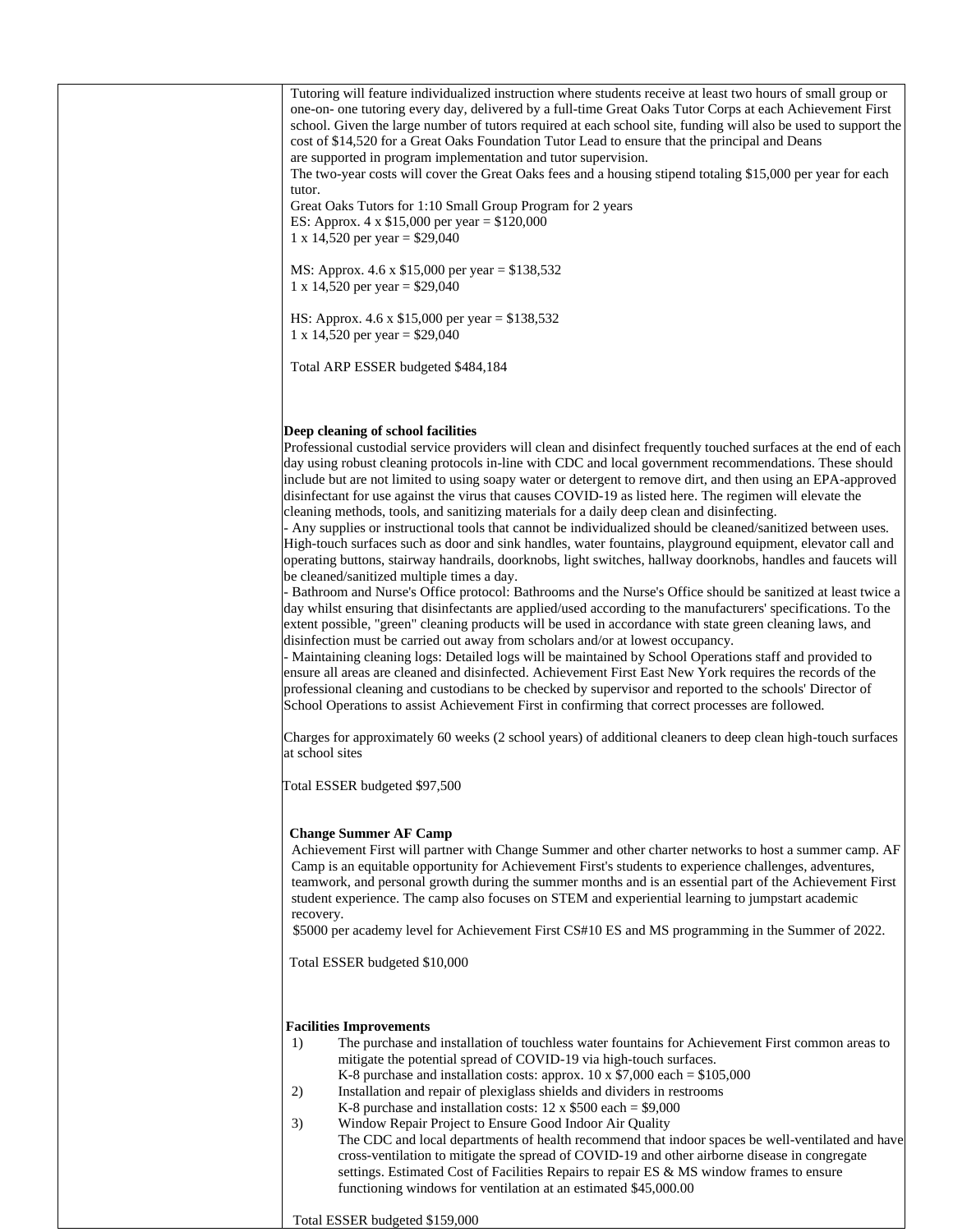| <b>CODE/</b>                             | <b>EXPLANATION OF EXPENDITURES IN THIS CATEGORY</b>                                                                                                                                                                                                                                                                                                                                                                                                                                                                                                                                                                                                                                                                                                                                                                                                                                                                                                                                                                                                                                                                                                                                                                                                                                                                                                                                                                                                                                                                                                                                                                                                                                                                                                                                                                                                                                                                                                                                                                                                                                                                                                                                                                                                                                                                                                                                                                                                                                                                                                                                                                                                                                                                                                                                                                                                                                                                                                                                                                                                                                               |  |  |
|------------------------------------------|---------------------------------------------------------------------------------------------------------------------------------------------------------------------------------------------------------------------------------------------------------------------------------------------------------------------------------------------------------------------------------------------------------------------------------------------------------------------------------------------------------------------------------------------------------------------------------------------------------------------------------------------------------------------------------------------------------------------------------------------------------------------------------------------------------------------------------------------------------------------------------------------------------------------------------------------------------------------------------------------------------------------------------------------------------------------------------------------------------------------------------------------------------------------------------------------------------------------------------------------------------------------------------------------------------------------------------------------------------------------------------------------------------------------------------------------------------------------------------------------------------------------------------------------------------------------------------------------------------------------------------------------------------------------------------------------------------------------------------------------------------------------------------------------------------------------------------------------------------------------------------------------------------------------------------------------------------------------------------------------------------------------------------------------------------------------------------------------------------------------------------------------------------------------------------------------------------------------------------------------------------------------------------------------------------------------------------------------------------------------------------------------------------------------------------------------------------------------------------------------------------------------------------------------------------------------------------------------------------------------------------------------------------------------------------------------------------------------------------------------------------------------------------------------------------------------------------------------------------------------------------------------------------------------------------------------------------------------------------------------------------------------------------------------------------------------------------------------------|--|--|
| <b>BUDGET CATEGORY</b>                   | (as it relates to the program narrative for this title)                                                                                                                                                                                                                                                                                                                                                                                                                                                                                                                                                                                                                                                                                                                                                                                                                                                                                                                                                                                                                                                                                                                                                                                                                                                                                                                                                                                                                                                                                                                                                                                                                                                                                                                                                                                                                                                                                                                                                                                                                                                                                                                                                                                                                                                                                                                                                                                                                                                                                                                                                                                                                                                                                                                                                                                                                                                                                                                                                                                                                                           |  |  |
|                                          |                                                                                                                                                                                                                                                                                                                                                                                                                                                                                                                                                                                                                                                                                                                                                                                                                                                                                                                                                                                                                                                                                                                                                                                                                                                                                                                                                                                                                                                                                                                                                                                                                                                                                                                                                                                                                                                                                                                                                                                                                                                                                                                                                                                                                                                                                                                                                                                                                                                                                                                                                                                                                                                                                                                                                                                                                                                                                                                                                                                                                                                                                                   |  |  |
|                                          |                                                                                                                                                                                                                                                                                                                                                                                                                                                                                                                                                                                                                                                                                                                                                                                                                                                                                                                                                                                                                                                                                                                                                                                                                                                                                                                                                                                                                                                                                                                                                                                                                                                                                                                                                                                                                                                                                                                                                                                                                                                                                                                                                                                                                                                                                                                                                                                                                                                                                                                                                                                                                                                                                                                                                                                                                                                                                                                                                                                                                                                                                                   |  |  |
| Code 45<br><b>Supplies and Materials</b> | <b>Cleaning Supplies</b><br>ARP ESSER funding will assist with costs for acquiring stocks of sanitizing/disinfecting wipes that are<br>critical for school operations and keeping students and staff safe and healthy during the ongoing COVID-19<br>public health emergency, and additional commercial-grade cleaning and disinfecting supplies to ensure that<br>classrooms and common areas are effectively cleaned and sanitized to mitigate spread via high-touch<br>surfaces. Achievement First has developed a comprehensive facilities and custodial services plan in response<br>to the COVID-19 pandemic and to facilitate the safe reopening. Professional custodial service providers will<br>clean and disinfect frequently touched surfaces at the end of each day using robust cleaning protocols in-line<br>with CDC and Local government recommendations, frequent cleaning of high-touch items and restrooms and<br>the Nurse's Office should be sanitized at least twice a day whilst ensuring that disinfectants are applied/used<br>according to the manufacturers' specifications.<br>To assist with the cost of additional cleaning supplies to maintain health and safety and mitigate the spread of<br>viruses and infectious diseases.<br>1275 80-count canisters of Sanitizing Wipes @ \$22.00 each.                                                                                                                                                                                                                                                                                                                                                                                                                                                                                                                                                                                                                                                                                                                                                                                                                                                                                                                                                                                                                                                                                                                                                                                                                                                                                                                                                                                                                                                                                                                                                                                                                                                                                                                                                                   |  |  |
|                                          | Total ESSERF budgeted \$28,050                                                                                                                                                                                                                                                                                                                                                                                                                                                                                                                                                                                                                                                                                                                                                                                                                                                                                                                                                                                                                                                                                                                                                                                                                                                                                                                                                                                                                                                                                                                                                                                                                                                                                                                                                                                                                                                                                                                                                                                                                                                                                                                                                                                                                                                                                                                                                                                                                                                                                                                                                                                                                                                                                                                                                                                                                                                                                                                                                                                                                                                                    |  |  |
|                                          | SAFE REOPENING STRATEGY EXPENSES                                                                                                                                                                                                                                                                                                                                                                                                                                                                                                                                                                                                                                                                                                                                                                                                                                                                                                                                                                                                                                                                                                                                                                                                                                                                                                                                                                                                                                                                                                                                                                                                                                                                                                                                                                                                                                                                                                                                                                                                                                                                                                                                                                                                                                                                                                                                                                                                                                                                                                                                                                                                                                                                                                                                                                                                                                                                                                                                                                                                                                                                  |  |  |
|                                          | ARP ESSER funding will assist with purchasing adequate supplies of alcohol-based hand sanitizer,<br>sanitizing stations and handwashing units to promote good hand hygiene and ensure the hands of scholars<br>and staff are cleansed between washing, reusable protective face coverings that have been recommended by<br>the CDC to reduce the risk and transmission of bacteria and viruses including COVID-19, disposable face<br>coverings to augment reusable supplies and serve as contingency, disposable latex gloves and gowns to limit<br>transmission and facilitate health checks, handheld temperature scanners and thermometers to check students<br>and staff for fevers before they enter the schools' facilities, and individually packaged student instructional<br>supplies to mitigate the spread of disease among scholars and teachers via shared classroom resources. The<br>Achievement First Operational Parameters and Safety Precautions have been designed to ensure scholar and<br>staff well-being and mitigate and/ or decrease potential spread of COVID-19. Particular emphasis has been<br>placed on good hand-hygiene, physical distancing, scholar and employee screening and asymptomatic<br>testing, self-monitoring and reporting, disinfecting, and safe disposal of chemicals, additional waste and PPE.<br><b>PPE and Sanitizer Stocks</b><br>Masks: Pending updated state and host district guidance, all staff and students will be required to wear masks<br>or appropriate face coverings in school buildings, when proper physical distancing cannot be exercised.<br>Schools will strive to distribute 2-3 reusable masks to scholars, and 1 reusable mask to staff members.<br>Adequate supplies of children and adult disposable masks will also be kept on-site<br>Gloves: Staff members with arrival and dismissal posts will be required to wear gloves when conducting no-<br>and low-touch temperature checks. Staff members will also be required to use gloves when materials, meals<br>etc. are being distributed to scholars.<br>Face shields: Protective eye-coverings and face shields will be provided for Achievement First school staff<br>who may frequently come in contact or interact with visitors and deliveries to our facilities. Face shields will<br>help to ensure that persons including staff members who have been assigned arrival and dismissal are<br>protected when carrying out these duties.<br>Hand sanitizer: Adequate supplies of alcohol-based hand sanitizer will be maintained on-site to ensure that<br>visitors as well as members of the school family are able to practice good hand-hygiene throughout the day.<br>All Adults and scholars will be required to sanitize their hands before entering the Achievement First East<br>New York Charter School.<br>Cost of PPE for Achievement First East New York Charter School.<br><b>Total Cost</b><br>Description<br>Free Standing Sanitizing Stations<br>\$1,000.00<br>Hand Sanitizer Refills<br>\$7,130<br><b>Adult Reusable Masks</b><br>\$644 |  |  |
|                                          |                                                                                                                                                                                                                                                                                                                                                                                                                                                                                                                                                                                                                                                                                                                                                                                                                                                                                                                                                                                                                                                                                                                                                                                                                                                                                                                                                                                                                                                                                                                                                                                                                                                                                                                                                                                                                                                                                                                                                                                                                                                                                                                                                                                                                                                                                                                                                                                                                                                                                                                                                                                                                                                                                                                                                                                                                                                                                                                                                                                                                                                                                                   |  |  |
|                                          | \$811<br><b>Adult Disposable Masks</b><br>Kids Reusable Masks<br>\$4,425<br>Kids Disposable Masks<br>\$2,404<br>Face Shields<br>\$750<br>Latex/Disposable Gloves<br>\$1,550<br>Disposable Gowns<br>\$1,444<br>Total ESSERF budgeted \$20,158                                                                                                                                                                                                                                                                                                                                                                                                                                                                                                                                                                                                                                                                                                                                                                                                                                                                                                                                                                                                                                                                                                                                                                                                                                                                                                                                                                                                                                                                                                                                                                                                                                                                                                                                                                                                                                                                                                                                                                                                                                                                                                                                                                                                                                                                                                                                                                                                                                                                                                                                                                                                                                                                                                                                                                                                                                                      |  |  |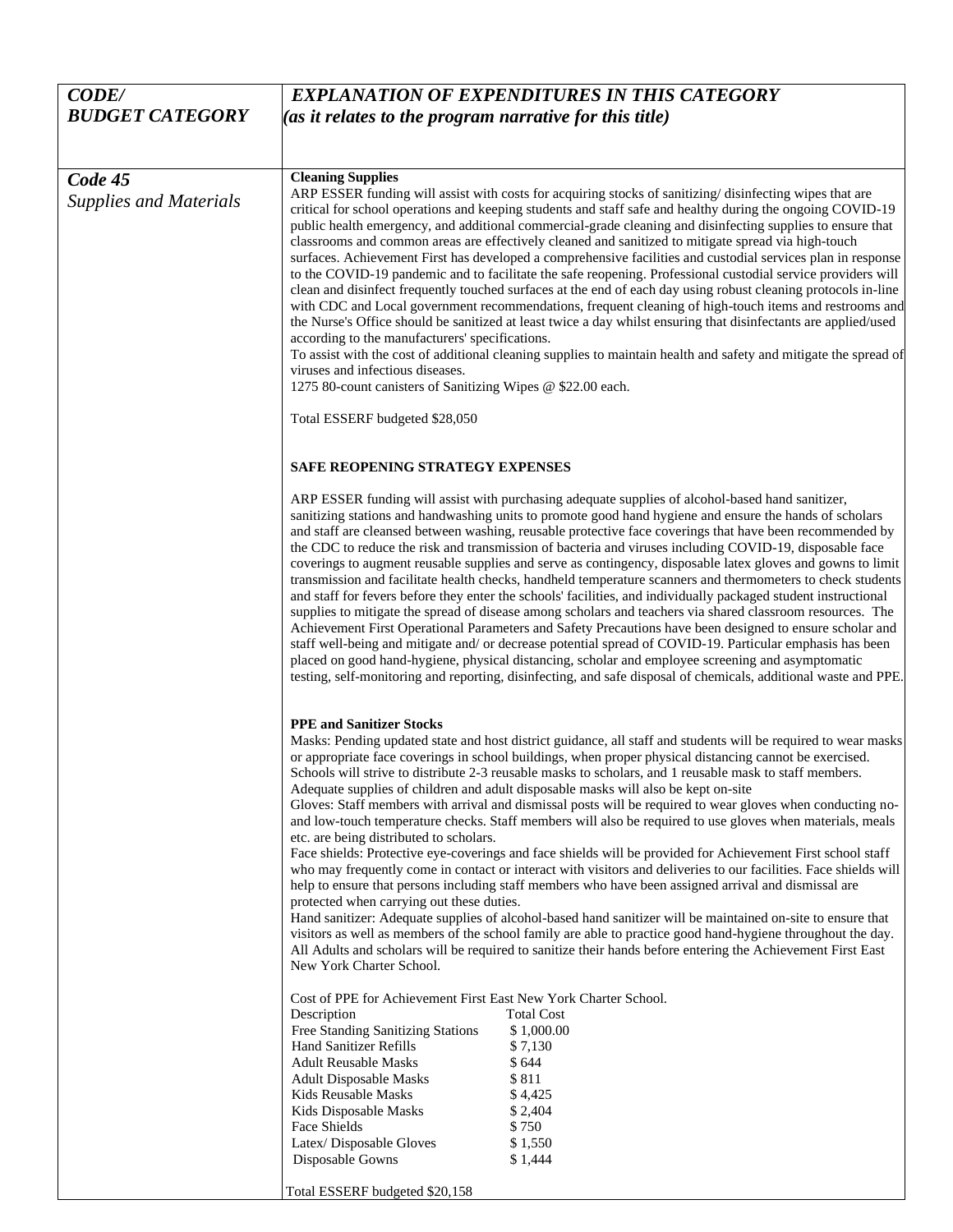| <b>Individual Student Instructional and Teacher Supplies</b>                                                                                                                                                              |
|---------------------------------------------------------------------------------------------------------------------------------------------------------------------------------------------------------------------------|
| In a typical Achievement First East New York Charter school and classroom, scholars share stocks of                                                                                                                       |
| instructional supplies including stationery, calculators etc. as part of daily instruction and to complete their                                                                                                          |
| class assignments. With the pivot to remote and hybrid remote and in-person instruction, we received clear                                                                                                                |
| feedback from teachers and families that all scholars did not have access to instructional tools. Additionally,                                                                                                           |
| we recognized that sharing these instructional supplies would also be unsafe for our scholars and staff that                                                                                                              |
| will engage in in-person learning in Fall 2021. Achievement First East New York Charter has included the                                                                                                                  |
| provision of individual instructional supplies for our scholars as a core component of our operating plans                                                                                                                |
| during this ongoing pandemic. Supplies will either be locked in the scholar's desk if there are no rotations in                                                                                                           |
| and out of classroom), or travel with the scholar in his or her backpack daily.                                                                                                                                           |
| Our network School Operations team leads examined the costs associated with providing scholars with 1:1                                                                                                                   |
| pre-packaged instructional tools that are supplied by various vendors such as EduKits and Sprout School                                                                                                                   |
| Supplies. The team determined it would be more cost effective, and a more responsible use of public funds,<br>for Achievement First to purchase the required supplies and package custom kits for scholars based on their |
| academy level, as well as replenishment for these kits. Additionally, teachers will also be provided with                                                                                                                 |
| individual sets of instructional and curriculum supplies, and individually assigned computer peripherals. All                                                                                                             |
| students and teachers will be provided with headphones for instructional that is enhanced by digital resources                                                                                                            |
| and to limit distractions that impact hybrid/remote synchronous learning. At the beginning of the school                                                                                                                  |
| year, parents who have opted for hybrid learning will be asked to collect the supplies individually assigned                                                                                                              |
| packages at the school. However, we will also facilitate distribution and delivery to families that are unable                                                                                                            |
| to due to financial and/or time constraints, or those who do not feel comfortable with entering a school                                                                                                                  |
| facility.                                                                                                                                                                                                                 |
| Additionally, the HS will use a portion of ARP ESSER funding to purchase additional music equipment as                                                                                                                    |
| part of it expanded enrichment offering. The added pieces will also allow the school to strive for 1:1                                                                                                                    |
| distribution of instruments that cannot be shared.                                                                                                                                                                        |
| Items included in individual student instructional supplies kits include:                                                                                                                                                 |
| ES                                                                                                                                                                                                                        |
| 1:1 Pencil sharpeners<br>$\bullet$                                                                                                                                                                                        |
| Pencils                                                                                                                                                                                                                   |
| Crayons                                                                                                                                                                                                                   |
| Loose leaf paper packets                                                                                                                                                                                                  |
| Construction paper                                                                                                                                                                                                        |
| Notebooks                                                                                                                                                                                                                 |
| Individual dry erase boards with markers<br>٠                                                                                                                                                                             |
| Scissors                                                                                                                                                                                                                  |
| Erasers                                                                                                                                                                                                                   |
| Stationery storage/seat sacks                                                                                                                                                                                             |
| Protractors                                                                                                                                                                                                               |
| Rulers                                                                                                                                                                                                                    |
| Linking cubes and other manipulatives                                                                                                                                                                                     |
| Counting jars and beads                                                                                                                                                                                                   |
| Glue                                                                                                                                                                                                                      |
| Tape with dispensers                                                                                                                                                                                                      |
| Assignment folders                                                                                                                                                                                                        |
| <b>String</b>                                                                                                                                                                                                             |
| Seeds                                                                                                                                                                                                                     |
| Painting sets                                                                                                                                                                                                             |
| <b>MS</b>                                                                                                                                                                                                                 |
| 1:1 Pencil sharpeners                                                                                                                                                                                                     |
| Pencils                                                                                                                                                                                                                   |
| Crayons                                                                                                                                                                                                                   |
| Loose leaf paper packets                                                                                                                                                                                                  |
| Construction paper                                                                                                                                                                                                        |
| Notebooks                                                                                                                                                                                                                 |
| Individual dry erase boards with markers                                                                                                                                                                                  |
| Scissors<br>$\bullet$                                                                                                                                                                                                     |
| Erasers                                                                                                                                                                                                                   |
| Stationery storage/ seat sacks                                                                                                                                                                                            |
| Protractors                                                                                                                                                                                                               |
| Rulers                                                                                                                                                                                                                    |
| Linking cubes and other manipulatives                                                                                                                                                                                     |
| Graphing calculators                                                                                                                                                                                                      |
| Colored pens for editing                                                                                                                                                                                                  |
| Number lines                                                                                                                                                                                                              |
| 3-D shapes                                                                                                                                                                                                                |
| Glue                                                                                                                                                                                                                      |
| Tape with dispensers                                                                                                                                                                                                      |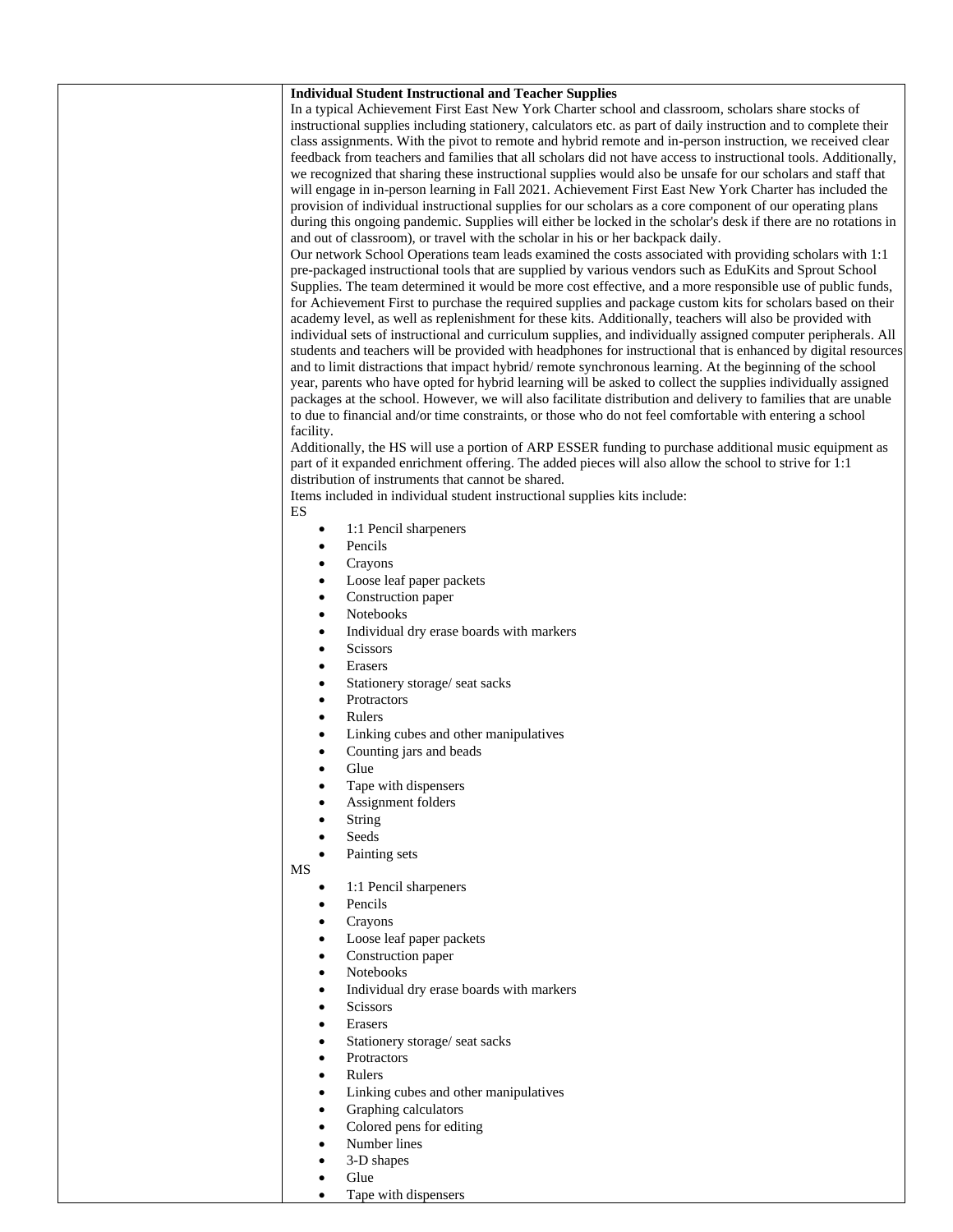| $\bullet$ | Graphing paper                                 |                                                                                                          |
|-----------|------------------------------------------------|----------------------------------------------------------------------------------------------------------|
| $\bullet$ | Assignment folders                             |                                                                                                          |
| $\bullet$ | String                                         |                                                                                                          |
| $\bullet$ | Seeds                                          |                                                                                                          |
| $\bullet$ | Painting sets                                  |                                                                                                          |
| HS        |                                                |                                                                                                          |
| $\bullet$ | 1:1 Pencil sharpeners                          |                                                                                                          |
| $\bullet$ | Pencils                                        |                                                                                                          |
| $\bullet$ | Pens                                           |                                                                                                          |
| $\bullet$ | Loose leaf paper packets                       |                                                                                                          |
| $\bullet$ | Notebooks                                      |                                                                                                          |
| $\bullet$ | Individual dry erase boards with markers       |                                                                                                          |
| $\bullet$ | Scissors                                       |                                                                                                          |
| $\bullet$ | Erasers                                        |                                                                                                          |
|           |                                                |                                                                                                          |
| $\bullet$ | Stationery storage/ seat sacks                 |                                                                                                          |
| $\bullet$ | Protractors                                    |                                                                                                          |
| $\bullet$ | Compasses                                      |                                                                                                          |
| $\bullet$ | Rulers                                         |                                                                                                          |
| $\bullet$ | Graphing calculators                           |                                                                                                          |
| $\bullet$ | Colored pens for editing                       |                                                                                                          |
| $\bullet$ | Number lines                                   |                                                                                                          |
| $\bullet$ | 3-D shapes                                     |                                                                                                          |
| $\bullet$ | Glue                                           |                                                                                                          |
| $\bullet$ | Tape with dispensers                           |                                                                                                          |
| $\bullet$ | Graphing paper                                 |                                                                                                          |
| $\bullet$ | Assignment folders                             |                                                                                                          |
|           |                                                |                                                                                                          |
|           | Items included in individual teacher supplies: |                                                                                                          |
| $\bullet$ | 1:1 Pencil sharpeners                          |                                                                                                          |
| $\bullet$ | Pencils                                        |                                                                                                          |
| $\bullet$ | Crayons                                        |                                                                                                          |
| $\bullet$ | Loose leaf paper packets                       |                                                                                                          |
| $\bullet$ | Construction paper                             |                                                                                                          |
| $\bullet$ | Notebooks                                      |                                                                                                          |
| $\bullet$ | Individual dry erase boards with markers       |                                                                                                          |
| $\bullet$ | Sticky chart paper                             |                                                                                                          |
| $\bullet$ | Scissors                                       |                                                                                                          |
| $\bullet$ | Erasers                                        |                                                                                                          |
| $\bullet$ | Stationery storage/ seat sacks                 |                                                                                                          |
| $\bullet$ | Protractors                                    |                                                                                                          |
|           | Rulers                                         |                                                                                                          |
|           |                                                |                                                                                                          |
| $\bullet$ | Linking cubes and other manipulatives          |                                                                                                          |
| $\bullet$ | Graphing calculators                           |                                                                                                          |
| $\bullet$ | Colored pens for editing                       |                                                                                                          |
| $\bullet$ | Number lines                                   |                                                                                                          |
| $\bullet$ | 3-D shapes                                     |                                                                                                          |
| $\bullet$ | Glue                                           |                                                                                                          |
| $\bullet$ | Tape with dispensers                           |                                                                                                          |
| $\bullet$ | Graphing paper                                 |                                                                                                          |
| $\bullet$ | Assignment folders                             |                                                                                                          |
| $\bullet$ | String                                         |                                                                                                          |
| $\bullet$ | Seeds                                          |                                                                                                          |
| $\bullet$ | Ring binders                                   |                                                                                                          |
| $\bullet$ | Paper clips                                    |                                                                                                          |
| $\bullet$ | Rubber bands                                   |                                                                                                          |
| $\bullet$ | Flip charts                                    |                                                                                                          |
| $\bullet$ | Permanent markers and highlighters             |                                                                                                          |
| $\bullet$ | Staplers with staples                          |                                                                                                          |
| $\bullet$ | Accordion folders                              |                                                                                                          |
|           |                                                |                                                                                                          |
|           |                                                | Projected costs of student individual instructional supplies for Achievement First East New York Charter |
|           |                                                | Elementary, Middle and High Schools. At the MS level, a graphing calculator is included.                 |
|           |                                                | <b>Total Cost</b>                                                                                        |
|           | <b>ES Student Instructional Supplies</b>       | \$6,087.00                                                                                               |
|           | MS Student Instructional Supplies              | \$19,716.00                                                                                              |

HS Student Instructional Supplies \$11,097.40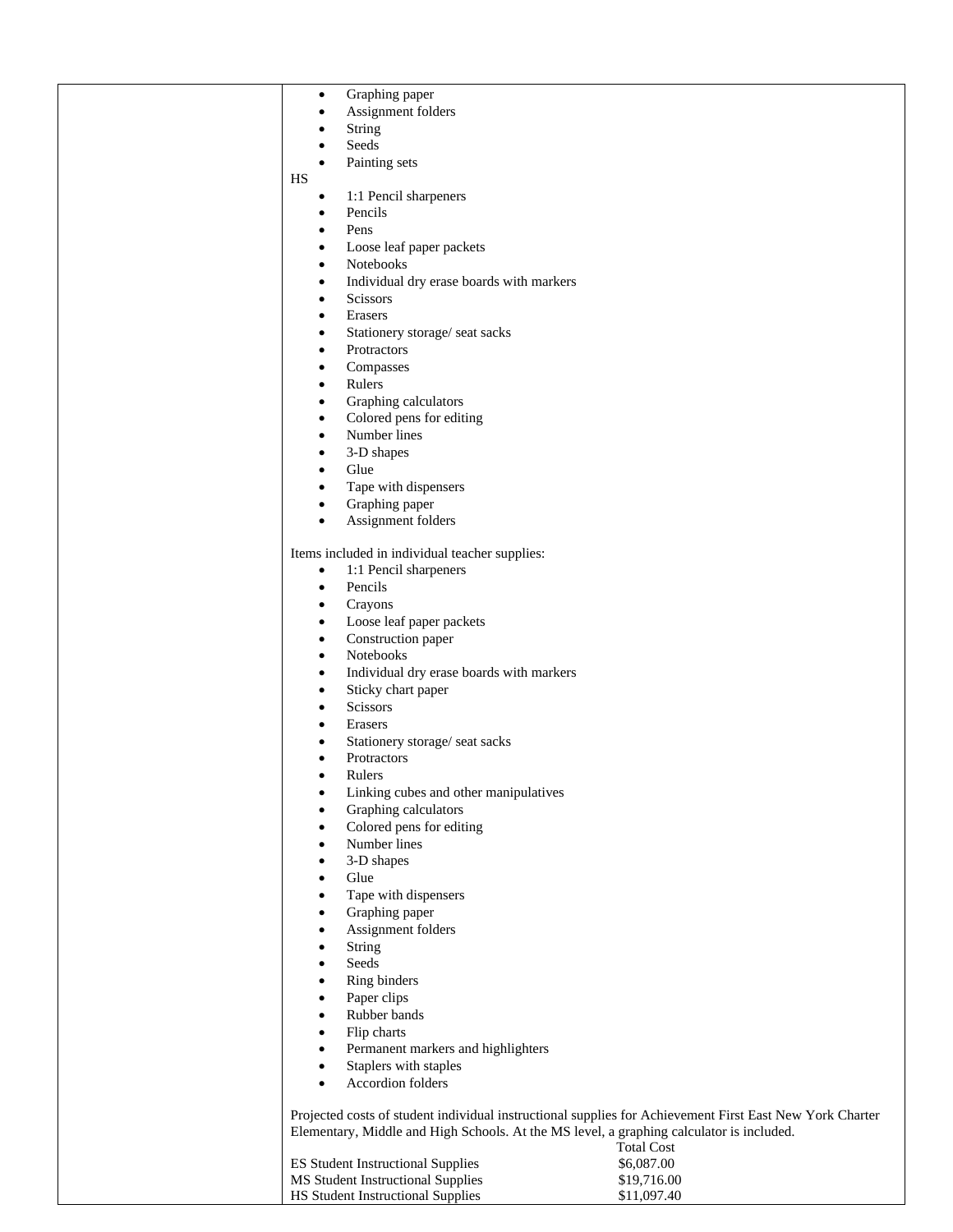| <b>Teacher Instructional Supplies</b><br><b>Classroom Music Equipment</b>                                                                                                                                                                                                                                                      | \$7,830.00<br>\$25,000                                                                                                                                                                                                                                                                                                                                                                                                                                                                                                                                                                                                                                                                                                                                                                                                                                                                                                                                                                                                                                                                                                                                                                                                                                                                                                                                                                                                        |
|--------------------------------------------------------------------------------------------------------------------------------------------------------------------------------------------------------------------------------------------------------------------------------------------------------------------------------|-------------------------------------------------------------------------------------------------------------------------------------------------------------------------------------------------------------------------------------------------------------------------------------------------------------------------------------------------------------------------------------------------------------------------------------------------------------------------------------------------------------------------------------------------------------------------------------------------------------------------------------------------------------------------------------------------------------------------------------------------------------------------------------------------------------------------------------------------------------------------------------------------------------------------------------------------------------------------------------------------------------------------------------------------------------------------------------------------------------------------------------------------------------------------------------------------------------------------------------------------------------------------------------------------------------------------------------------------------------------------------------------------------------------------------|
| Total ESSERF budgeted \$69,730                                                                                                                                                                                                                                                                                                 |                                                                                                                                                                                                                                                                                                                                                                                                                                                                                                                                                                                                                                                                                                                                                                                                                                                                                                                                                                                                                                                                                                                                                                                                                                                                                                                                                                                                                               |
| <b>Student Instructional Software (for Academic Recovery and Acceleration)</b>                                                                                                                                                                                                                                                 | Funding will be used to assist with covering the cost of digital learning intervention software including<br>electronic books and e-readers to enable scholars to access to textbooks, and guided and independent reading<br>material remotely, and safely for in-person instruction, as well as provide data-driven, self-based                                                                                                                                                                                                                                                                                                                                                                                                                                                                                                                                                                                                                                                                                                                                                                                                                                                                                                                                                                                                                                                                                              |
| and learning acceleration. All student material will be preloaded on student Chromebooks<br>Description<br>Digital Learning Programs - General<br>Digital Learning Programs - ELA<br>Digital Learning Programs - Math<br>Digital Learning Programs - Science/History<br>Digital Learning Programs - Interventions              | instructional enhancements to both engage scholars and individualize lessons to aid in academic recovery<br><b>Total Cost</b><br>\$94,426<br>\$167,338<br>\$110,150<br>\$39,727<br>\$35,472                                                                                                                                                                                                                                                                                                                                                                                                                                                                                                                                                                                                                                                                                                                                                                                                                                                                                                                                                                                                                                                                                                                                                                                                                                   |
| Total ARP ESSER budgeted \$447,113                                                                                                                                                                                                                                                                                             |                                                                                                                                                                                                                                                                                                                                                                                                                                                                                                                                                                                                                                                                                                                                                                                                                                                                                                                                                                                                                                                                                                                                                                                                                                                                                                                                                                                                                               |
| <b>Software to Ensure Accessibility &amp; Connectivity</b><br>and their teachers have reliable access and stable connectivity.<br>Description<br>Zoom Annual License + Individual Accounts<br>Student Tech Support (HubbleIQ + ZenDesk)<br>Total ARP ESSER budgeted \$31,359                                                   | Funding will be used to assist with covering the cost of digital connectivity and support to ensure scholars<br><b>Total Cost</b><br>\$16,749<br>\$14,610                                                                                                                                                                                                                                                                                                                                                                                                                                                                                                                                                                                                                                                                                                                                                                                                                                                                                                                                                                                                                                                                                                                                                                                                                                                                     |
| <b>Independent Reading Libraries (for Academic Recovery and Acceleration)</b><br>with books students want to read and can access independently.<br>Description<br>ES Independent Reading Library (K-4)<br>MS Independent Reading Library (Gr 5-8)<br>HS Independent Reading Library (Gr 9-12)<br>Total ESSER budgeted \$55,989 | Provide strong reading intervention to students who are below triggers in all academies (with a prioritized<br>effort in grades $5-12$ ) and begin the work to develop a K-12 approach to developing strong, thriving readers<br>is a key strategy in Achievement First's academic recovery/ acceleration strategy. Reading is foundational<br>and impacts all subjects as the cornerstone of learning; we need a developmentally appropriate approach to<br>how to teach reading. The key features of this strategy further included replenishing and growing<br>independent reading libraries in each classroom- using ARP ESSER funding to restock classroom libraries<br>In addressing the impact of learning loss throughout the pandemic, Achievement First's strategy emphasizes<br>strong reading intervention to students who are below triggers across all academies (with a prioritized effort<br>in grades 5-12) and begin the work to develop a K-12 approach to developing strong, thriving readers. A core<br>best practice is to ensure that library resources are available to scholars that supports a culture of "love of<br>reading." Our historical ELA and reading data show that the best way that students become better readers<br>through repetition and setting up diverse, well-stocked independent reading libraries in each classroom.<br><b>Total Cost</b><br>\$17,301<br>\$14,688<br>\$24,000 |
| <b>Technology – Chromebooks, Laptops and Peripherals</b>                                                                                                                                                                                                                                                                       | Achievement First East New York's hybrid learning and reopening plan emphasizes providing individually<br>assigned computers and education technologies to facilitate substantive and consistent interactions between<br>scholars and their teachers. This ensures student engagement, provide feedback opportunities and closely<br>mimic in-person instruction. Typically, scholars at some grade levels may share a Chromebook or other<br>technology device, so Achievement First East New York Charter distributed Chromebooks to all students in<br>March to April to support remote learning using ESSER I support to overcome financial, logistics and supply<br>constraints. The school worked closely with families to ensure scholars' participation. We have, however,<br>seen an exponentially higher rate of breakage and significant damage since the Chromebook devices were<br>distributed to scholars for home-use during SY 2020-21. ARP ESSER will provide the much-needed funding<br>to purchase replacement Chromebooks and chargers to effectively support remote/ hybrid learning and<br>maintain 1:1 distribution of individually-assigned Chromebooks and laptops to students to support hybrid<br>and remote learning (as needed) and mitigate the spread of disease through shared devices when school                                                                                            |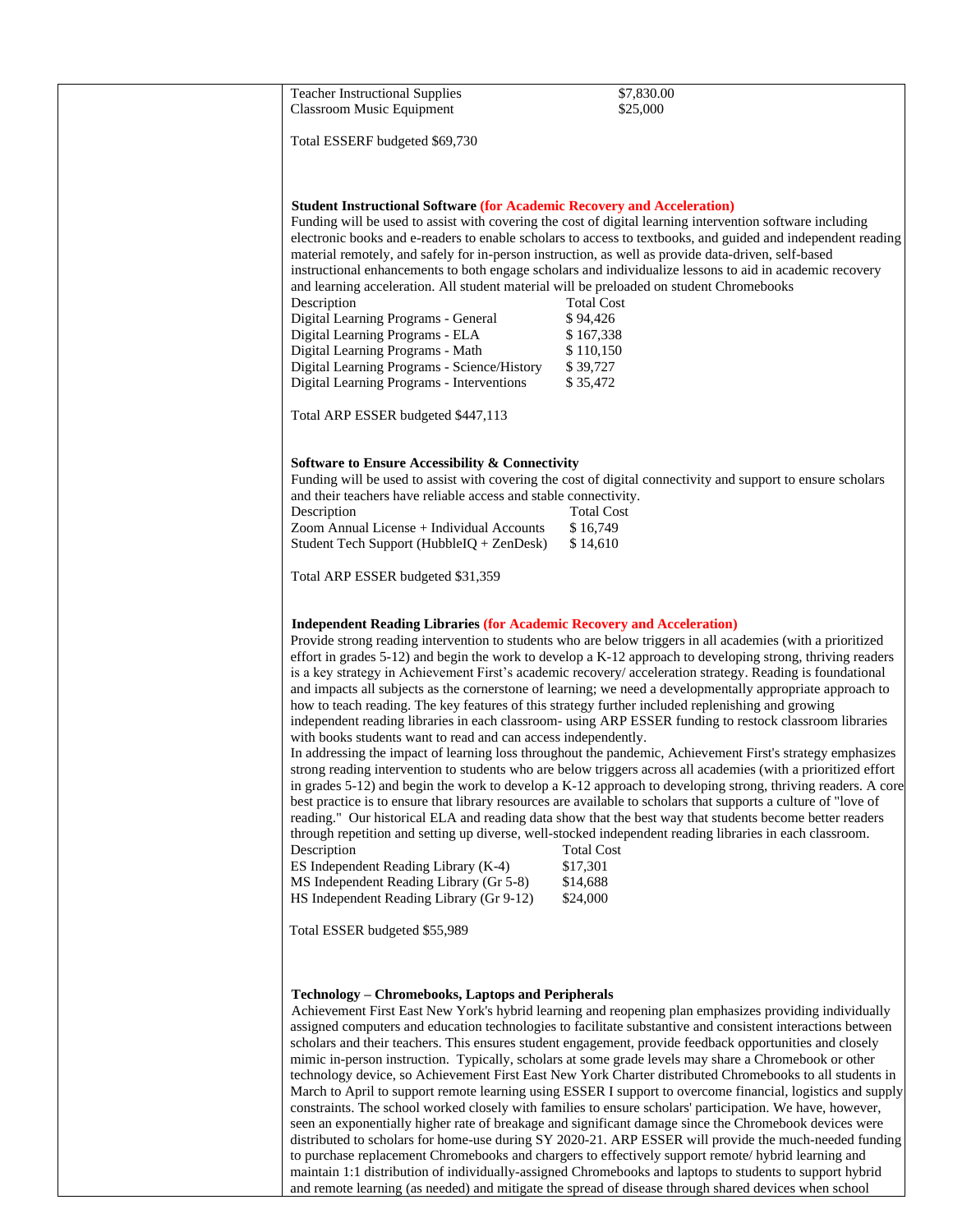| reopens.<br>impact educators.                                                                                                                                                                                                                                                             |                            | We are also proposing to use ARP ESSER funds to also assist with the replacement of staff laptops and<br>monitors to ensure instructional continuity and address technology challenges such as lags and crashes that                                                                                                                                                                                                                                                                                                                                                                                                                                                                                                                                                                                                                                                                                                                                                                                                                                                                                                                                                                                                                                                                                                                                                                                                                                                                                                                                                                                                                                                                                            |
|-------------------------------------------------------------------------------------------------------------------------------------------------------------------------------------------------------------------------------------------------------------------------------------------|----------------------------|-----------------------------------------------------------------------------------------------------------------------------------------------------------------------------------------------------------------------------------------------------------------------------------------------------------------------------------------------------------------------------------------------------------------------------------------------------------------------------------------------------------------------------------------------------------------------------------------------------------------------------------------------------------------------------------------------------------------------------------------------------------------------------------------------------------------------------------------------------------------------------------------------------------------------------------------------------------------------------------------------------------------------------------------------------------------------------------------------------------------------------------------------------------------------------------------------------------------------------------------------------------------------------------------------------------------------------------------------------------------------------------------------------------------------------------------------------------------------------------------------------------------------------------------------------------------------------------------------------------------------------------------------------------------------------------------------------------------|
| Description<br><b>Student Chromebooks</b><br>Replacement Chromebook Chargers<br><b>Student Headphones</b>                                                                                                                                                                                 |                            | <b>Total Cost</b><br>\$502,800<br>\$6,489<br>\$35,246                                                                                                                                                                                                                                                                                                                                                                                                                                                                                                                                                                                                                                                                                                                                                                                                                                                                                                                                                                                                                                                                                                                                                                                                                                                                                                                                                                                                                                                                                                                                                                                                                                                           |
| Total ESSER budgeted \$544,535                                                                                                                                                                                                                                                            |                            |                                                                                                                                                                                                                                                                                                                                                                                                                                                                                                                                                                                                                                                                                                                                                                                                                                                                                                                                                                                                                                                                                                                                                                                                                                                                                                                                                                                                                                                                                                                                                                                                                                                                                                                 |
| <b>Neat Bar Video Conferencing Solutions</b><br>choose between access to a high-quality education, and their health and safety.<br>delivers the same quality simulcast from different classrooms and buildings.<br>1 Neat Bars purchased @ \$2700.00 each<br>Total ESSER Budgeted \$2,700 |                            | Achievement First East New York Middle School will support hybrid learning for scholars and staff that<br>cannot and/or are not comfortable returning to a school building, and in-person learning. Teaching simulcasts<br>will augment space constraints and provide scholars and families with an option that does not force them to<br>Achievement First East New York has selected the Neat Bar as our solution for providing this hybrid/remote<br>experience as: (1) The device is a high-quality video conferencing solution that extends the classroom<br>environment to remote scholars without sacrificing the in-person experience for teachers and scholars at the<br>school facility as it limits feedback, and need for loud audio equipment. Multiple tests were conducted using<br>the equipment to ensure that a teacher or scholar speaking at normal volume in different room types could be<br>heard (and seen) when using via the Neat Bar; (2) The device is compact, and this was critical given the<br>variable size of the spaces in which the device will be deployed. The Neat Bar also minimizes the number of<br>people required for installation, setup, and operation, and can be supported and maintained by technicians<br>remotely. This ensures that staff and vendors can maintain a safe physical distance and restricts the number<br>of persons accessing Achievement First East New York school facilities; (3) Neat Bar is a standardized<br>solution that ensures that all Achievement First scholars-regardless of school location or remote learning-<br>will enjoy the same access to instruction and seamless experience. The device operates in the same way and |
| <b>Air Purifiers and Filters</b><br>within Achievement First classrooms and common areas.<br>Small Standalone Air Purifiers $\omega$ \$600 each = \$33,000<br>Large room Air purifiers $\omega$ \$3,500 each = \$10,500<br>A/C Filters $\omega$ \$50 each = \$23,400                      |                            | Air purifiers and CDC-recommended air filters to aide in ventilation and mitigate the spread of COVID-19                                                                                                                                                                                                                                                                                                                                                                                                                                                                                                                                                                                                                                                                                                                                                                                                                                                                                                                                                                                                                                                                                                                                                                                                                                                                                                                                                                                                                                                                                                                                                                                                        |
| Total ARP ESSER budgeted \$66,900                                                                                                                                                                                                                                                         |                            |                                                                                                                                                                                                                                                                                                                                                                                                                                                                                                                                                                                                                                                                                                                                                                                                                                                                                                                                                                                                                                                                                                                                                                                                                                                                                                                                                                                                                                                                                                                                                                                                                                                                                                                 |
| <b>Supplementary Supports for Physical Distancing and Health and Safety</b><br>First's School Safety Plan.<br>of physical distancing in classrooms.<br>Description                                                                                                                        | Unit<br>Qty                | Achievement First typically uses a multi-scholar seating layout in its K-4 in its elementary schools as this<br>facilitates interaction and collaboration among our youngest scholars. However, physical distancing to safely<br>deliver in-person instruction requires the replacement of tables in our K-4 classrooms with individual desks<br>to accommodate scholars in-keeping with CDC and health department recommendations and Achievement<br>Along with the purchase of desk shields for classrooms, Achievement First East New York proposes the use<br>of ARP ESSER funds to purchase K-4 individual scholar furniture to facilitate the CDC-recommended 3 feet<br><b>Total Cost</b>                                                                                                                                                                                                                                                                                                                                                                                                                                                                                                                                                                                                                                                                                                                                                                                                                                                                                                                                                                                                                 |
| <b>Individual Furniture</b><br>Total ARP ESSER budgeted \$18,000                                                                                                                                                                                                                          | \$200.00 \$18,000<br>90.00 |                                                                                                                                                                                                                                                                                                                                                                                                                                                                                                                                                                                                                                                                                                                                                                                                                                                                                                                                                                                                                                                                                                                                                                                                                                                                                                                                                                                                                                                                                                                                                                                                                                                                                                                 |
|                                                                                                                                                                                                                                                                                           |                            |                                                                                                                                                                                                                                                                                                                                                                                                                                                                                                                                                                                                                                                                                                                                                                                                                                                                                                                                                                                                                                                                                                                                                                                                                                                                                                                                                                                                                                                                                                                                                                                                                                                                                                                 |
| <b>Small Group Tutoring Program Material (for Academic Recovery and Acceleration)</b>                                                                                                                                                                                                     |                            | Achievement First will deliver a Small Group Tutoring Program. The tutoring program will help mitigate the<br>negative impact of the COVID-19 pandemic on MS scholars' academic outcomes due to school closures and<br>extended periods of remote and hybrid learning in SY20 and SY21. The tutoring will feature individualized                                                                                                                                                                                                                                                                                                                                                                                                                                                                                                                                                                                                                                                                                                                                                                                                                                                                                                                                                                                                                                                                                                                                                                                                                                                                                                                                                                                |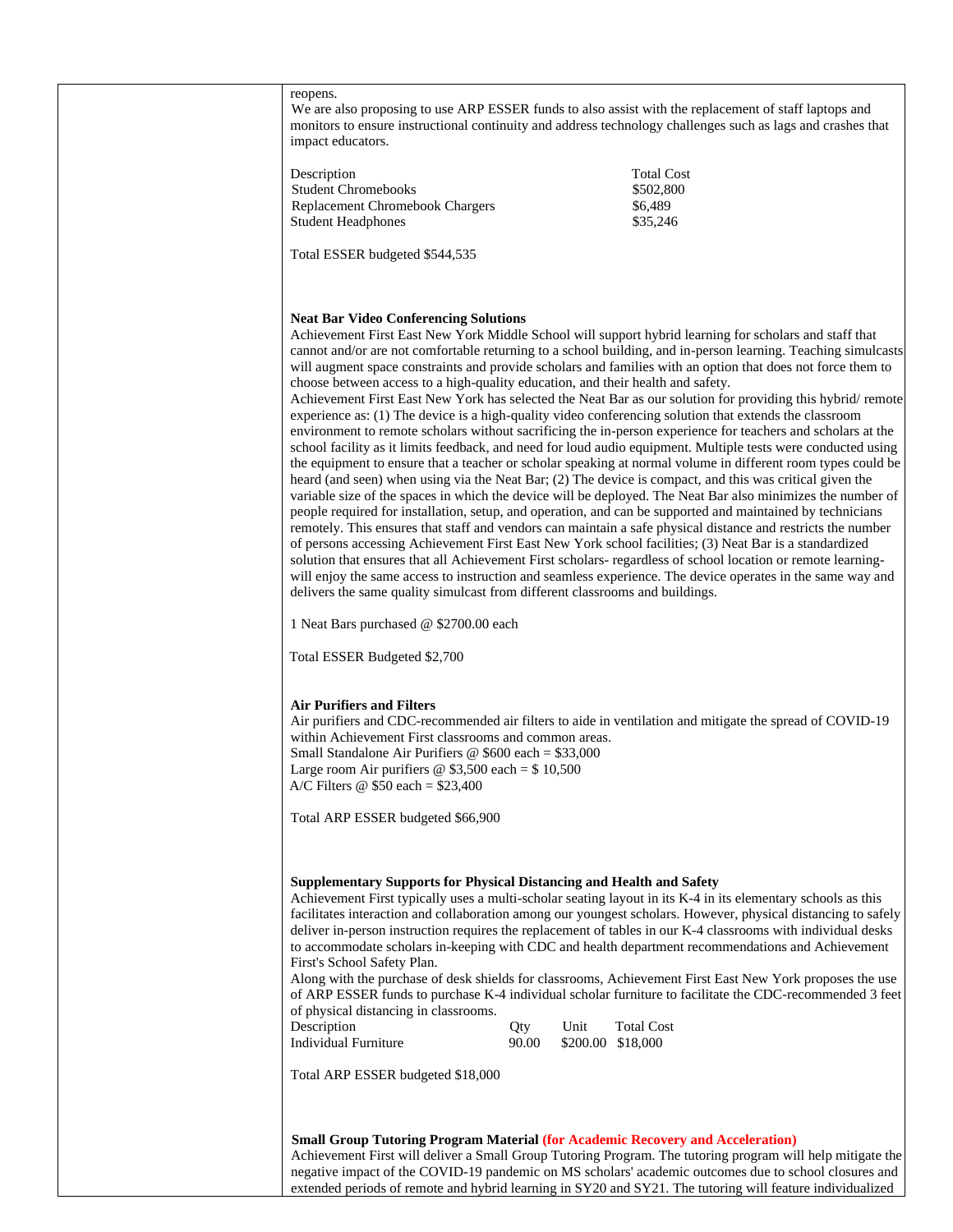|                          | instruction where students receive at least two hours of small group or one-on- one tutoring every day.<br>Scholars participating in the tutoring program will receive materials-workbooks/worksheets and intensive<br>curriculum bulk-pack- specifically designed s to deep dive challenging materials and facilitate efficacious<br>small-group instruction. The estimated cost of producing the material is \$50 per scholar. |                   |  |
|--------------------------|----------------------------------------------------------------------------------------------------------------------------------------------------------------------------------------------------------------------------------------------------------------------------------------------------------------------------------------------------------------------------------------------------------------------------------|-------------------|--|
|                          | Description                                                                                                                                                                                                                                                                                                                                                                                                                      | <b>Total Cost</b> |  |
|                          | <b>Small Group Tutor Laptop</b>                                                                                                                                                                                                                                                                                                                                                                                                  | \$22,800          |  |
|                          | <b>Small Group Tutor Peripherals</b>                                                                                                                                                                                                                                                                                                                                                                                             | \$11,400          |  |
|                          | Small Group Tutor Preloaded Software                                                                                                                                                                                                                                                                                                                                                                                             | \$3,800           |  |
|                          | Tutoring Program Scholar Instructional Materials                                                                                                                                                                                                                                                                                                                                                                                 | \$38,000          |  |
|                          |                                                                                                                                                                                                                                                                                                                                                                                                                                  |                   |  |
|                          | Total ESSER Budgeted \$76,000                                                                                                                                                                                                                                                                                                                                                                                                    |                   |  |
| Code 46                  |                                                                                                                                                                                                                                                                                                                                                                                                                                  |                   |  |
| <b>Travel Expenses</b>   |                                                                                                                                                                                                                                                                                                                                                                                                                                  |                   |  |
|                          |                                                                                                                                                                                                                                                                                                                                                                                                                                  |                   |  |
|                          |                                                                                                                                                                                                                                                                                                                                                                                                                                  |                   |  |
| Code 80                  |                                                                                                                                                                                                                                                                                                                                                                                                                                  |                   |  |
| <b>Employee Benefits</b> |                                                                                                                                                                                                                                                                                                                                                                                                                                  |                   |  |
|                          |                                                                                                                                                                                                                                                                                                                                                                                                                                  |                   |  |
|                          |                                                                                                                                                                                                                                                                                                                                                                                                                                  |                   |  |
| Code 90                  |                                                                                                                                                                                                                                                                                                                                                                                                                                  |                   |  |
| <b>Indirect Cost</b>     |                                                                                                                                                                                                                                                                                                                                                                                                                                  |                   |  |
|                          |                                                                                                                                                                                                                                                                                                                                                                                                                                  |                   |  |
|                          |                                                                                                                                                                                                                                                                                                                                                                                                                                  |                   |  |
|                          |                                                                                                                                                                                                                                                                                                                                                                                                                                  |                   |  |
| $\overline{Code~49}$     |                                                                                                                                                                                                                                                                                                                                                                                                                                  |                   |  |
| <b>BOCES</b> Services    |                                                                                                                                                                                                                                                                                                                                                                                                                                  |                   |  |
|                          |                                                                                                                                                                                                                                                                                                                                                                                                                                  |                   |  |
|                          |                                                                                                                                                                                                                                                                                                                                                                                                                                  |                   |  |
| Code 30                  |                                                                                                                                                                                                                                                                                                                                                                                                                                  |                   |  |
|                          |                                                                                                                                                                                                                                                                                                                                                                                                                                  |                   |  |
| <b>Minor Remodeling</b>  |                                                                                                                                                                                                                                                                                                                                                                                                                                  |                   |  |
|                          |                                                                                                                                                                                                                                                                                                                                                                                                                                  |                   |  |
|                          |                                                                                                                                                                                                                                                                                                                                                                                                                                  |                   |  |
| Code 20                  |                                                                                                                                                                                                                                                                                                                                                                                                                                  |                   |  |
| Equipment                |                                                                                                                                                                                                                                                                                                                                                                                                                                  |                   |  |
|                          |                                                                                                                                                                                                                                                                                                                                                                                                                                  |                   |  |
|                          |                                                                                                                                                                                                                                                                                                                                                                                                                                  |                   |  |
|                          |                                                                                                                                                                                                                                                                                                                                                                                                                                  |                   |  |
|                          |                                                                                                                                                                                                                                                                                                                                                                                                                                  |                   |  |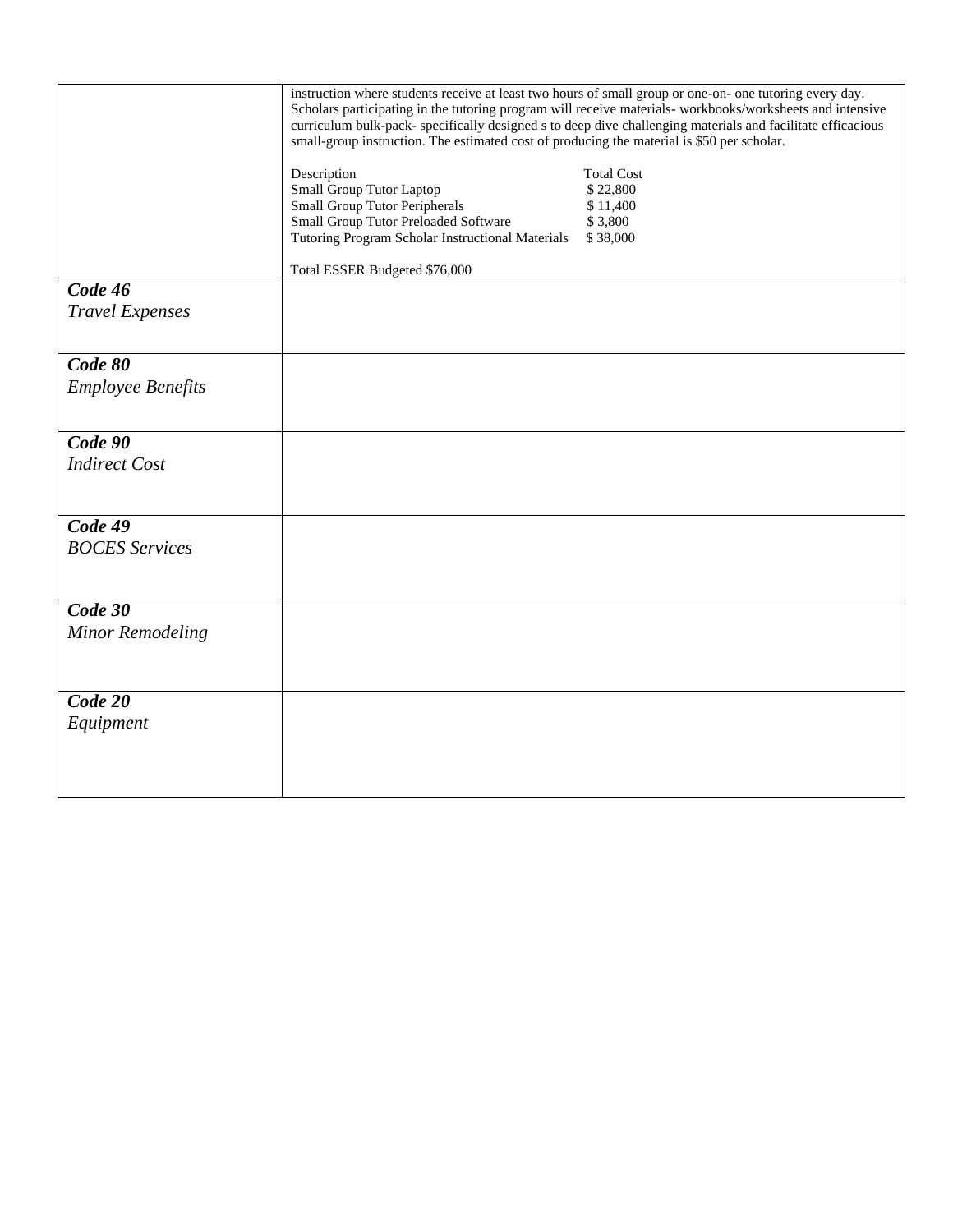# The University of the State of New York **THE STATE EDUCATION DEPARTMENT**

# **PROPOSED BUDGET FOR A FEDERAL OR STATE PROJECT FS-10 (03/15)**

= Required Field

| <b>Local Agency Information</b>                         |              |                                                                                             |              |                  |          |  |
|---------------------------------------------------------|--------------|---------------------------------------------------------------------------------------------|--------------|------------------|----------|--|
|                                                         |              | <b>ARP Elementary and Secondary Schools</b><br>Funding Source: Emergency Relief (ARP-ESSER) |              |                  |          |  |
|                                                         |              | <b>Report Prepared By: Kerrie-Ann Tucker</b>                                                |              |                  |          |  |
|                                                         |              | <b>Agency Name: Achievement First East New York Charter School</b>                          |              |                  |          |  |
|                                                         |              | Mailing Address: C/o 370 James Street, Suite 404                                            |              |                  |          |  |
|                                                         |              | <b>Street</b>                                                                               |              |                  |          |  |
|                                                         |              | <b>New Haven</b>                                                                            | CT.          |                  | 06513    |  |
|                                                         |              | City                                                                                        | <b>State</b> |                  | Zip Code |  |
|                                                         |              |                                                                                             |              |                  |          |  |
| Telephone # of                                          |              |                                                                                             | County:      |                  |          |  |
| <b>Report Preparer:</b>                                 | 203-773-3223 |                                                                                             |              | <b>New Haven</b> |          |  |
| <b>E-mail Address:</b><br>title1@achievementfirst.org   |              |                                                                                             |              |                  |          |  |
| 3/13/2020<br>9/30/2024<br><b>Project Funding Dates:</b> |              |                                                                                             |              |                  |          |  |
| Start<br>End                                            |              |                                                                                             |              |                  |          |  |
|                                                         |              |                                                                                             |              |                  |          |  |

# **INSTRUCTIONS**

- Submit the original FS-10 Budget and the required number of copies along with the completed application directly to the appropriate State Education Department office as indicated in the application instructions for the grant program for which you are applying. DO NOT submit this form to Grants Finance.
- The Chief Administrator's Certification on the Budget Summary worksheet must be signed by the agency's Chief Administrative Officer or properly authorized designee.
- An approved copy of the FS-10 Budget will be returned to the contact person noted above. A window envelope will be used; please make sure that the contact information is accurate and confined to the address field without altering the formatting.
- For information on budgeting refer to the Fiscal Guidelines for Federal and State Aided Grants at http://www.oms.nysed.gov/cafe/guidance/.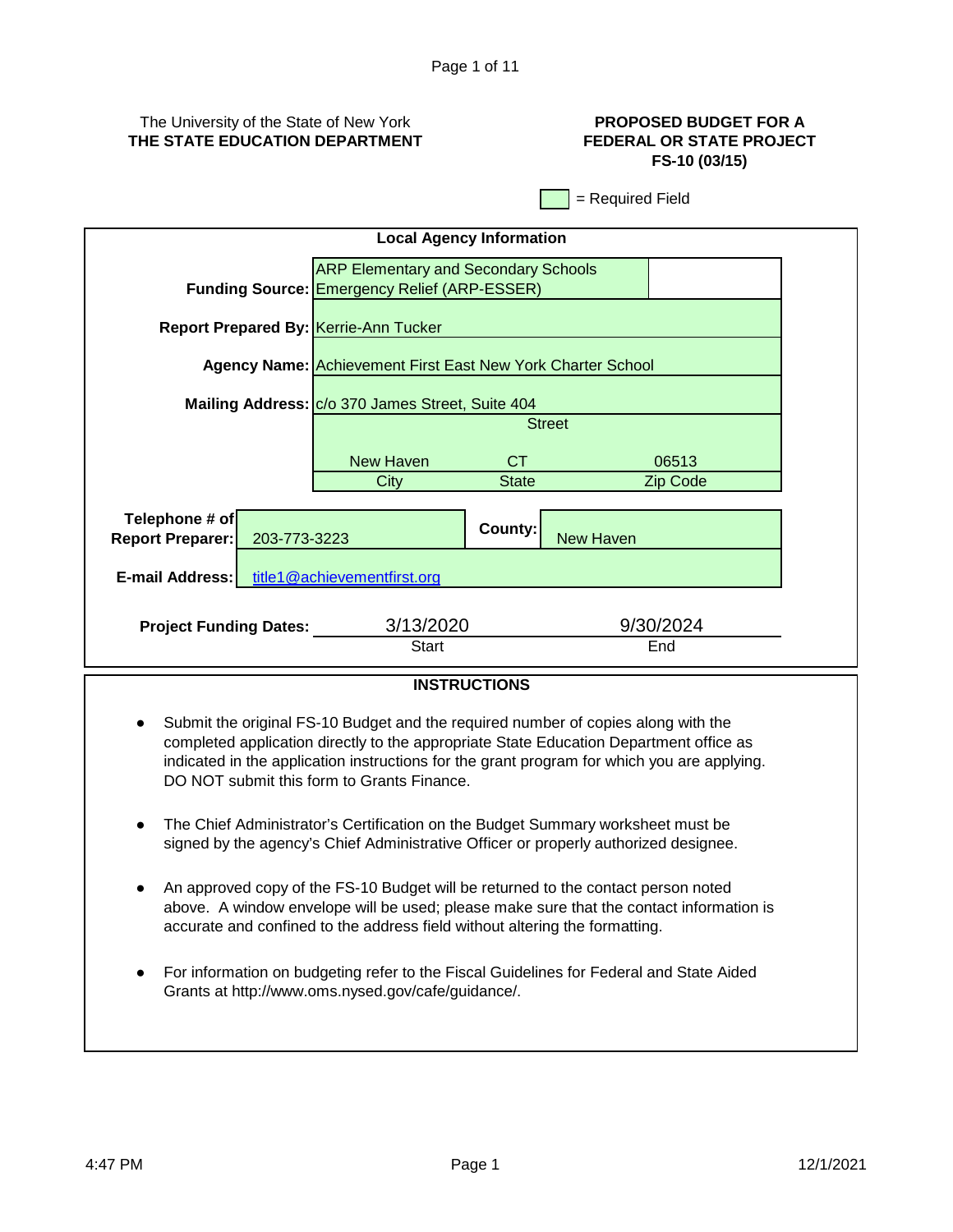# Page 2 of 11

| SALARIES FOR PROFESSIONAL STAFF                                                                   |                                |                                  |                       |
|---------------------------------------------------------------------------------------------------|--------------------------------|----------------------------------|-----------------------|
|                                                                                                   |                                | Subtotal - Code 15               | \$506,301             |
| <b>Specific Position Title</b>                                                                    | <b>Full-Time</b><br>Equivalent | <b>Annualized Rate of</b><br>Pay | <b>Project Salary</b> |
| AF East New York share of cost for a<br>Network Director of Reading Fluency for<br>2yrs           | 0.0881481481                   | \$108,000                        | \$19,040              |
| AF East New York share of cost for a<br>Network Director of Family Engagement<br>for 2yrs         | 0.0881481481                   | \$108,000                        | \$19,040              |
| AF East New York share of cost for a<br>Network Director of Tutoring for 2yrs                     | 0.0770740741                   | \$108,000                        | \$16,648              |
| AF East New York share of cost for a<br>Network Director of Health & Safety for<br>2yrs           | 0.1588235294                   | \$85,000                         | \$27,000              |
| AF East New York share of cost for a<br>Network Associate Director of Health &<br>Safety for 1 yr | 0.1125000000                   | \$60,000                         | \$6,750               |
| Contracted Part-Time Arts Teacher for 1<br>yr                                                     | 1.0000000000                   | \$40,000                         | \$40,000              |
| Enrichment Program Stipends for 3 staff<br>for 3yrs                                               | 0.7324444444                   | \$6,250                          | \$41,200              |
| Contract AF East New York ES & MS<br>Reading Interventionists for 2 yrs                           | 2.0000000000                   | \$84,156                         | \$336,623             |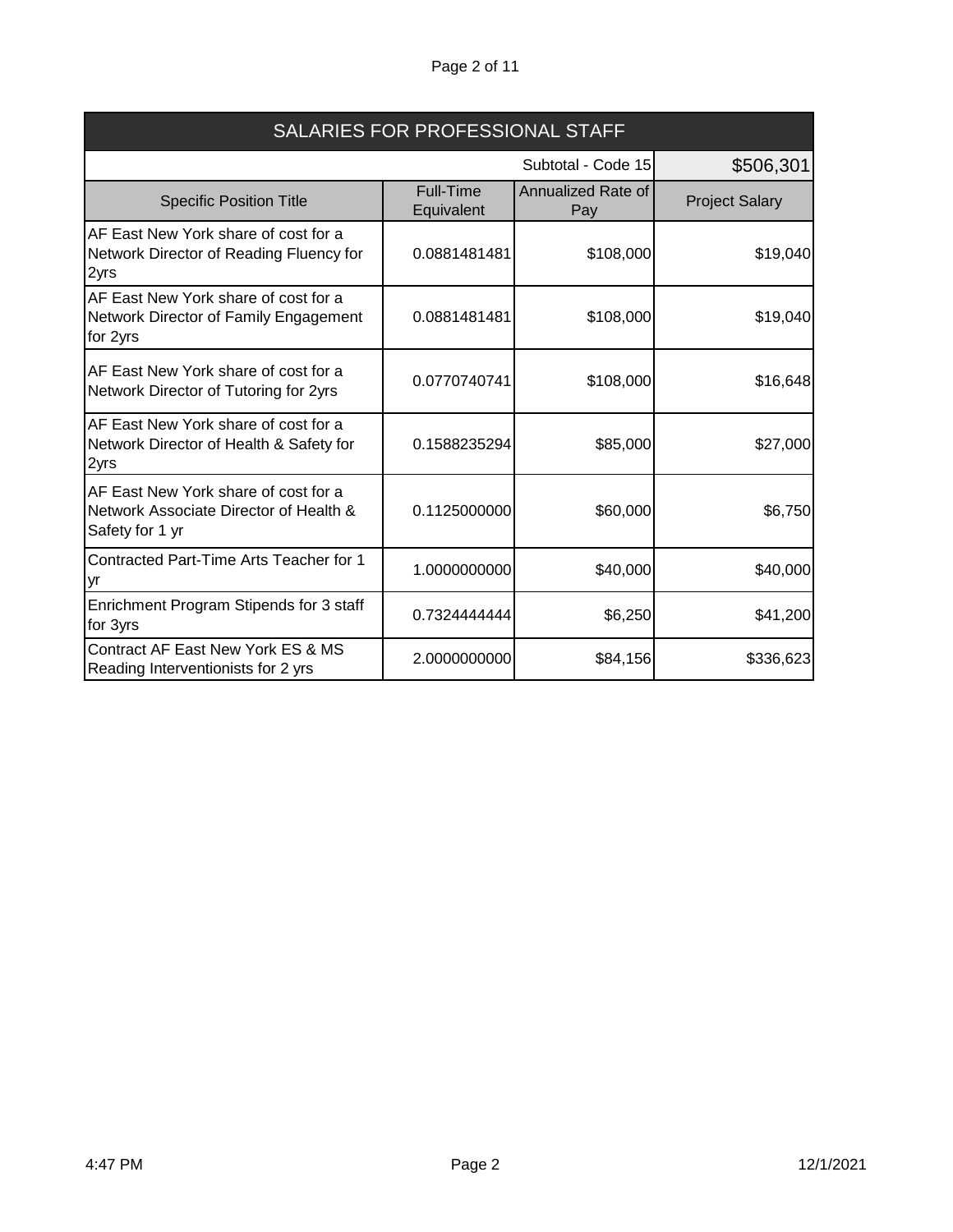# Page 3 of 11

| SALARIES FOR SUPPORT STAFF                                                                                       |                                 |                           |                       |
|------------------------------------------------------------------------------------------------------------------|---------------------------------|---------------------------|-----------------------|
|                                                                                                                  | Subtotal - Code 16<br>\$278,068 |                           |                       |
| <b>Specific Position Title</b>                                                                                   | Full-Time<br>Equivalent         | Annualized Rate of<br>Pay | <b>Project Salary</b> |
| AF East New York ES & MS Long Term<br>Substitute Teachers Contracted to Cover<br>Expected Absences for 2yrs each | 2.00                            | \$69,500.00               | \$278,068             |
|                                                                                                                  |                                 |                           |                       |
|                                                                                                                  |                                 |                           |                       |
|                                                                                                                  |                                 |                           |                       |
|                                                                                                                  |                                 |                           |                       |
|                                                                                                                  |                                 |                           |                       |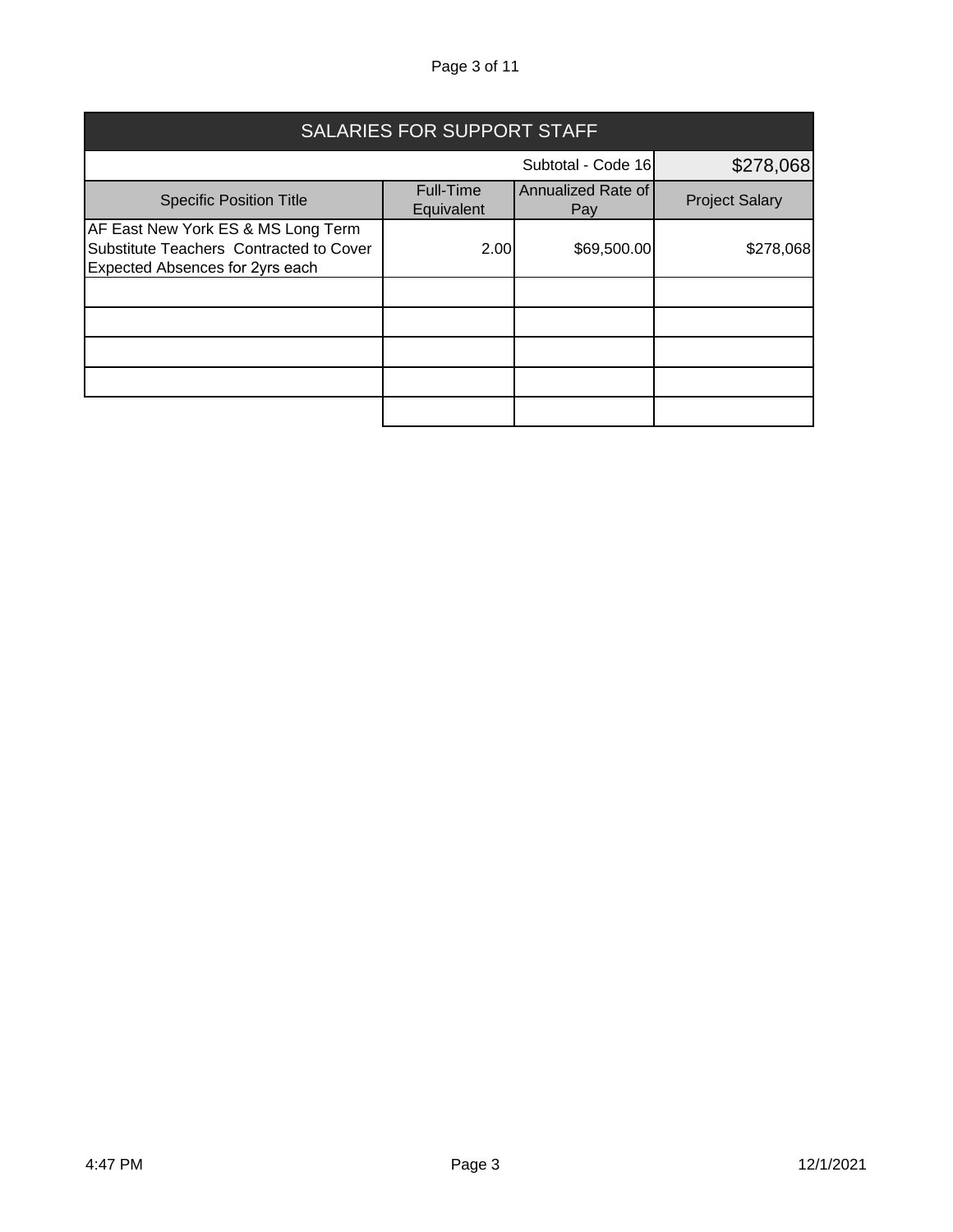| Page 4 of 11 |  |
|--------------|--|
|--------------|--|

| <b>PURCHASED SERVICES</b>                                                                                                                       |                                                         |                                                                   |                                          |
|-------------------------------------------------------------------------------------------------------------------------------------------------|---------------------------------------------------------|-------------------------------------------------------------------|------------------------------------------|
|                                                                                                                                                 |                                                         | Subtotal - Code 40                                                | \$1,071,744                              |
| Description of Item                                                                                                                             | <b>Provider of Services</b>                             |                                                                   | Calculation of Cost Proposed Expenditure |
| Professional Neat Bar Installation                                                                                                              | <b>Red Thread</b>                                       | 1 x \$1200                                                        | \$1,200                                  |
| Student MiFi Service Plans for 12<br>months @\$20/ month                                                                                        | T-Mobile                                                | Approx. 769 x x<br>\$20 per month per<br>scholar x 12<br>months   | \$184,500                                |
| Reading Recorvery/ Acceleration<br>Teacher PD (AF East New York ES,<br>MS & HS share of network-wide<br>facilitator costs) for 2yrs             | The Stanford Teacher<br>Education Program (STEP)        | Approx. \$6,347 per<br>year x 3 academy<br>levels x 2 yrs         | \$38,080                                 |
| Foundations/ Phonics PD (AF East<br>New York ES share of network-wide<br>facilitator costs) for 2 yrs                                           | Wilson® Professional<br>Learning and Teacher<br>Support | \$7,008 per year x 2<br>yrs                                       | \$14,016                                 |
| <b>Cognitively Guidance Instruction</b><br>Math Program PD and Curricular<br>Aids (AF East New York ES share of<br>network-wide costs) for 2yrs | <b>Future Leaders Incubator</b>                         | \$6,132 per year x 2<br>yrs                                       | \$12,264                                 |
| Air Conditioning Unit Assessment at<br>AF East New York ES, MS and HS                                                                           | <b>AKAM</b> (Property<br>Management)                    | \$600 x 3 academy<br>levels                                       | \$1,800                                  |
| Air Conditioning Unit Filter<br><b>Installations at AF East New York</b><br>ES, MS and HS                                                       | <b>NYNJ Restoration Inc</b>                             | $$1,500 \times 3$<br>academy levels                               | \$4,500                                  |
| <b>Testing Services for Asymptomatic</b><br>COVID-19                                                                                            | Labcorp                                                 | Staff: 26 x \$500<br>Students: 129 x<br>\$400                     | \$64,700                                 |
| Tutors for 1:10 Small Group Tutoring<br>for AF East New York ES, MS and<br>HS for 2 yrs                                                         | <b>Great Oaks Foundation</b>                            | \$15,000 per Small<br>Group Tutor x<br>13.23547 tutors x 2<br>yrs | \$397,064                                |
| <b>Great Oaks Tutor Lead for Small</b><br>Group Tutors 1 each for AF East<br>New York ES, MS and HS for 2 yrs                                   | <b>Great Oaks Foundation</b>                            | \$14,520 per Tutor<br>Lead x 3 academy<br>levels x 2 yrs          | \$87,120                                 |
| AF Summer Camp at AF East New<br>York ES and MS                                                                                                 | <b>Change Summer</b>                                    | $$5,000 \times 2$$<br>academy levels                              | \$10,000                                 |
| Professional Deep Cleaning at AF<br>East New York ES, MS and HS                                                                                 | Atalian                                                 | Approx. \$1,500 per<br>week x 65 weeks                            | \$97,500                                 |
| Install Touchless Water Fountains at<br>AF East New York ES, MS and HS                                                                          | <b>AKAM</b> (Property<br>Management)                    | \$7,000 per<br>touchless water<br>fountain x 15                   | \$105,000                                |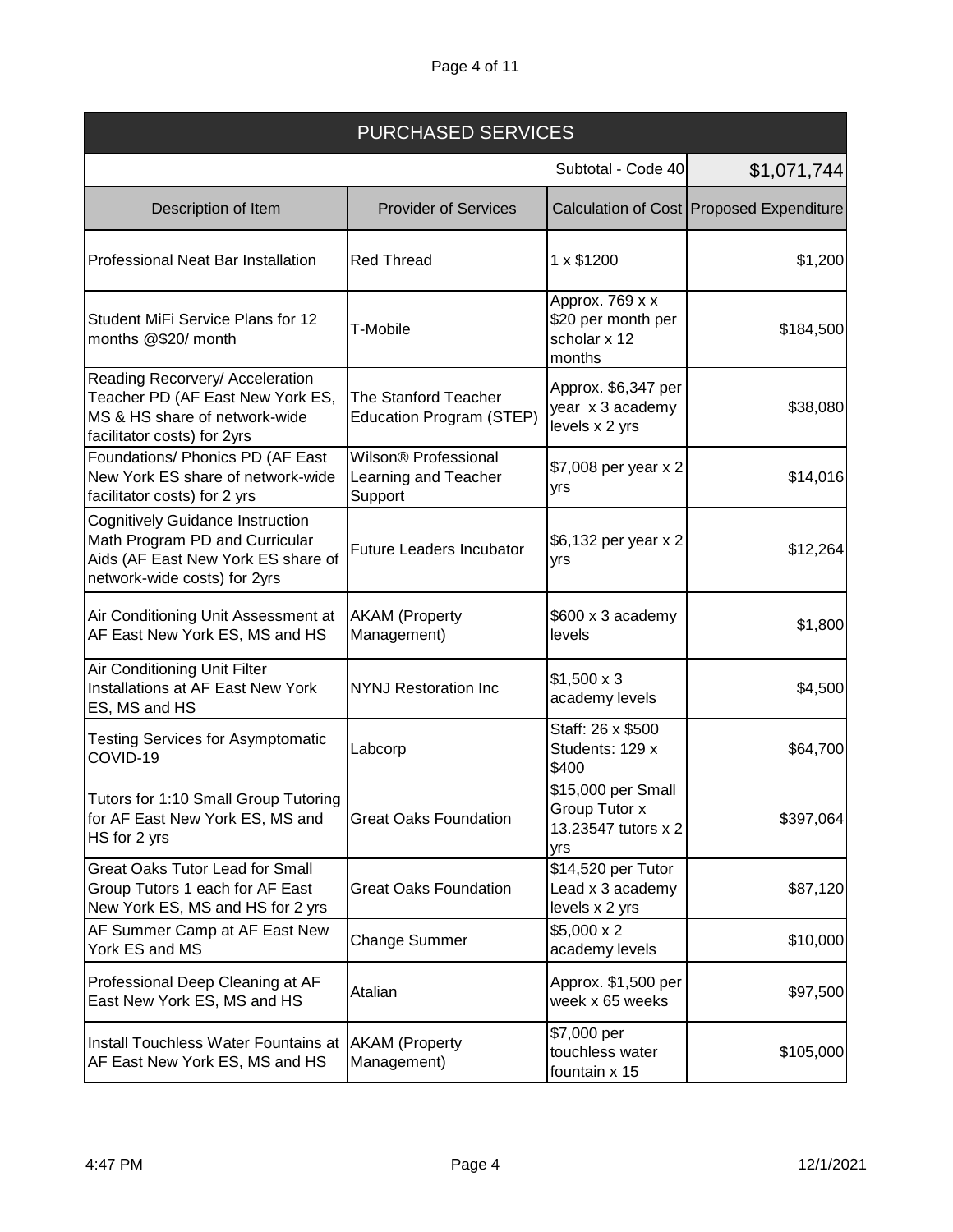| Window Repairs at AF East New<br>York ES, MS and HS                                      | <b>AKAM</b> (Property<br>Management) | \$600 per window<br>repair x 75<br>windows                     | \$45,000 |
|------------------------------------------------------------------------------------------|--------------------------------------|----------------------------------------------------------------|----------|
| Install Plexiglass Barriers in<br>Restrooms at AF East New York ES,<br><b>IMS and HS</b> | <b>AKAM</b> (Property<br>Management) | \$500 per restroom<br>x 18 plexiglass<br>barrier installations | \$9,000  |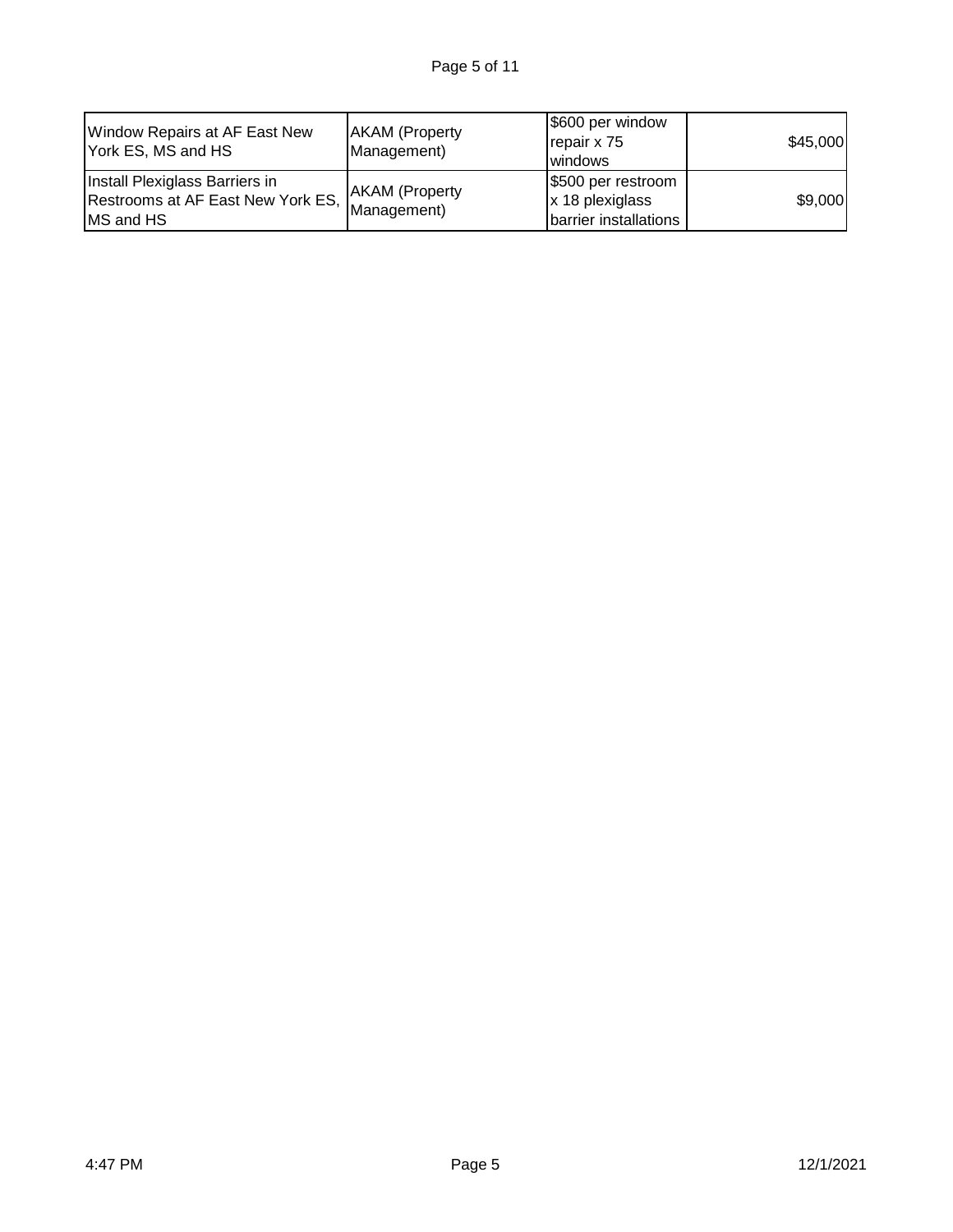# Page 6 of 11

| <b>SUPPLIES AND MATERIALS</b>            |          |                    |                             |
|------------------------------------------|----------|--------------------|-----------------------------|
|                                          |          | Subtotal - Code 45 | \$1,360,534                 |
| Description of Item                      | Quantity | <b>Unit Cost</b>   | <b>Proposed Expenditure</b> |
| <b>Hand Sanitizer Stocks</b>             | 161.00   | \$44.29            | \$7,130.00                  |
| <b>Free Standing Sanitizing Stations</b> | 10.00    | \$100.00           | \$1,000.00                  |
| <b>Adult Reusable Masks</b>              | 239.00   | \$2.69             | \$644.00                    |
| <b>Adult Disposable Masks</b>            | 1931.00  | \$0.42             | \$811.00                    |
| <b>Student Reusable Masks</b>            | 1844.00  | \$2.40             | \$4,425.00                  |
| <b>Student Disposable Masks</b>          | 5724.00  | \$0.42             | \$2,404.00                  |
| <b>Protective Face Shields</b>           | 50.00    | \$15.00            | \$750.00                    |
| Latex/ Disposable Gloves                 | 12917.00 | \$0.12             | \$1,550.00                  |
| <b>Disposable Gowns</b>                  | 578.00   | \$2.50             | \$1,444.00                  |
| <b>ES Student Instructional Supplies</b> | 124.00   | \$49.09            | \$6,087.00                  |
| <b>MS Student Instructional Supplies</b> | 189.00   | \$104.32           | \$19,716.00                 |
| <b>HS Student Instructional Supplies</b> | 103.00   | \$107.74           | \$11,097.00                 |
| <b>Teacher Instructional Supplies</b>    | 23.00    | \$340.43           | \$7,830.00                  |
| <b>Sanitizing Wipes</b>                  | 1275.00  | \$22.00            | \$28,050.00                 |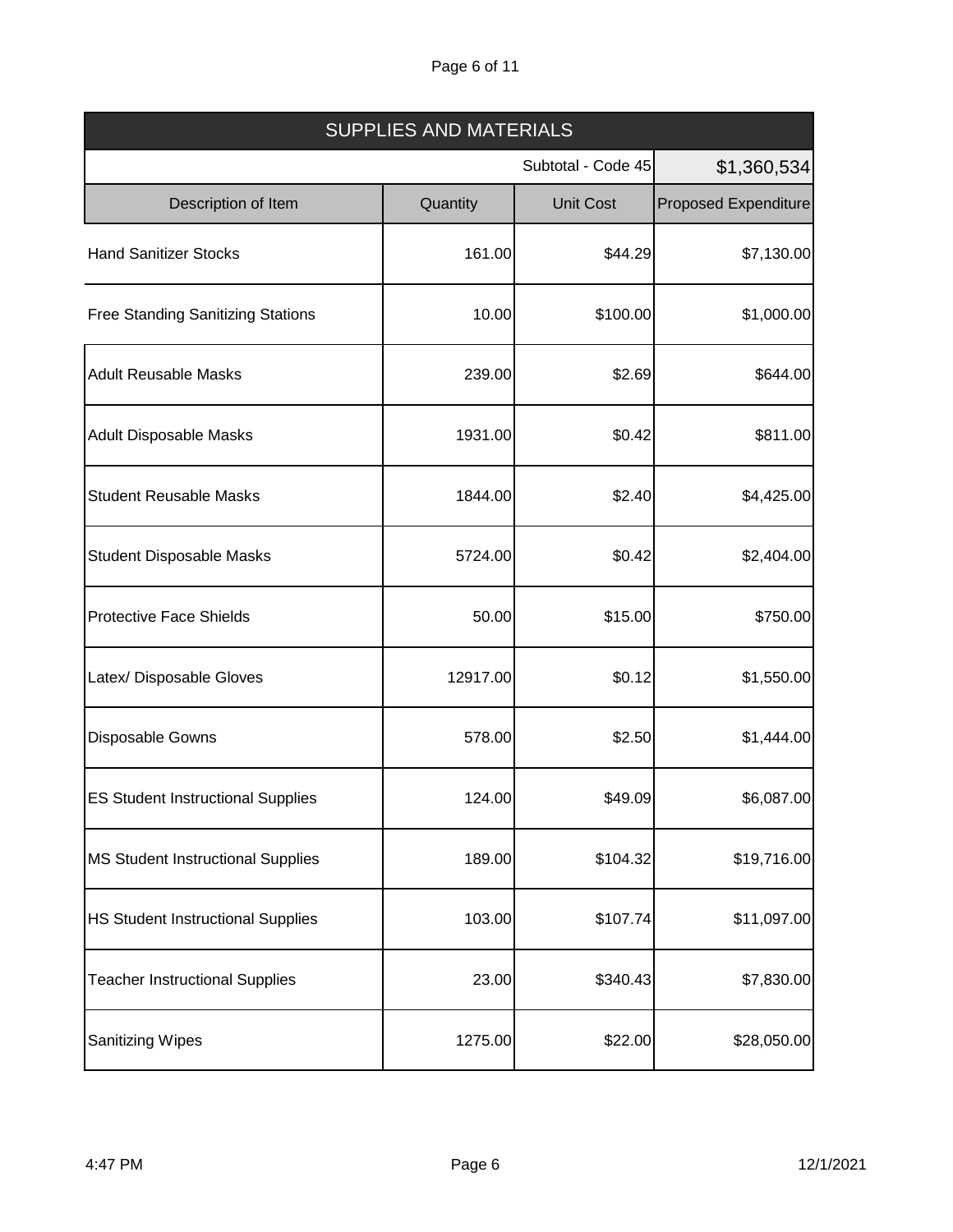| Supplemetary HS Music Program<br>Instruments (avg. cost per item)            | 50.00   | \$500.00   | \$25,000.00  |
|------------------------------------------------------------------------------|---------|------------|--------------|
|                                                                              |         |            |              |
| <b>Educational Technology</b>                                                |         |            |              |
| <b>Student Chromebooks</b>                                                   | 1257.00 | \$400.00   | \$502,800.00 |
| Replacement Chrombeook Chargers                                              | 324.00  | \$20.03    | \$6,489.00   |
| Student Headphones for Hybrid/ Remote<br>Learning                            | 2203.00 | \$16.00    | \$35,246.00  |
| Zoom Annual License + Individual<br>Accounts                                 | 1190.00 | \$14.07    | \$16,749.00  |
| Student Tech Support Software (HubbleIQ<br>& Zendesk) per year               | 1190.00 | \$12.28    | \$14,610.00  |
| Digital Learning Programs for Learning<br><b>Enrichment- General Content</b> | 1190.00 | \$79.35    | \$94,426.00  |
| Digital Learning Programs for Learning<br>Enrichment- ELA                    | 1190.00 | \$140.62   | \$167,338.00 |
| Digital Learning Programs for Learning<br>Enrichment- Math                   | 1190.00 | \$92.56    | \$110,150.00 |
| Digital Learning Programs for Learning<br>Enrichment- Science/History        | 1190.00 | \$33.38    | \$39,727.00  |
| Digital Learning Programs for Learning<br>Enrichment- Targeted Interventions | 1190.00 | \$29.81    | \$35,472.00  |
| <b>Neat Bar Solutions</b>                                                    | 1.00    | \$2,700.00 | \$2,700.00   |
|                                                                              |         |            |              |
| <b>Independent Reading Library Books</b>                                     |         |            |              |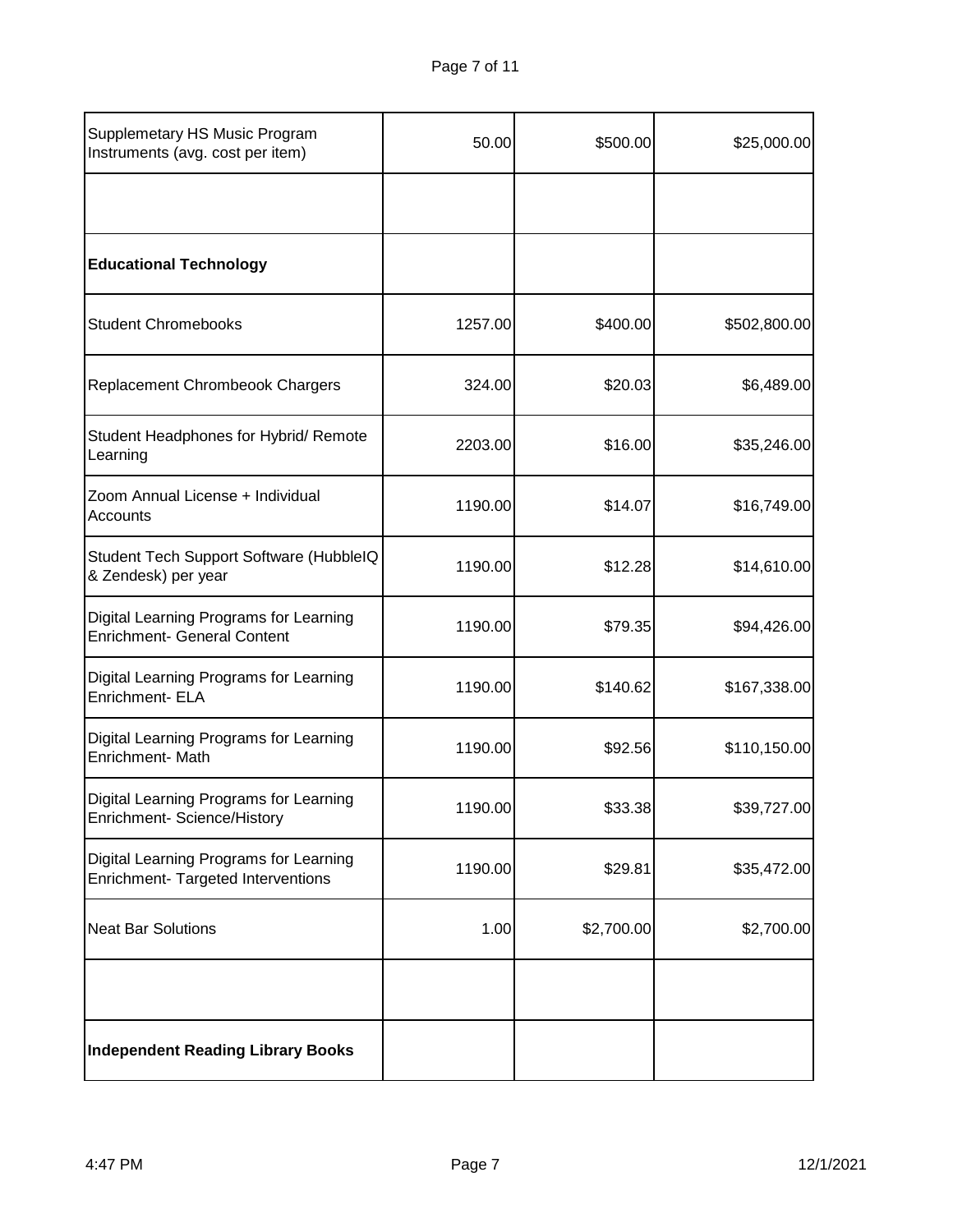| ES Independent Reading Library (K-4)                                   | 438.00 | \$39.50    | \$17,301    |
|------------------------------------------------------------------------|--------|------------|-------------|
| MS Independent Reading Library (Gr 5-8)                                | 272.00 | \$54.00    | \$14,688    |
| HS Independent Reading Library (Gr 9-12)                               | 480.00 | \$50.00    | \$24,000    |
|                                                                        |        |            |             |
| <b>Facilities Supplies</b>                                             |        |            |             |
| <b>Filters for Air Conditioning Units</b>                              | 468.00 | \$50.00    | \$23,400.00 |
| Small Standalone Air Purifiers                                         | 55.00  | \$600.00   | \$33,000    |
| Large Room Air Purifiers                                               | 3.00   | \$3,500.00 | \$10,500    |
| Individual Desk for Physical Distancing                                | 90.00  | \$200.00   | \$18,000    |
|                                                                        |        |            |             |
| <b>Tutoring Program Costs</b>                                          |        |            |             |
| Small Group Tutors' Laptops                                            | 38.00  | \$600.00   | \$22,800    |
| Tutor Peripherals (Mouses, Keyboards,<br><b>Headsets and Monitors)</b> | 38.00  | \$300.00   | \$11,400    |
| <b>Tutor Instructional Software Package</b>                            | 38.00  | \$100.00   | \$3,800     |
| <b>Small Group Scholar Tutoring Materials</b>                          | 760.00 | \$50.00    | \$38,000    |
|                                                                        |        |            |             |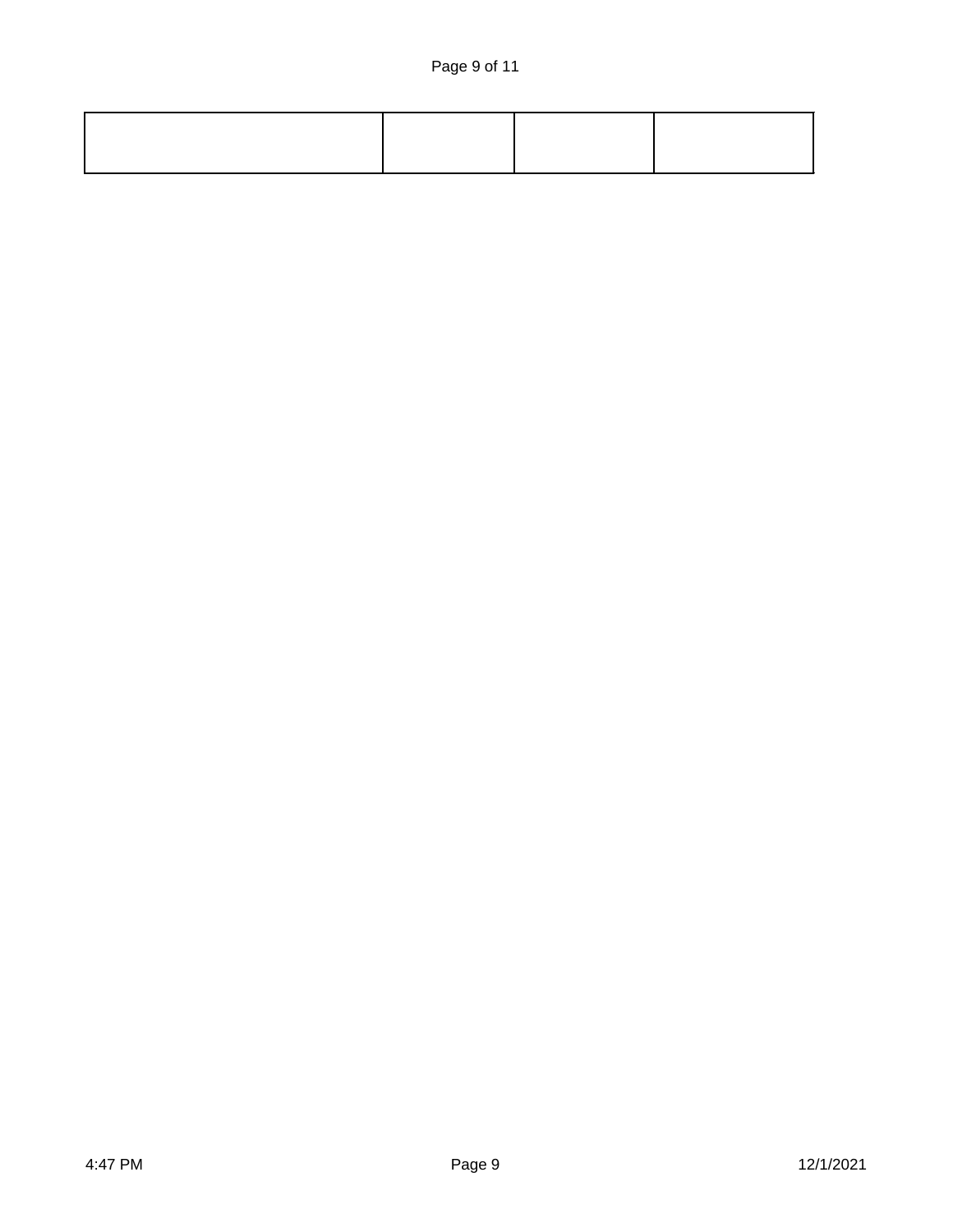# **BUDGET SUMMARY**

| <b>SUBTOTAL</b>                                                                                                                                                                                                                                                                                                                                                                                                                                                                                                                                                                                                                                                                            |                    | CODE PROJECT COSTS                         |                                  |                                                   |
|--------------------------------------------------------------------------------------------------------------------------------------------------------------------------------------------------------------------------------------------------------------------------------------------------------------------------------------------------------------------------------------------------------------------------------------------------------------------------------------------------------------------------------------------------------------------------------------------------------------------------------------------------------------------------------------------|--------------------|--------------------------------------------|----------------------------------|---------------------------------------------------|
| <b>Professional Salaries</b>                                                                                                                                                                                                                                                                                                                                                                                                                                                                                                                                                                                                                                                               | 15                 | \$506,301                                  | Agency Code:                     | 331900860880                                      |
| <b>Support Staff Salaries</b>                                                                                                                                                                                                                                                                                                                                                                                                                                                                                                                                                                                                                                                              | 16                 | \$278,068                                  |                                  |                                                   |
| <b>Purchased Services</b>                                                                                                                                                                                                                                                                                                                                                                                                                                                                                                                                                                                                                                                                  | 40                 | \$1,071,744                                | Project #:                       | 5880-21-4308                                      |
| <b>Supplies and Materials</b>                                                                                                                                                                                                                                                                                                                                                                                                                                                                                                                                                                                                                                                              | 45                 | \$1,360,534                                |                                  |                                                   |
| <b>Travel Expenses</b>                                                                                                                                                                                                                                                                                                                                                                                                                                                                                                                                                                                                                                                                     | 46                 |                                            | Contract #:                      |                                                   |
| <b>Employee Benefits</b>                                                                                                                                                                                                                                                                                                                                                                                                                                                                                                                                                                                                                                                                   | 80                 |                                            |                                  |                                                   |
| <b>Indirect Cost</b>                                                                                                                                                                                                                                                                                                                                                                                                                                                                                                                                                                                                                                                                       | 90                 |                                            |                                  |                                                   |
| <b>BOCES Services</b>                                                                                                                                                                                                                                                                                                                                                                                                                                                                                                                                                                                                                                                                      | 49                 |                                            | Agency Name:                     | Achievement First East New York Charter<br>School |
| Minor Remodeling                                                                                                                                                                                                                                                                                                                                                                                                                                                                                                                                                                                                                                                                           | 30                 |                                            |                                  |                                                   |
| Equipment                                                                                                                                                                                                                                                                                                                                                                                                                                                                                                                                                                                                                                                                                  | 20                 |                                            |                                  |                                                   |
|                                                                                                                                                                                                                                                                                                                                                                                                                                                                                                                                                                                                                                                                                            | <b>Grand Total</b> | \$3,216,647                                | FOR DEPARTMENT USE ONLY          |                                                   |
| <b>CHIEF ADMINISTRATOR'S CERTIFICATION</b><br>By signing this report, I certify to the best of my<br>knowledge and belief that the report is true, complete,<br>and accurate, and the expenditures, disbursements,<br>and cash receipts are for the purposes and objectives<br>set forth in the terms and conditions of the Federal (or<br>State) award. I am aware that any false, fictitious, or<br>fraudulent information, or the omission of any material<br>fact, may subject me to criminal, civil, or administrative<br>penalties for fraud, false statements, false claims, or<br>otherwise. (U.S. Code Title 18, Section 1001 and Title<br>31, Sections 3729-3730 and 3801-3812). |                    | <b>Funding Dates:</b><br>Program Approval: | From<br>То<br>Date:              |                                                   |
|                                                                                                                                                                                                                                                                                                                                                                                                                                                                                                                                                                                                                                                                                            |                    | <b>Fiscal Year</b>                         | <b>First Payment</b><br>Line $#$ |                                                   |
| Date<br><b>Max Milliken, Principal</b><br>Name and Title of Chief Administrative Officer                                                                                                                                                                                                                                                                                                                                                                                                                                                                                                                                                                                                   |                    | Signature                                  |                                  |                                                   |
|                                                                                                                                                                                                                                                                                                                                                                                                                                                                                                                                                                                                                                                                                            |                    |                                            |                                  |                                                   |

Voucher #

J.

First Payment